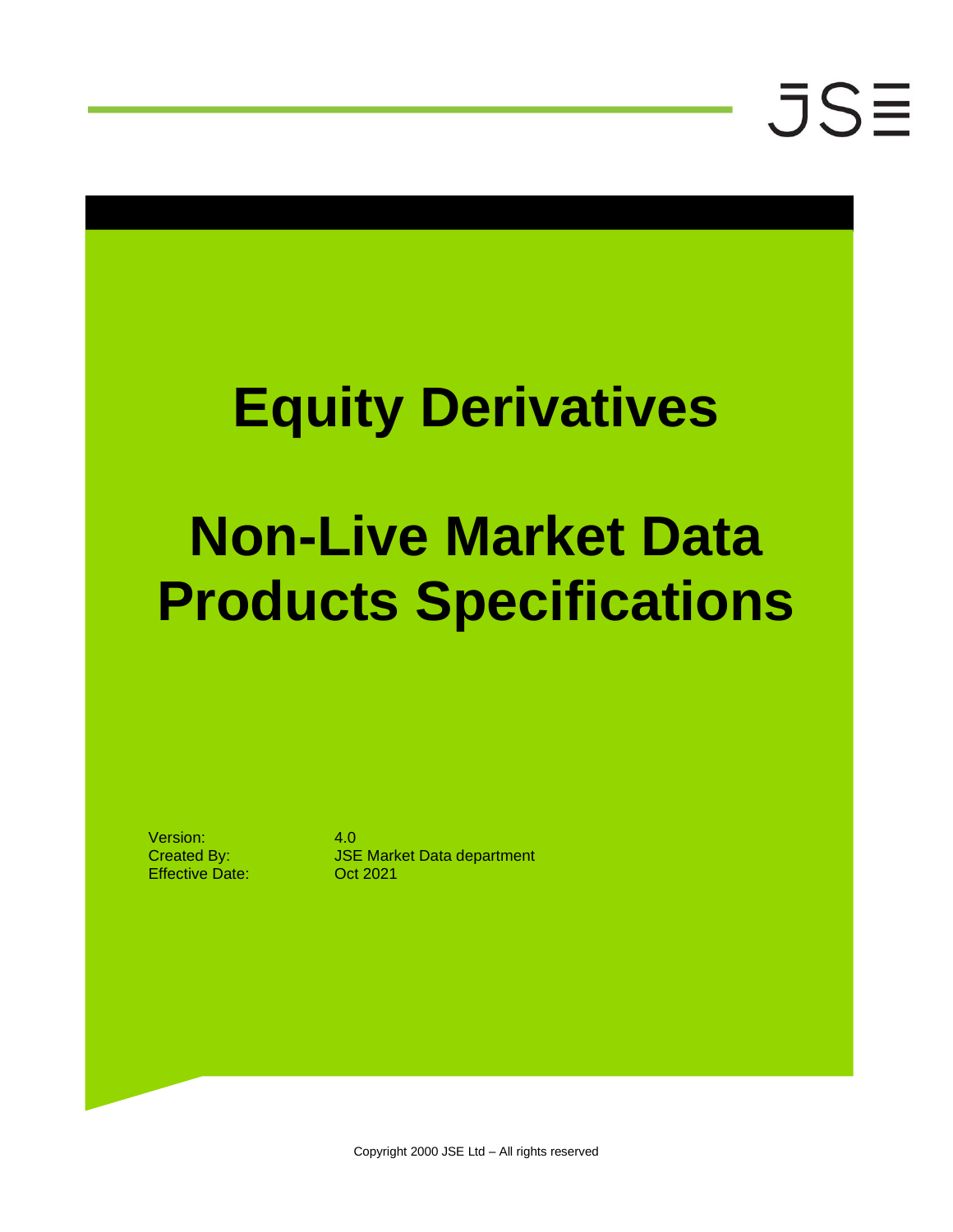### **Table of Contents**

| 1. |      |  |  |  |  |  |  |  |  |
|----|------|--|--|--|--|--|--|--|--|
| 2. |      |  |  |  |  |  |  |  |  |
| 3. |      |  |  |  |  |  |  |  |  |
|    |      |  |  |  |  |  |  |  |  |
|    | 3.1  |  |  |  |  |  |  |  |  |
| 4. |      |  |  |  |  |  |  |  |  |
| 5. |      |  |  |  |  |  |  |  |  |
|    | 5.1  |  |  |  |  |  |  |  |  |
|    | 5.2  |  |  |  |  |  |  |  |  |
|    | 5.3  |  |  |  |  |  |  |  |  |
| 6. |      |  |  |  |  |  |  |  |  |
| 7. |      |  |  |  |  |  |  |  |  |
|    | 7.1  |  |  |  |  |  |  |  |  |
|    | 7.2  |  |  |  |  |  |  |  |  |
|    | 7.3  |  |  |  |  |  |  |  |  |
|    | 7.4  |  |  |  |  |  |  |  |  |
|    | 7.5  |  |  |  |  |  |  |  |  |
|    | 7.6  |  |  |  |  |  |  |  |  |
|    | 7.7  |  |  |  |  |  |  |  |  |
|    | 7.8  |  |  |  |  |  |  |  |  |
|    | 7.9  |  |  |  |  |  |  |  |  |
|    | 7.10 |  |  |  |  |  |  |  |  |
|    | 7.11 |  |  |  |  |  |  |  |  |
|    | 7.12 |  |  |  |  |  |  |  |  |
|    | 7.13 |  |  |  |  |  |  |  |  |
|    | 7.14 |  |  |  |  |  |  |  |  |
|    | 7.15 |  |  |  |  |  |  |  |  |
|    | 7.16 |  |  |  |  |  |  |  |  |
|    | 7.17 |  |  |  |  |  |  |  |  |
|    | 7.18 |  |  |  |  |  |  |  |  |
|    | 7.19 |  |  |  |  |  |  |  |  |
|    | 7.20 |  |  |  |  |  |  |  |  |
|    | 7.21 |  |  |  |  |  |  |  |  |
|    | 7.22 |  |  |  |  |  |  |  |  |
|    | 7.23 |  |  |  |  |  |  |  |  |
|    | 7.24 |  |  |  |  |  |  |  |  |
|    | 7.25 |  |  |  |  |  |  |  |  |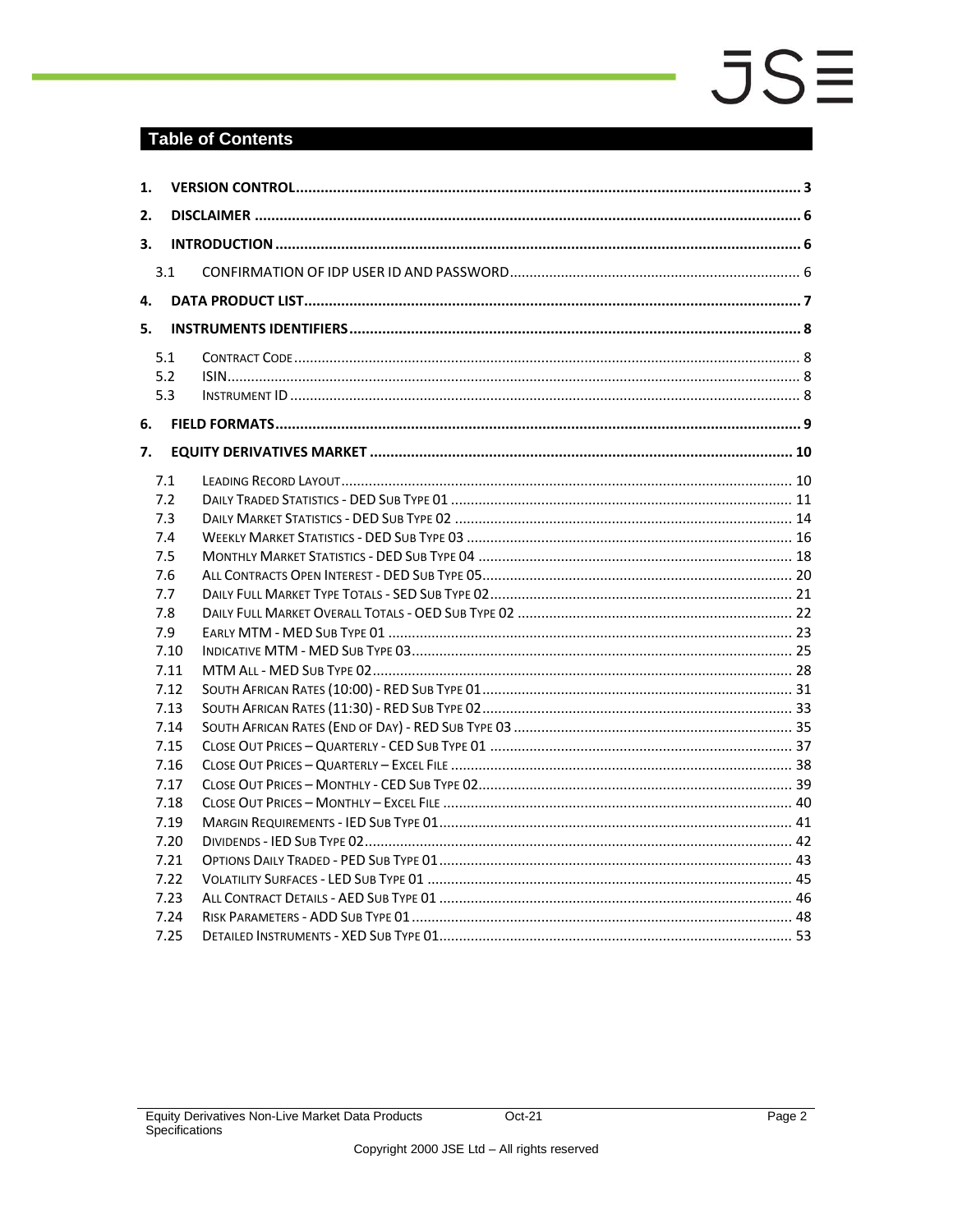### <span id="page-2-0"></span>**1. Version Control**

| <b>Version</b> | <b>Author</b>        | <b>Date</b>         | <b>Reason for Changes</b>                                                                                                                                                                                                                                                                                                                                                                                                                                                                                                                                                                                                                                                                                   |
|----------------|----------------------|---------------------|-------------------------------------------------------------------------------------------------------------------------------------------------------------------------------------------------------------------------------------------------------------------------------------------------------------------------------------------------------------------------------------------------------------------------------------------------------------------------------------------------------------------------------------------------------------------------------------------------------------------------------------------------------------------------------------------------------------|
| 0.1            | <b>Tshepo Modise</b> | 30 January 2017     | Document creation for the Integrated<br>Trading and Clearing (ITaC) Project 1b -<br>Equity Derivatives. This service will<br>become effective from the go-live date of<br>the ITaC Project 1b                                                                                                                                                                                                                                                                                                                                                                                                                                                                                                               |
| 0.2            | <b>Tshepo Modise</b> | 11 March 2017       | additional annotation in section 7.20                                                                                                                                                                                                                                                                                                                                                                                                                                                                                                                                                                                                                                                                       |
| 0.3            | <b>Tshepo Modise</b> | 18 May 2017         | Changed SLA times in section 4<br>$\bullet$<br>Updates of section 5<br>$\bullet$<br>Removal of the Repo Rate in the<br>$\bullet$<br>South African rates records                                                                                                                                                                                                                                                                                                                                                                                                                                                                                                                                             |
| 0.4            | <b>Tshepo Modise</b> | 06 June 2017        | Enriched some business meanings in<br>$\bullet$<br>various data records<br>Renamed Instrument Type to<br>$\bullet$<br>Derivatives Instrument Type in records<br>DED 02, DED 03, DED 04, MED 01<br>and MED 02<br>MED 02 updated numeric formats and<br>$\bullet$<br>lengths of Delta, MTM Price and MTM<br><b>Yield Fields</b><br>CED 01 updated data type to AN<br>٠<br>IED 01 updated numeric format and<br>length of VSR field<br>IED 02 updated data type of Contract<br>$\bullet$<br>code to AN<br>AED 01 updated data type of Contract<br>٠<br>code to AN<br>ADD 01 updated numeric format sand<br>٠<br>lengths of Delta and VSR fields<br>MED 01 updated the data type for ISIN<br>$\bullet$<br>field |
| 0.5            | <b>Tshepo Modise</b> | 12 July 2017        | Corrected the market number in the<br>$\bullet$<br>leading record field description<br>Updated field lengths, data types and<br>$\bullet$<br>numeric formats for records DED 01,<br>DED 02, DED 03, DED 04, MED 01,<br>MED 02, RED 01, RED 02, RED 03,<br>CED 01, IED 01, PED 01, IED 02,<br>LED, 01, LED 02, AED 01 and ADD 01<br>Updated various business descriptions<br>٠                                                                                                                                                                                                                                                                                                                               |
| 0.6            | <b>Tshepo Modise</b> | 16 November<br>2017 | Increased Instrument field length for<br>$\bullet$<br>record DED 01<br>Updated field description for MTM<br>$\bullet$<br>Price and Delta fields<br>Added new data record XED 01<br>٠<br>Updated dissemination times for some<br>$\bullet$<br>records<br>Removed 1 LED 01 record                                                                                                                                                                                                                                                                                                                                                                                                                             |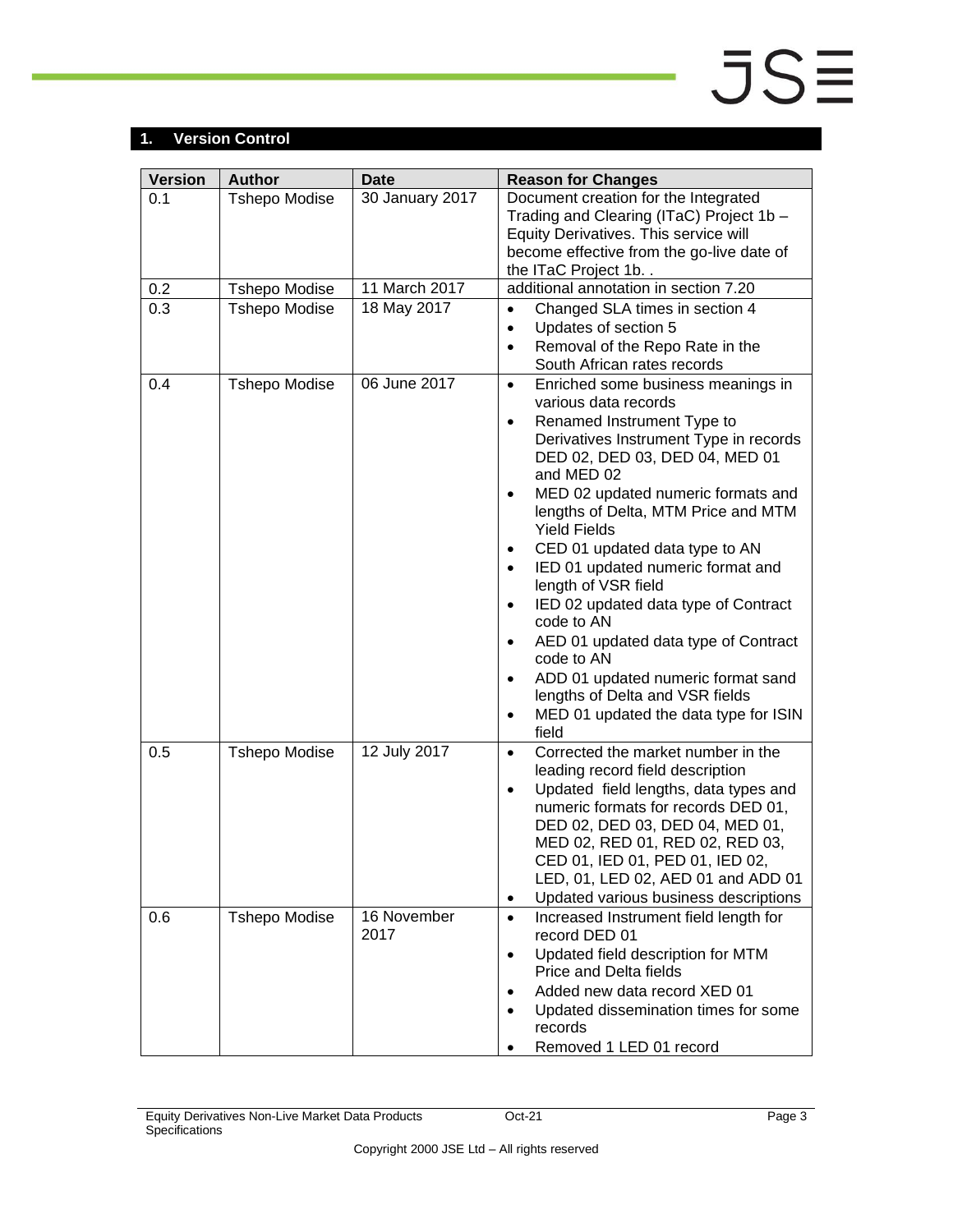| <b>Version</b> | <b>Author</b>        | Date             | <b>Reason for Changes</b>                                                                                                                                                                                                                                                                                                                                                                                                                                                                                                                                                                            |
|----------------|----------------------|------------------|------------------------------------------------------------------------------------------------------------------------------------------------------------------------------------------------------------------------------------------------------------------------------------------------------------------------------------------------------------------------------------------------------------------------------------------------------------------------------------------------------------------------------------------------------------------------------------------------------|
| 0.7            | <b>Tshepo Modise</b> | 19 March 2018    | Update context note for records DED<br>٠<br>02, DED 03 and DED 04<br>Removed Daily Average Prime Rate,<br>٠<br>Thirty Day Average Prime Rate and<br>Ninety Day Average Prime Rate fields<br>and business descriptions for records<br>RED 01, RED 02 and RED 04<br>Updated context note for record XED<br>01<br>Updated dissemination frequency in<br>section 4 for record CED 01 and<br>added context in the actual record<br>structure page                                                                                                                                                         |
| 0.8            | <b>Tshepo Modise</b> | 22 June 2018     | Update of dissemination SLA times for<br>$\bullet$<br>some of the records: Refer to section 4<br>for impacted records<br>Updated ISIN field description in<br>٠<br>various records<br>Increased Equity Code field length<br>٠<br>from 4 to 7 characters in record CED<br>01<br>Updated Data record criterion for<br>Records DED 01, MED 02 and ADD<br>01<br>Added Inverse Calendar Spreads<br>٠<br>contract convention<br>Updated Volatility Adjustment field<br>٠<br>description for record LED 01<br>Added new field "Delta Value Sign" in<br>data records DED 02, DED 03 and<br>DED <sub>04</sub> |
| 0.9            | <b>Tshepo Modise</b> | 16 August 2018   | Correct field lengths for data record<br>٠<br><b>DED 04</b><br>Addition of Indicative MTM MED 03<br>٠<br>data record<br>Added Data type for Contract ID field<br>in data record ADD 01                                                                                                                                                                                                                                                                                                                                                                                                               |
| 0.10           | Sandra<br>Borrageiro | 17 October 2018  | <b>Updated Section 5 Instrument</b><br>Identifiers to link to the Instrument<br>Reference Data Guidance Note<br>document                                                                                                                                                                                                                                                                                                                                                                                                                                                                             |
| 0.11           | <b>Tshepo Modise</b> | 28 January 2019  | Updated SLA Times for EOD data<br>$\bullet$<br>records in section 4<br>Updated data records' headings and<br>$\bullet$<br>subheadings<br>Updated context note for record LED<br>٠<br>01<br>Add Volatility Surface Code field in<br>٠<br>Data Record XED 01                                                                                                                                                                                                                                                                                                                                           |
| 0.12           | <b>Tshepo Modise</b> | 11 February 2019 | Addition of the All Contracts Open<br>$\bullet$<br>Interest - DED05 data record                                                                                                                                                                                                                                                                                                                                                                                                                                                                                                                      |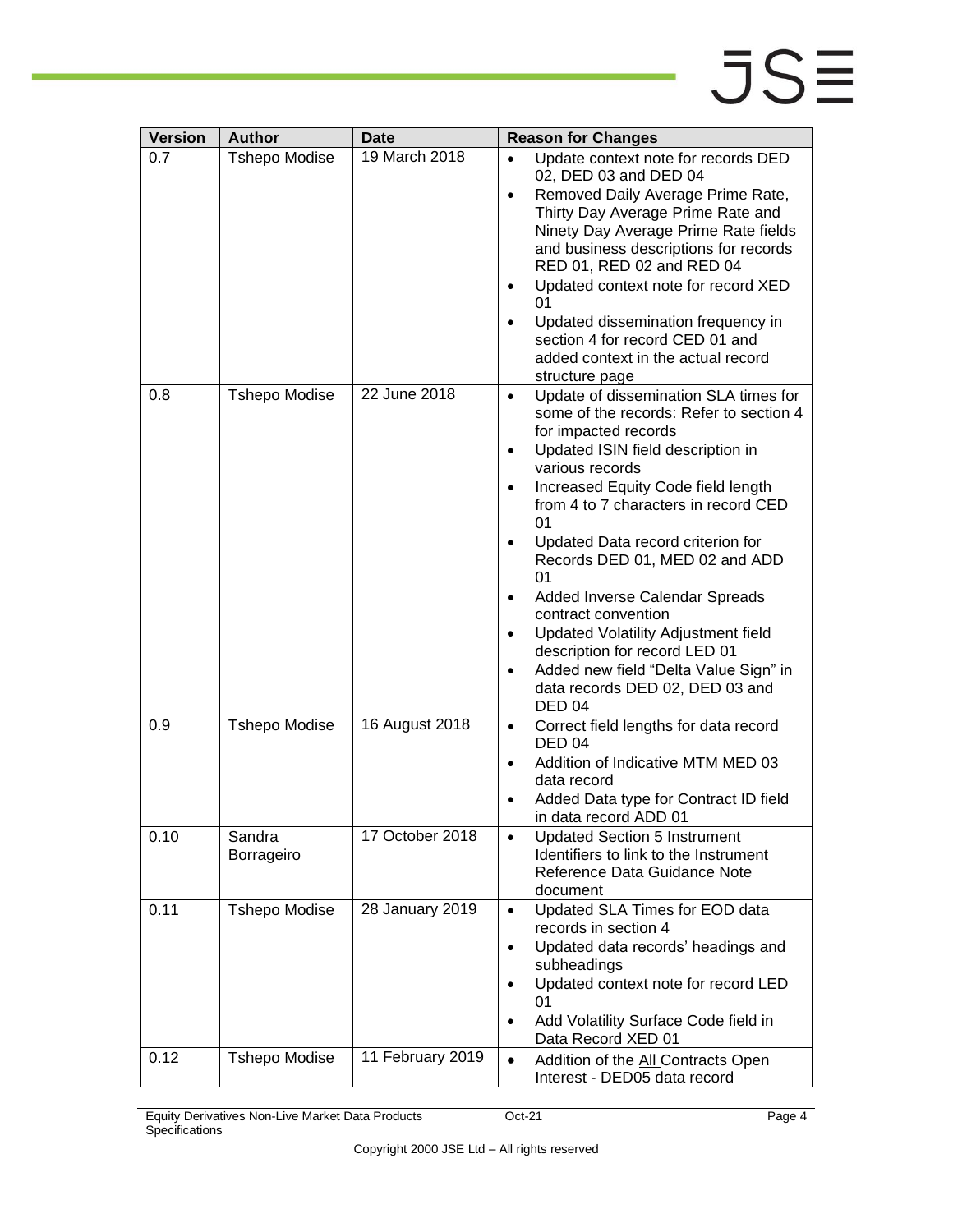### JSΞ

| <b>Version</b> | <b>Author</b>        | Date             | <b>Reason for Changes</b>                                                                                                                                                                                                                                         |
|----------------|----------------------|------------------|-------------------------------------------------------------------------------------------------------------------------------------------------------------------------------------------------------------------------------------------------------------------|
| 0.13           | <b>Tshepo Modise</b> | 25 March 2019    | Made cosmetic changes<br>$\bullet$<br>Updated Dissemination file name for<br>$\bullet$<br>data record CCD 03 in section 4                                                                                                                                         |
| 1.0            | <b>Tshepo Modise</b> | 01 May 2019      | Accept all track changes<br>٠                                                                                                                                                                                                                                     |
| 1.1            | Tshepo Modise        | 30 May 2019      | Updated dissemination time for RED<br>$\bullet$<br>02<br>Updated context notes for MED 01<br>٠<br>Updated field description for "Total<br>٠<br>Open Interest For Day" in OED 02 and<br>SED 02 data records<br>Updated record headings of all data<br>٠<br>records |
| 2.0            | <b>Tshepo Modise</b> | <b>July 2019</b> | Accepted all track changes from<br>٠<br>working version 1.1                                                                                                                                                                                                       |
| 3.0            | Tshepo Modise        | August 2019      | Addition of Excel format of Close Out<br>$\bullet$<br>Data product                                                                                                                                                                                                |
| 4.0            | <b>Tshepo Modise</b> | October 2021     | <b>Changed Current Monthly Closeout</b><br>Excel and Fixed Width CED 01 to be<br>Quarterly data products<br>Addition of Fixed Width CED 02 and<br><b>Excel format of Monthly Close Out</b><br><u>Data product</u>                                                 |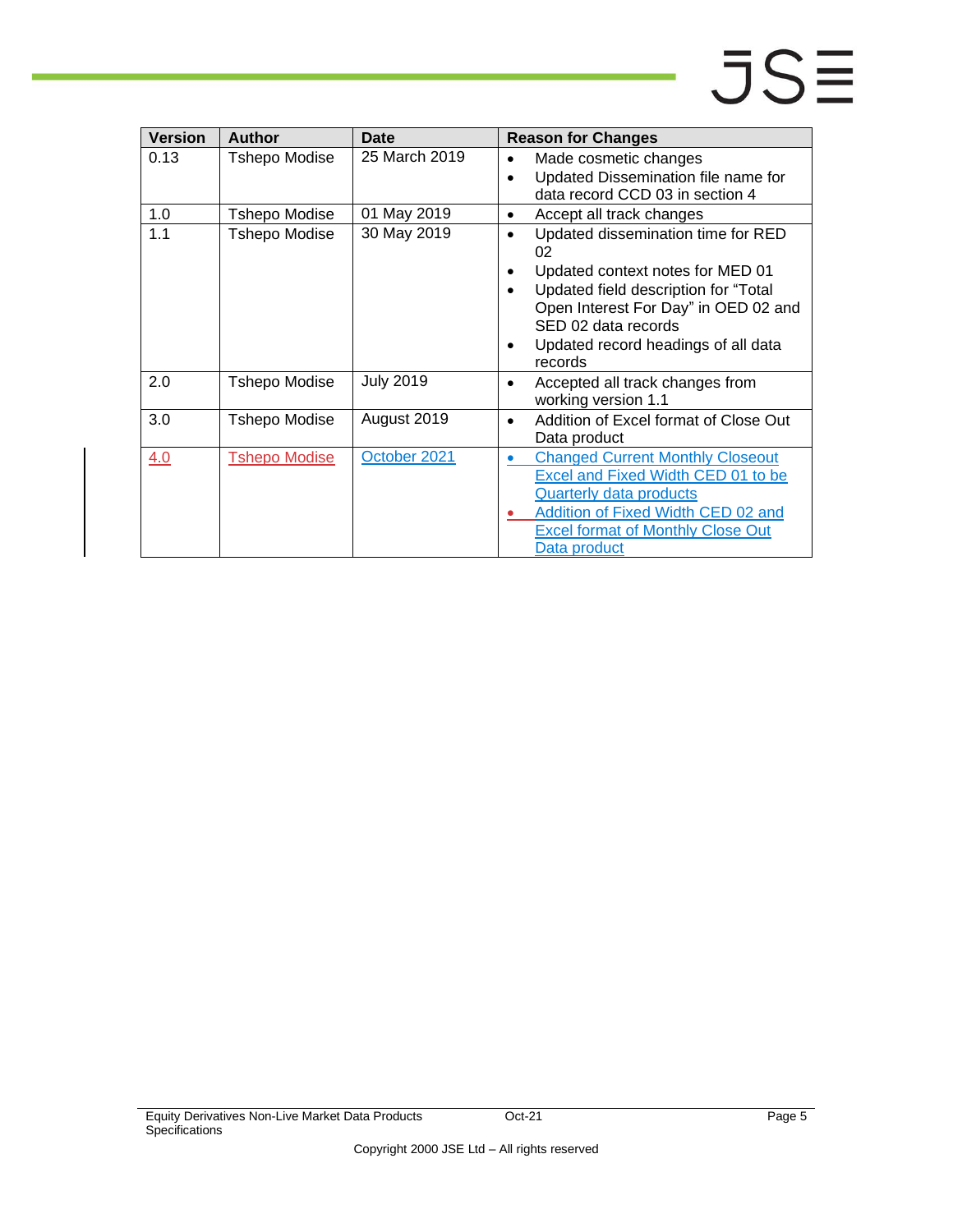### <span id="page-5-0"></span>**2. DISCLAIMER**

This specification is being provided to you strictly for informational purposes solely for the purpose of developing or operating systems for your use that interact with market data systems of JSE Limited. JSE reserves the right to withdraw, modify, or replace the specification (or any part thereof) at any time.

To the extent allowed by law, JSE does not (expressly, tacitly or impliedly) guarantee or warrant the availability, sequence, accuracy, completeness, reliability or any other aspect of any of the information contained in, linked to or distributed through this specification, or that the information contained therein is up to date.

### <span id="page-5-1"></span>**3. Introduction**

The aim of this document is to provide users with relevant information on the reference and statistical data provided on the day's trading activity via a standardised format. Data is provided in the form of fixed width data records which are made available via the JSE Information Delivery Portal (IDP) FTP server which does not require a direct network connection.

Users can select which data records are required from the standard layouts available. To allow for full flexibility, each market has its own set of data records. Due to the data records being produced at different times and frequencies, the subscribed set of data records will be made available be made available in one or more separate data files.

The filename standards will be as follows:

Equity Derivatives Products: DDAP.SPRD.alphacode.ED.zip

Where *alphacode* is the unique code assigned to each separate data subscriber company

Prospective subscribers must contact the Market Data Department in writing via [MDSalesTeam@jse.co.za](mailto:MDSalesTeam@jse.co.za) if they are interested in subscribing to any of the records.

### <span id="page-5-2"></span>**3.1 CONFIRMATION OF IDP USER ID AND PASSWORD**

- 1. A representative from the Client Service Centre will provide you with your sign-on and dataset name before the day you go live.
- 2. For security purposes, a representative from the JSE will provide you with your Password.
- 3. A Market Data Account Manager from the Information Services Division will contact you to confirm receipt of the Dataset, User ID and Password.
- 4. The onus is on you to test as soon as you have received the above mentioned information to ensure that you successfully access to the system.

Should you experience any problems relating to the information communicated to you or the actual testing of this information, please contact the under-mentioned persons for assistance:

| <b>Client Service Centre</b> | 011 520 7777 / 7799 |
|------------------------------|---------------------|
| Market Data Department       | 011 520 7000        |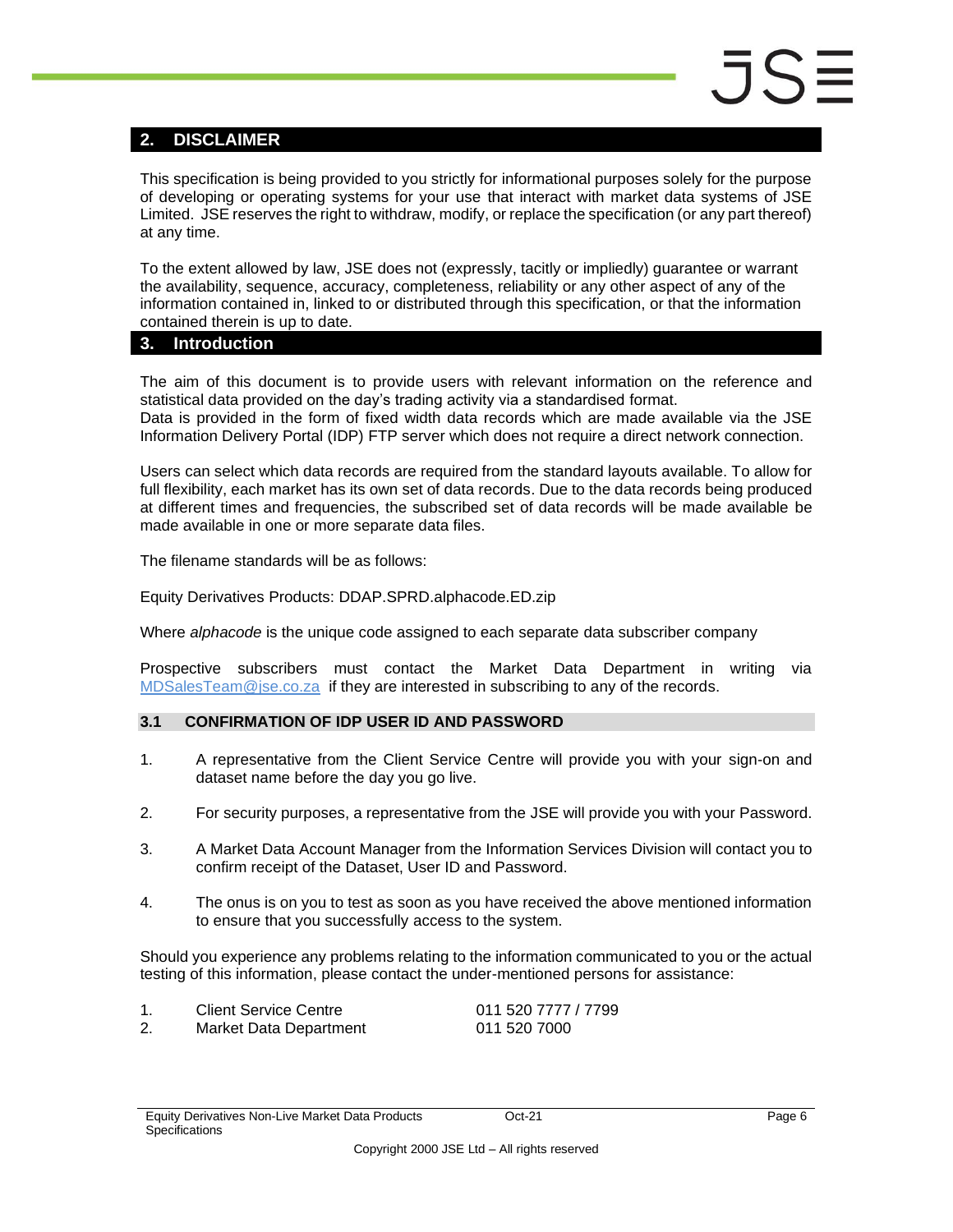### $JS\equiv$

### **4. DATA Product List**

<span id="page-6-0"></span>

| <b>Product Name</b>              | <b>Market</b>             | <b>Dissemination</b><br><b>Frequency</b> | <b>Dissemination</b><br><b>Time</b> | <b>Delivery</b><br>channel | <b>Associated Record(s)</b>         | <b>Dissemination</b><br><b>File Name</b> |
|----------------------------------|---------------------------|------------------------------------------|-------------------------------------|----------------------------|-------------------------------------|------------------------------------------|
| <b>Daily Traded Statistics</b>   | <b>Equity Derivatives</b> | Daily by                                 | 20:30                               | <b>FTP</b>                 | DED - Subtype 1                     | ED.ZIP                                   |
| <b>Daily Market Statistics</b>   | <b>Equity Derivatives</b> | Daily by                                 | 20:30                               | <b>FTP</b>                 | DED - Subtype 2                     | ED.ZIP                                   |
| <b>Weekly Market Statistics</b>  | <b>Equity Derivatives</b> | Weekly by                                | 20:30                               | <b>FTP</b>                 | DED - Subtype 3                     | ED.ZIP                                   |
| <b>Monthly Market Statistics</b> | <b>Equity Derivatives</b> | Monthly by                               | 20:30                               | <b>FTP</b>                 | DED - Subtype 4                     | ED.ZIP                                   |
| All Contracts Open Interest      | <b>Equity Derivatives</b> | Daily by                                 | 20:30                               | <b>FTP</b>                 | DED - Subtype 5                     | ED.ZIP                                   |
| Daily Full Market Type Totals    | <b>Equity Derivatives</b> | Daily by                                 | 20:30                               | <b>FTP</b>                 | SED - Subtype 2                     | ED.ZIP                                   |
| Daily Full Market Overall Totals | <b>Equity Derivatives</b> | Daily by                                 | 20:30                               | FTP                        | OED - Subtype 2                     | ED.ZIP                                   |
| Early Mark to Market             | <b>Equity Derivatives</b> | Daily from                               | 16:00                               | <b>FTP</b>                 | $\overline{\text{MED}}$ – Subtype 1 | ED15.ZIP                                 |
| Mark to Market All               | <b>Equity Derivatives</b> | Daily by                                 | 20:30                               | <b>FTP</b>                 | MED - Subtype 2                     | ED.ZIP                                   |
| <b>Indicative Mark to Market</b> | <b>Equity Derivatives</b> | Daily by                                 | 19:00                               | FTP                        | MED - Subtype 3                     | ED19.ZIP                                 |
| South African Rates (10:00)      | <b>Equity Derivatives</b> | Daily from                               | 10:15                               | <b>FTP</b>                 | RED - Subtype 1                     | ED10.ZIP                                 |
| South African Rates (11:30)      | <b>Equity Derivatives</b> | Daily from                               | 11:30                               | <b>FTP</b>                 | $\overline{\text{RED}}$ – Subtype 2 | ED11.ZIP                                 |
| South African Rates (End of Day) | <b>Equity Derivatives</b> | Daily by                                 | 20:30                               | <b>FTP</b>                 | RED - Subtype 3                     | ED.ZIP                                   |
| <b>Close Out Prices</b>          | <b>Equity Derivatives</b> | <b>Monthly</b><br><b>Quarterly from</b>  | 12:45                               | <b>FTP</b>                 | CED - Subtype 1                     | ED12.ZIP                                 |
| <b>Close Out Prices</b>          | <b>Equity Derivatives</b> | <b>Monthly</b><br><b>Quarterly from</b>  | 12:45                               | <b>FTP</b>                 | <b>Excel File</b>                   | <b>EDM Close Out</b><br>Prices YYYYMM    |
| <b>Close Out Prices</b>          | <b>Equity Derivatives</b> | Monthly from                             | 18:00                               | <b>FTP</b>                 | CED - Subtype 2                     | ED <sub>18</sub> .ZIP                    |
|                                  | <b>Equity Derivatives</b> |                                          |                                     | <b>FTP</b>                 | <b>Excel File</b>                   | <b>EDM Monthly</b>                       |
|                                  |                           | <b>Monthly from</b>                      | 18:00                               |                            |                                     | <b>Close Out</b><br><b>Prices</b>        |
| <b>Close Out Prices</b>          |                           |                                          |                                     |                            |                                     | YYYYMMDD                                 |
| <b>Margin Requirements</b>       | <b>Equity Derivatives</b> | Fortnightly                              | 20:30                               | <b>FTP</b>                 | IED - Subtype 1                     | ED.ZIP                                   |
| <b>Options Daily Traded</b>      | <b>Equity Derivatives</b> | Daily by                                 | 20:30                               | <b>FTP</b>                 | PED - Subtype 1                     | ED.ZIP                                   |
| <b>Dividends</b>                 | <b>Equity Derivatives</b> | Daily from                               | 20:30                               | <b>FTP</b>                 | IED - Subtype 2                     | ED.ZIP                                   |
| <b>Volatility Surface</b>        | <b>Equity Derivatives</b> | Daily By                                 | 19:00                               | <b>FTP</b>                 | LED - Subtype 1                     | ED <sub>19.ZIP</sub>                     |
| <b>All Contract Details</b>      | <b>Equity Derivatives</b> | Daily by                                 | 20:30                               | <b>FTP</b>                 | AED - Subtype 1                     | ED.ZIP                                   |
| <b>Risk Parameters</b>           | <b>Equity Derivatives</b> | Daily by                                 | 20:30                               | <b>FTP</b>                 | ADD - Subtype 1                     | ED.ZIP                                   |
| <b>Detailed Instruments</b>      | <b>Equity Derivatives</b> | Daily by                                 | 20:30                               | <b>FTP</b>                 | XED - Subtype 1                     | ED.ZIP                                   |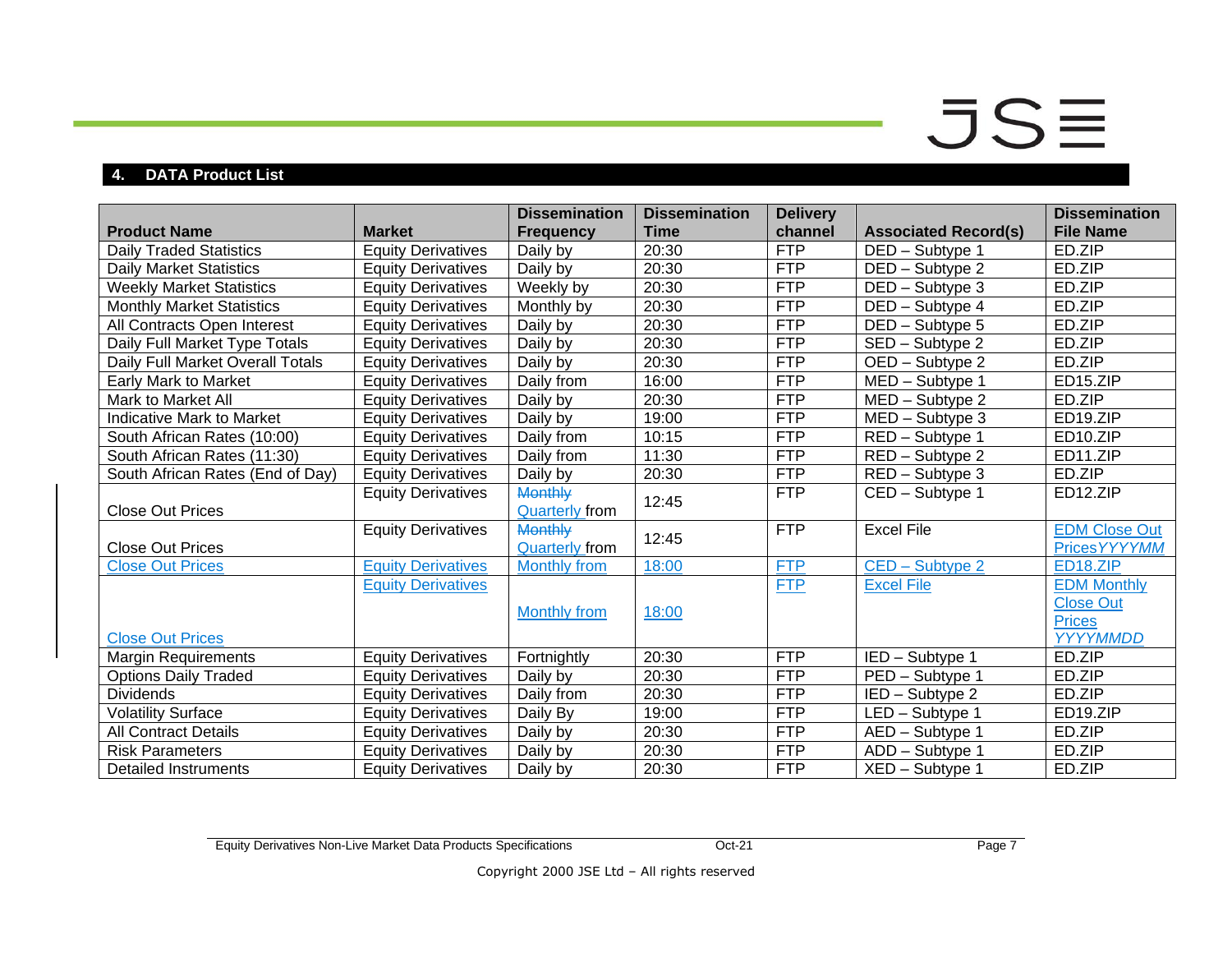### <span id="page-7-0"></span>**5. Instruments Identifiers**

There are three unique instrument identifiers for derivative instruments

- [Contract Code](#page-7-1)
- [ISIN](#page-7-2)
- [Instrument ID](#page-7-3)

Please refer to the [Instrument Reference Data Guidance Note](https://www.jse.co.za/content/Guidance%20Notes/ITaC%20Instrument%20Reference%20Data%20Quick%20Reference%20Guide.pdf) document which explains the Instrument reference data standards and changes being introduced as part of the ITaC project.

#### <span id="page-7-1"></span>**5.1 Contract Code**

The Contract Code is an alphanumeric field which is derived based on certain attributes of the system. The purpose of this field is to provide a clear and user friendly description of the instrument. Examples of a contract code are:

- 01DEC15 AGL PHY ANY DN
- 01DEC15 AGL PHY ANY 23.99C
- 17DEC15 GOOGL CSH
- 01DEC15 GOOGL CSH QUANTO 23.99C
- 17DEC15 ALSI MINI

Please refer to the [Instrument Reference Data Guidance Note](https://www.jse.co.za/content/Guidance%20Notes/ITaC%20Instrument%20Reference%20Data%20Quick%20Reference%20Guide.pdf) document for a detailed explanation for all instruments.

### <span id="page-7-2"></span>**5.2 ISIN**

This is the International Security Identification Number that is assigned to each tradable instrument. This is an ISO standard for the unique identification of instruments worldwide. The following convention is applied for derivative instruments in the Equity Derivatives market:

- Futures: ZAD…
- Options: ZAD<\*>…

\* The fourth character for options will start with 'A' and when all the numbers are used up, will increment to 'B', then 'C' etc. This is to cater for the large number of options that are created over time.

Please refer to the [Instrument Reference Data Guidance Note](https://www.jse.co.za/content/Guidance%20Notes/ITaC%20Instrument%20Reference%20Data%20Quick%20Reference%20Guide.pdf) document for a detailed explanation for all instruments.

### <span id="page-7-3"></span>**5.3 Instrument ID**

Each instrument also has a unique number assigned to it. This number is unique across all the instruments in all the markets at the JSE.

Please refer to the **Instrument Reference Data Guidance Note** document for a detailed explanation for all instruments.

 $JS$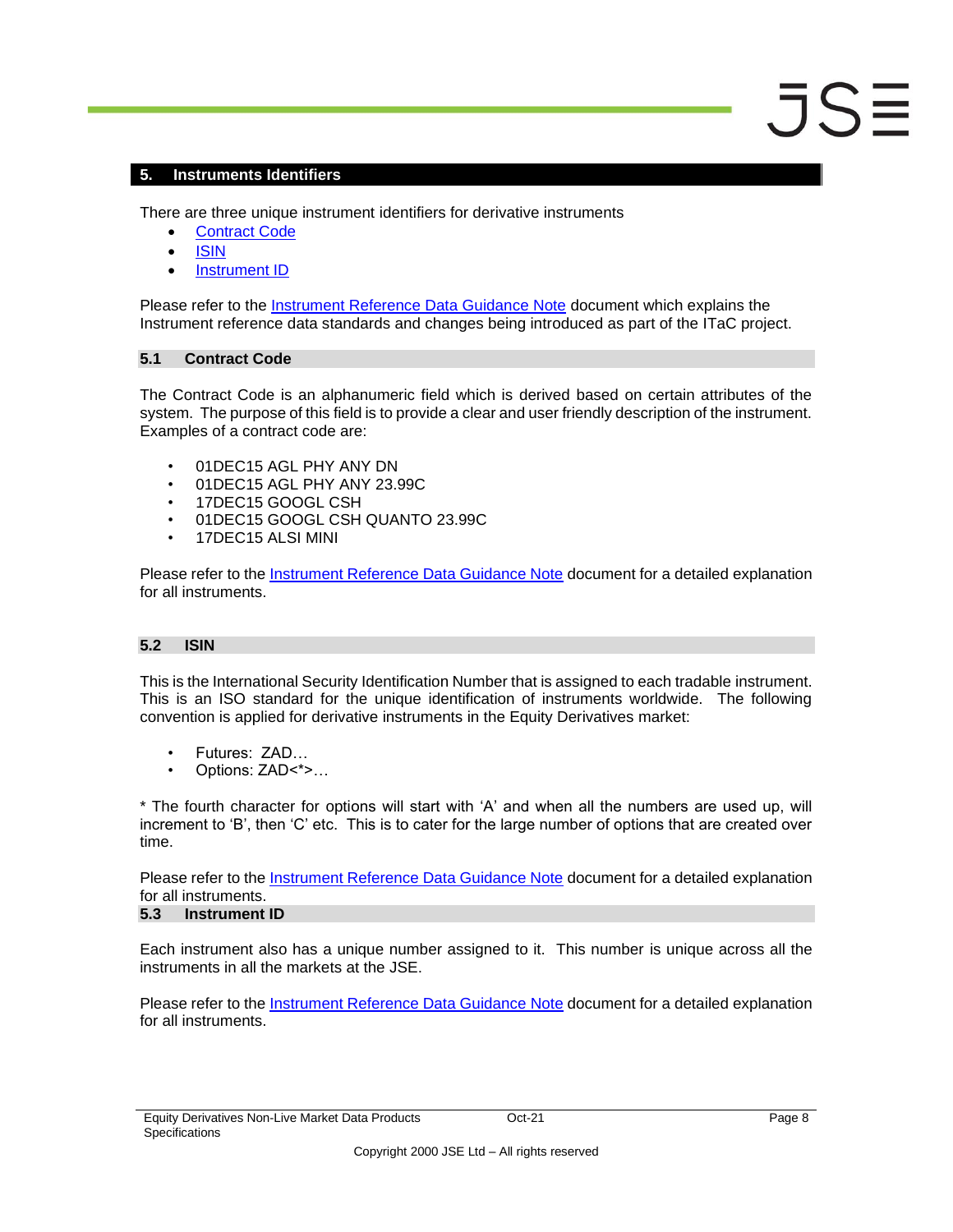#### <span id="page-8-0"></span>**6. Field Formats**

A field descriptor will also be given that describes the contents:

- A: Alpha only
- N: Numeric only fields which are definitely whole numbers (integers) will show N (I)
- AN: Alpha numeric
- DATE: 8 byte date field formatted as CCYYMMDD
- B: Boolean Formatted 'T' for True; 'F' for False

Alphabetic fields where the data is shorter than the specified number of bytes will have the space character (ASCII value 32) appended to the data to fill the field to its fixed width.

Numeric fields may be either integral or decimal depending on the nature of the data that is stored. For values that are decimal in nature, the decimal point will be present and in a fixed position, which will be indicated in the record type specifications. The decimal point will consume 1 byte of space.

Some amount of space has been left, both in the record headers and the record bodies for future expansion. This space is marked as "filler" and will be populated with the specified number of space (ASCII value 32) characters to fill the field until such time as that space is needed for other pertinent information.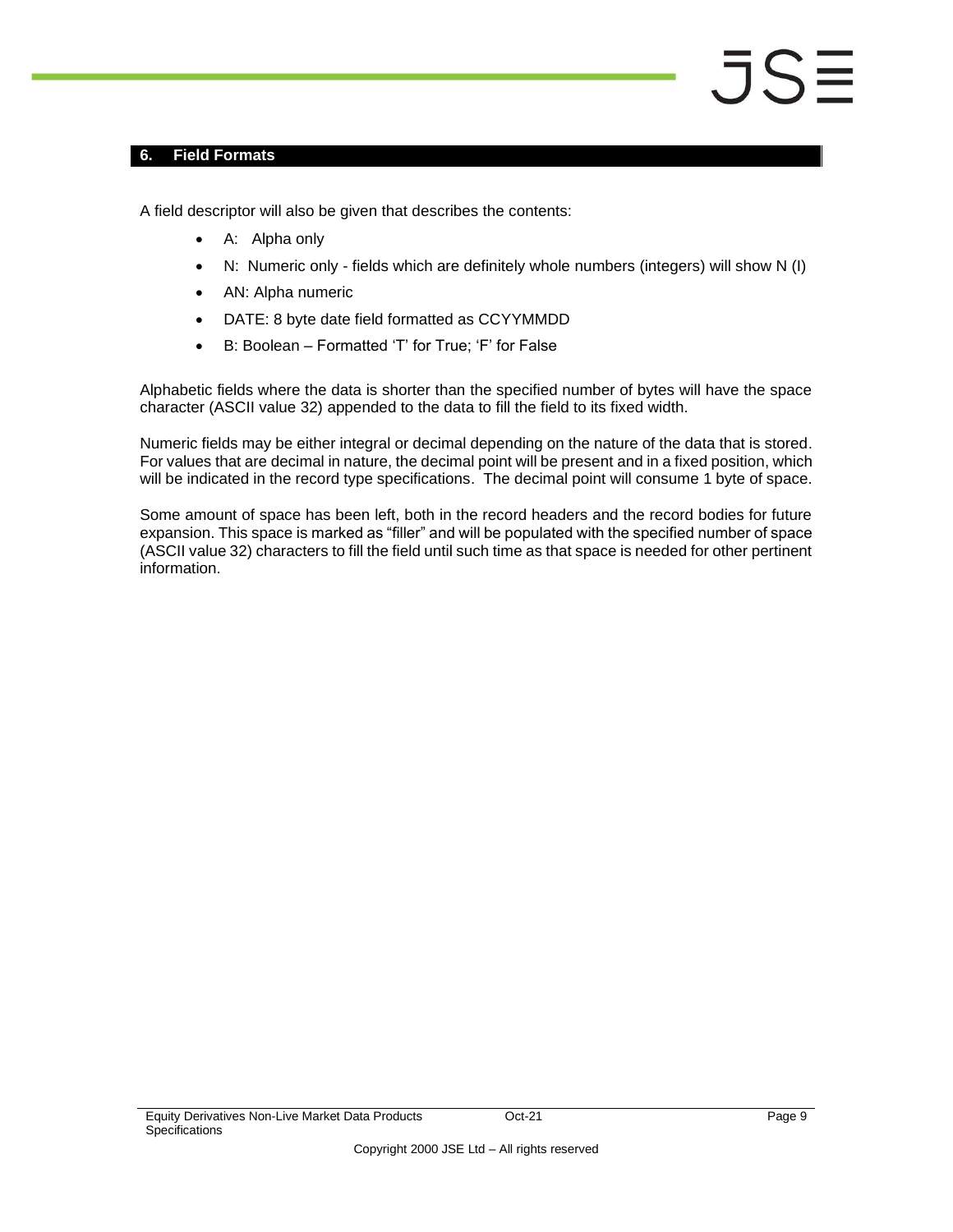### <span id="page-9-0"></span>**7. Equity Derivatives Market**

### <span id="page-9-1"></span>**7.1 Leading Record Layout**

Each record will begin with a header that contains fields common to all records. The data fields that make up each different record will be contained in the data sub-records.

Header Sub Record 1

| Common Record Record Run Other |      |      |             | <b>IData Fields</b> |
|--------------------------------|------|------|-------------|---------------------|
| data                           | Type | Sub  | Date common |                     |
|                                |      | tvpe | data        |                     |

| <b>FIELD NAME</b>      | <b>START</b><br><b>POS</b> | <b>LENGTH</b> | <b>DATA</b><br><b>TYPE</b> | <b>NUMERIC</b><br><b>FORMAT</b> | <b>END</b><br><b>POS</b> |
|------------------------|----------------------------|---------------|----------------------------|---------------------------------|--------------------------|
| <b>Market Number</b>   |                            |               | N                          |                                 |                          |
| <b>Contract Type</b>   |                            |               | A                          |                                 | 2                        |
| <b>Instrument Type</b> | 3                          | 10            | Α                          |                                 | 12                       |
| Record Type            | 13                         |               | А                          |                                 | 16                       |
| Record Sub-Type        | 17                         |               | AN                         |                                 | 20                       |
| Run Date               | 21                         | 8             | <b>DATE</b>                |                                 | 28                       |
| Filler                 | 29                         | 20            | Α                          |                                 | 48                       |

| <b>MARKET NUMBER</b>   | Unique identifier for the specific market:     |                                    |                                                                                                                |
|------------------------|------------------------------------------------|------------------------------------|----------------------------------------------------------------------------------------------------------------|
|                        | <b>Market</b><br><b>Number</b>                 | <b>Market</b><br><b>Identifier</b> | <b>Full Market Name</b>                                                                                        |
|                        | 3                                              | EDM                                | <b>Equity Derivatives Market</b>                                                                               |
| <b>CONTRACT TYPE</b>   | This indicates the type of the contract        |                                    |                                                                                                                |
|                        |                                                | $F =$ Future or $Y =$ Option.      |                                                                                                                |
|                        |                                                |                                    |                                                                                                                |
| <b>INSTRUMENT TYPE</b> |                                                |                                    | Indicates the type of the instrument underlying the contract                                                   |
|                        |                                                |                                    |                                                                                                                |
| <b>RECORD TYPE</b>     |                                                |                                    | The code indicating the type of information that is being<br>disseminated e.g.: DED - Daily Equity Derivatives |
| <b>RECORD SUB TYPE</b> | 01                                             |                                    | The Sub Type related to a particular record sub type - e.g. DED                                                |
| RUN DATE               |                                                |                                    | The date of the dissemination runs, in the format CCYYMMDD.                                                    |
|                        |                                                |                                    |                                                                                                                |
| <b>FILLER</b>          | and the universal header for future expansion. |                                    | The filler allows for space between the body of the record type                                                |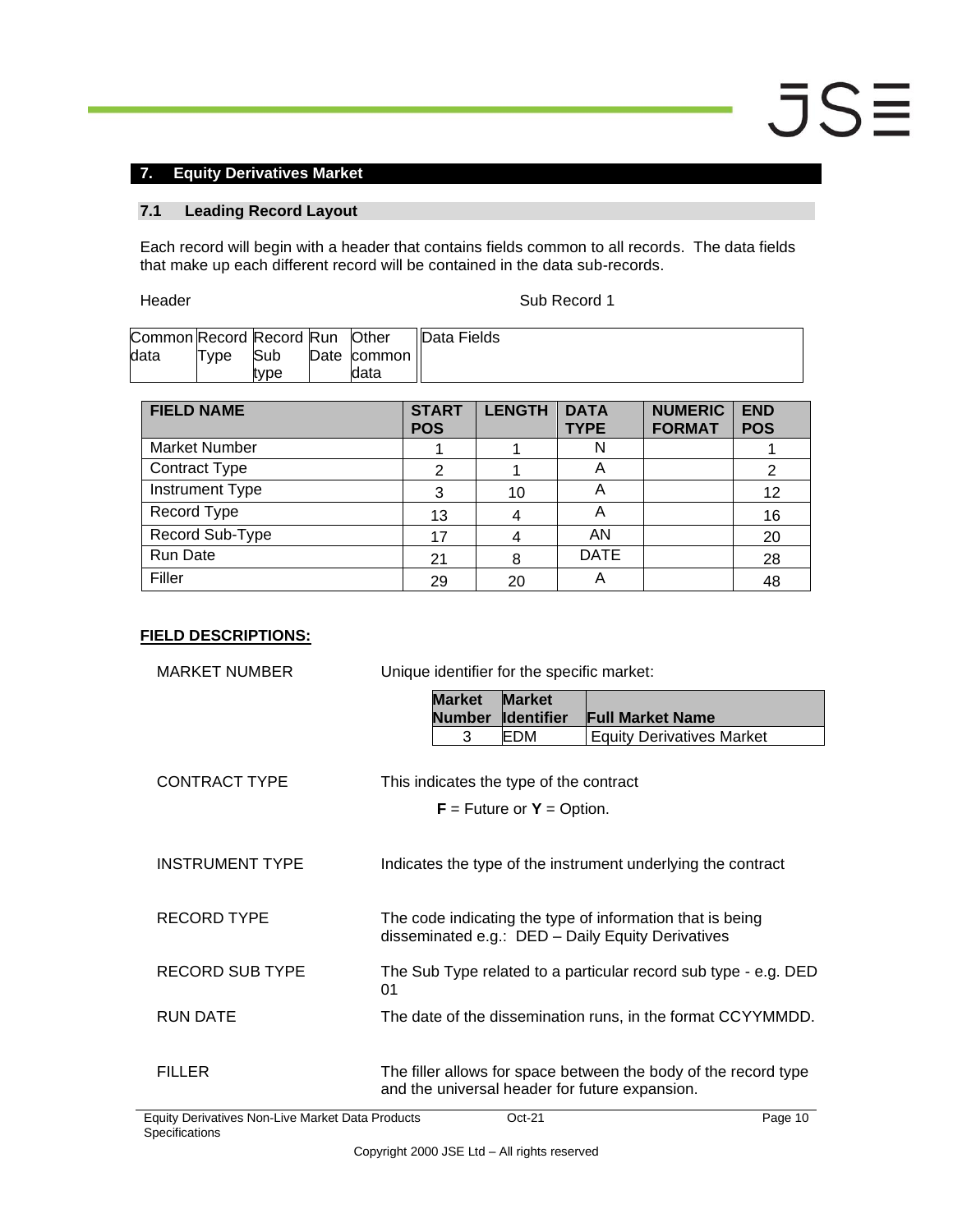### <span id="page-10-0"></span>**7.2 Daily Traded Statistics - DED Sub Type 01**

The Daily Equity Derivatives Traded Statistics records are calculated at the close of each trading day.

This record only contains the contracts that were traded on the day. It provides a consolidated view of the MTM and Value Traded for the day as well as the different prices (high, low, opening and closing).

| <b>FIELD NAME</b>   | <b>START</b><br><b>POS</b> | <b>LENGTH</b>  | <b>DATA</b><br><b>TYPE</b> | <b>NUMERIC</b><br><b>FORMAT</b> | <b>END POS</b> |
|---------------------|----------------------------|----------------|----------------------------|---------------------------------|----------------|
| Instrument          | 49                         | $\overline{7}$ | A                          |                                 | 55             |
| Date                | 56                         | 8              | <b>DATE</b>                |                                 | 63             |
| <b>Strike Price</b> | 64                         | 17             | N                          | 10.6                            | 80             |
| Option Type         | 81                         | 1              | A                          |                                 | 81             |
| <b>Spot Price</b>   | 82                         | 17             | N                          | 10.6                            | 98             |
| <b>Closing Bid</b>  | 99                         | 17             | N                          | 10.6                            | 115            |
| Closing offer       | 116                        | 17             | N                          | 10.6                            | 132            |
| <b>MTM</b>          | 133                        | 17             | N                          | 10.6                            | 149            |
| <b>First Price</b>  | 150                        | 17             | N                          | 10.6                            | 166            |
| <b>Last Price</b>   | 167                        | 17             | N                          | 10.6                            | 183            |
| <b>High Price</b>   | 184                        | 17             | N                          | 10.6                            | 200            |
| Low Price           | 201                        | 17             | N                          | 10.6                            | 217            |
| Number of deals     | 218                        | 14             | N                          | 14                              | 231            |
| Volume Traded       | 232                        | 14             | N                          | 14                              | 245            |
| <b>Value Traded</b> | 246                        | 21             | N                          | 14.6                            | 266            |
| Open Interest       | 267                        | 14             | N                          | 14                              | 280            |
| Volatility          | 281                        | 11             | N                          | 4.6                             | 291            |
| <b>ISIN</b>         | 292                        | 13             | <b>AN</b>                  |                                 | 304            |
| Instrument ID       | 305                        | 17             | N                          | 17                              | 321            |

| <b>INSTRUMENT</b>   | Underlying instrument that the contract is<br>written on.                                               |
|---------------------|---------------------------------------------------------------------------------------------------------|
| DATE                | Refers to the expiry date of the individual<br>contract.                                                |
| <b>STRIKE PRICE</b> | The price at which the buyer/holder of an<br>option has the right to buy/sell the underlying<br>future. |
| <b>OPTION TYPE</b>  | Indicates whether this is a put or a call                                                               |
| <b>SPOT PRICE</b>   | Closing price of the underlying instrument.                                                             |
| <b>CLOSING BID</b>  | Closing price at which a market participant is<br>willing to buy.                                       |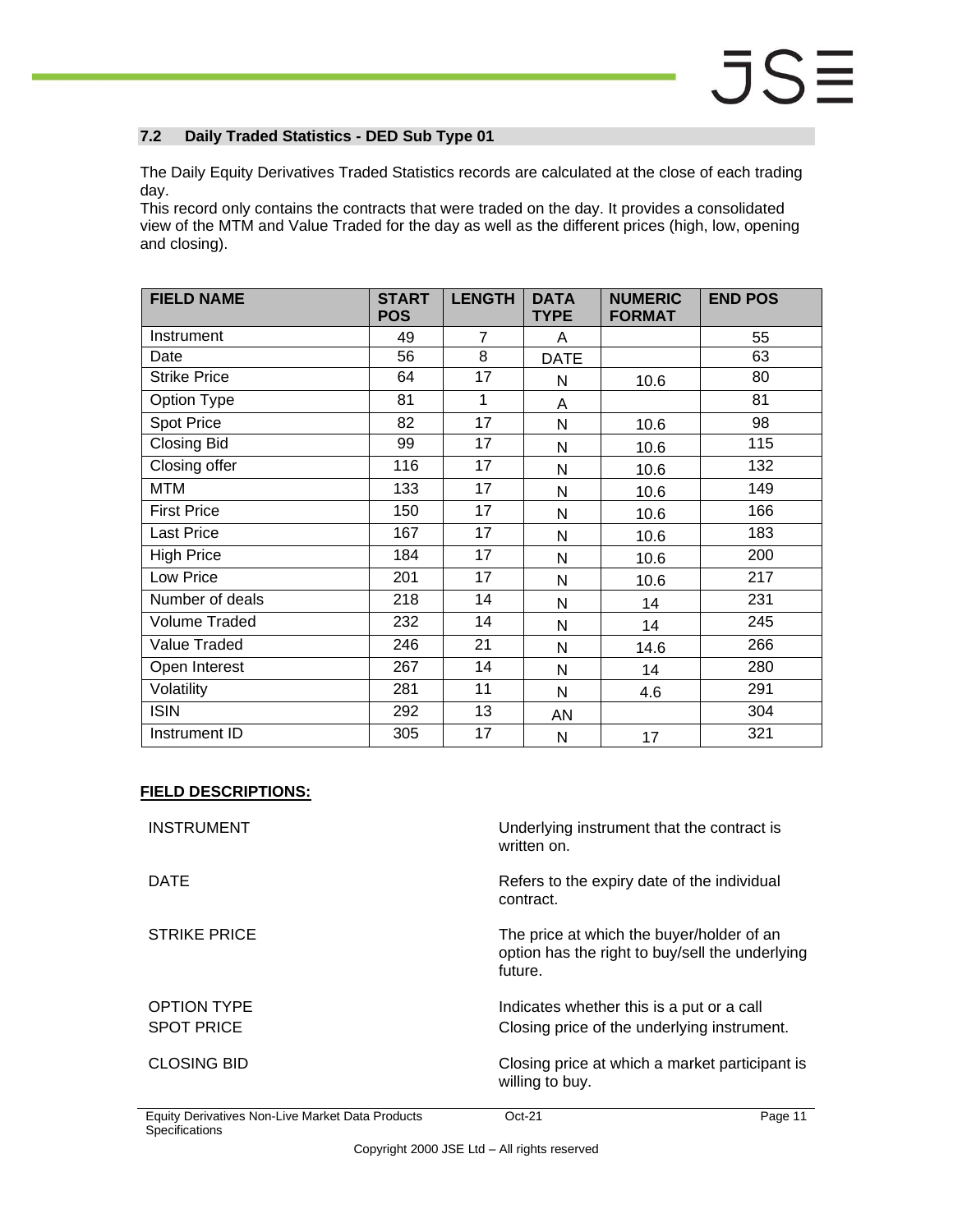|                        | This field will be populated for on book<br>traded instruments, however, will be blank<br>for instruments traded off book only  |
|------------------------|---------------------------------------------------------------------------------------------------------------------------------|
| <b>CLOSING OFFER</b>   | Closing price at which a market participant is<br>willing to sell.                                                              |
|                        | This field will be populated for on book<br>traded instruments, however, will be blank<br>for instruments traded off book only. |
| MTM                    | Official closing price as determined by the                                                                                     |
| <b>FIRST PRICE</b>     | Exchange<br>First execution price of a trade the specified<br>day.                                                              |
|                        | This field will be blank for instruments<br>traded off book traded only.                                                        |
| <b>LAST PRICE</b>      | Last execution price of a trade the specified<br>day.                                                                           |
|                        | This field will be blank for instruments<br>traded off book only.                                                               |
| <b>HIGH PRICE</b>      | Highest execution price of a trade on the<br>specified day                                                                      |
|                        | This field will be blank for instruments<br>traded off book only.                                                               |
| <b>LOW PRICE</b>       | The lowest execution price of a trade on the<br>specified day                                                                   |
|                        | This field will be blank for instruments<br>traded off book only.                                                               |
| <b>NUMBER OF DEALS</b> | The total number of deals traded on the<br>specified day.                                                                       |
| <b>VOLUME TRADED</b>   | The total number of contracts traded on the<br>specified day.                                                                   |
| <b>VALUE TRADED</b>    | The total value of the contracts traded on the<br>specified day.                                                                |
| <b>OPEN INTEREST</b>   | The amount of open interest on the specified<br>contract                                                                        |
| <b>VOLATILITY</b>      | The extent to which the return of the<br>underlying asset will fluctuate between now                                            |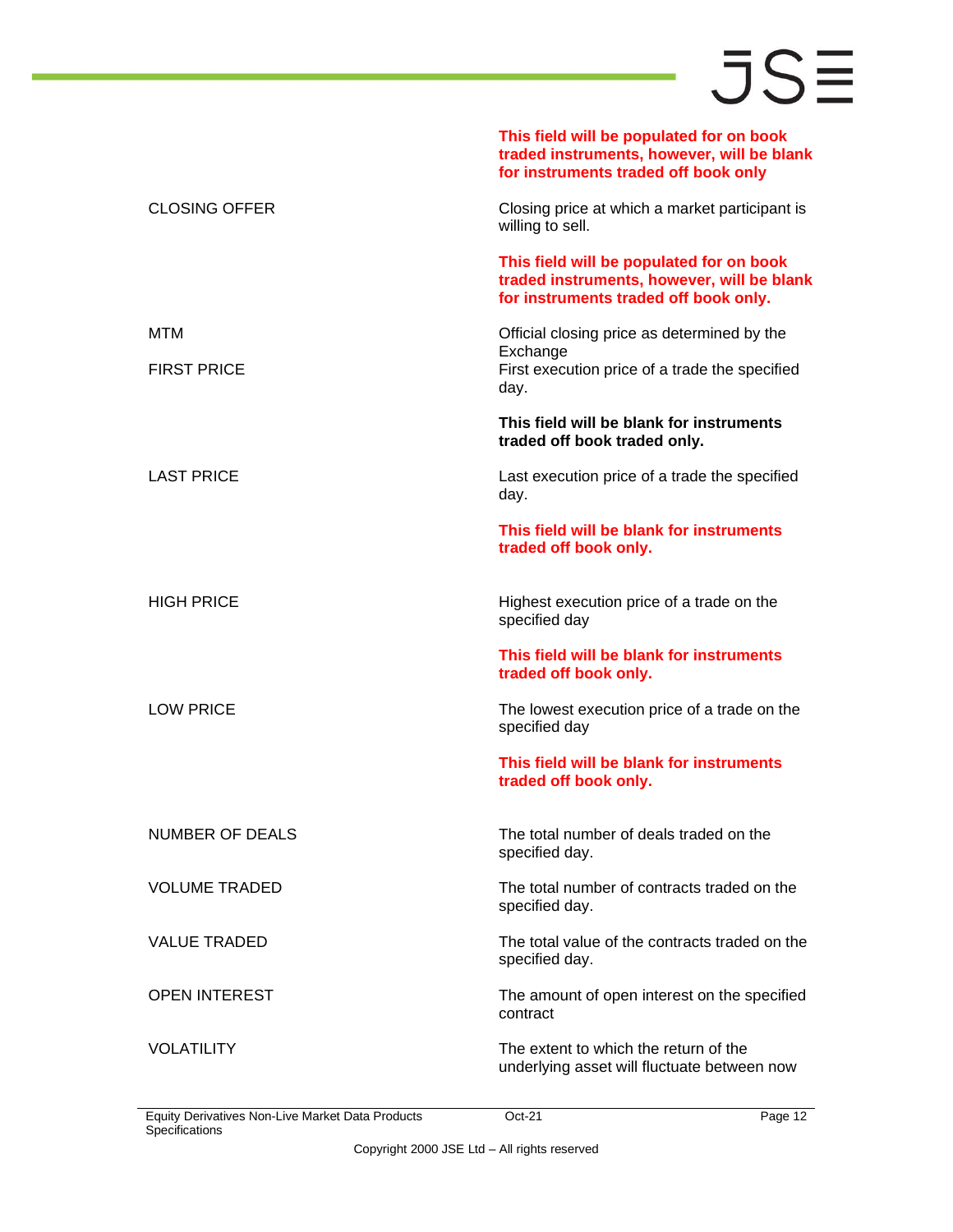and the option's expiration. Only applicable to Options.

ISIN **ISIN An International Securities Identification** Number (ISIN) uniquely identifies a security. An ISIN consists of three parts: a country code, an alpha-numeric national security identifier, and a check digit. An ISIN is unique per instrument.

INSTRUMENT ID This is a unique identifier that is assigned to all instruments, across all markets at the JSE. This is the universal instrument master ID.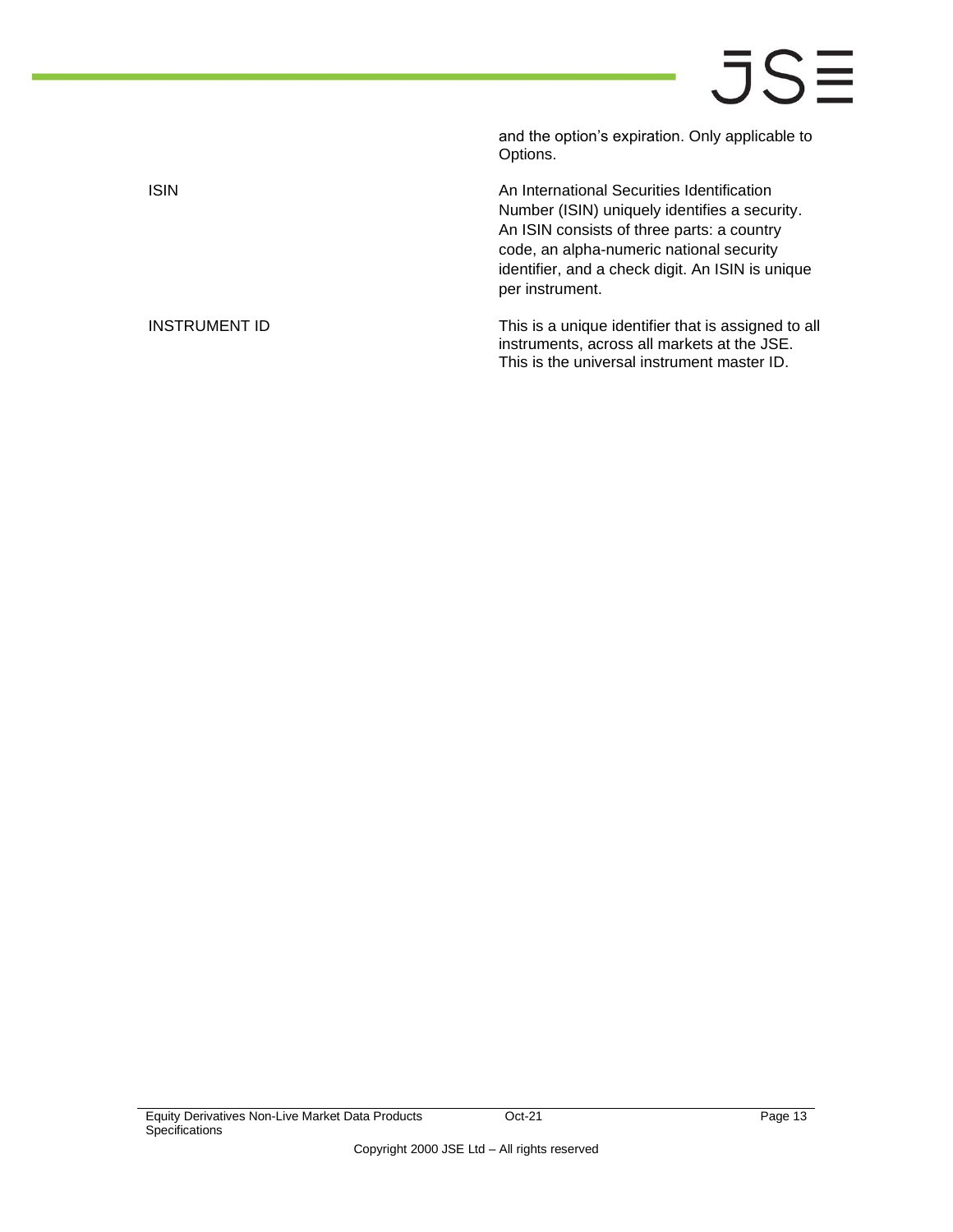### <span id="page-13-0"></span>**7.3 Daily Market Statistics - DED Sub Type 02**

| <b>FIELD NAME</b>           | <b>START</b><br><b>POS</b> | <b>LENGTH</b> | <b>DATA</b><br><b>TYPE</b> | <b>NUMERIC</b><br><b>FORMAT</b> | <b>END POS</b> |
|-----------------------------|----------------------------|---------------|----------------------------|---------------------------------|----------------|
| Derivatives Instrument Type | 49                         | 60            | A                          |                                 | 108            |
| <b>Contract Code</b>        | 109                        | 50            | AN                         |                                 | 158            |
| Call/Put/Future             | 159                        | 6             | A                          |                                 | 164            |
| <b>Deals</b>                | 165                        | 14            | N                          | 14                              | 178            |
| <b>Contracts Traded</b>     | 179                        | 14            | N                          | 14                              | 192            |
| Nominal Value               | 193                        | 21            | N                          | 14.6                            | 213            |
| Delta Value                 | 214                        | 21            | N                          | 14.6                            | 234            |
| Delta Value Sign            | 235                        | $\mathbf 1$   | A                          |                                 | 235            |
| Premium Value               | 236                        | 21            | N                          | 14.6                            | 256            |
| Open Interest               | 257                        | 14            | N                          | 14                              | 270            |
| Contracts/Deals             | 271                        | 14            | N                          | 14                              | 284            |
| <b>ISIN</b>                 | 285                        | 13            | AN                         |                                 | 297            |
| Instrument ID               | 298                        | 17            | N                          | 17                              | 314            |

This record contains market statistics for all the contracts that were traded for the Equity Derivatives market.

| DERIVATIVES INSTRUMENT TYPE                      | The type of instrument that the contract<br>represents e.g. Single Stock Future, Forex<br>Any day Option, etc.                                                                                                                 |         |
|--------------------------------------------------|--------------------------------------------------------------------------------------------------------------------------------------------------------------------------------------------------------------------------------|---------|
| <b>CONTRACT CODE</b>                             | The Contract Code describes the major<br>aspects of the instrument. It assists greatly in<br>providing context. The field describes the<br>following aspects of the instrument: Expiry<br>Date, Underlying and Settlement Type |         |
| CALL/ PUT/ FUTURE                                | This field indicates the Contract Type (Call,<br>Put, or Future)                                                                                                                                                               |         |
| <b>DEALS</b>                                     | Number of deals transacted                                                                                                                                                                                                     |         |
| <b>CONTRACTS TRADED</b>                          | The total number of contracts traded on the<br>specified day.                                                                                                                                                                  |         |
| <b>NOMINAL VALUE</b>                             | The nominal value of a trade                                                                                                                                                                                                   |         |
| <b>DELTA VALUE</b>                               | The delta value of a trade                                                                                                                                                                                                     |         |
| <b>DELTA VALUE SIGN</b>                          | Sign indicating the Delta value e.g. 'N' for<br>negative value and 'P' for positive value                                                                                                                                      |         |
| <b>PREMIUM VALUE</b>                             | The premium value of a trade                                                                                                                                                                                                   |         |
| Equity Derivatives Non-Live Market Data Products | $Oct-21$                                                                                                                                                                                                                       | Page 14 |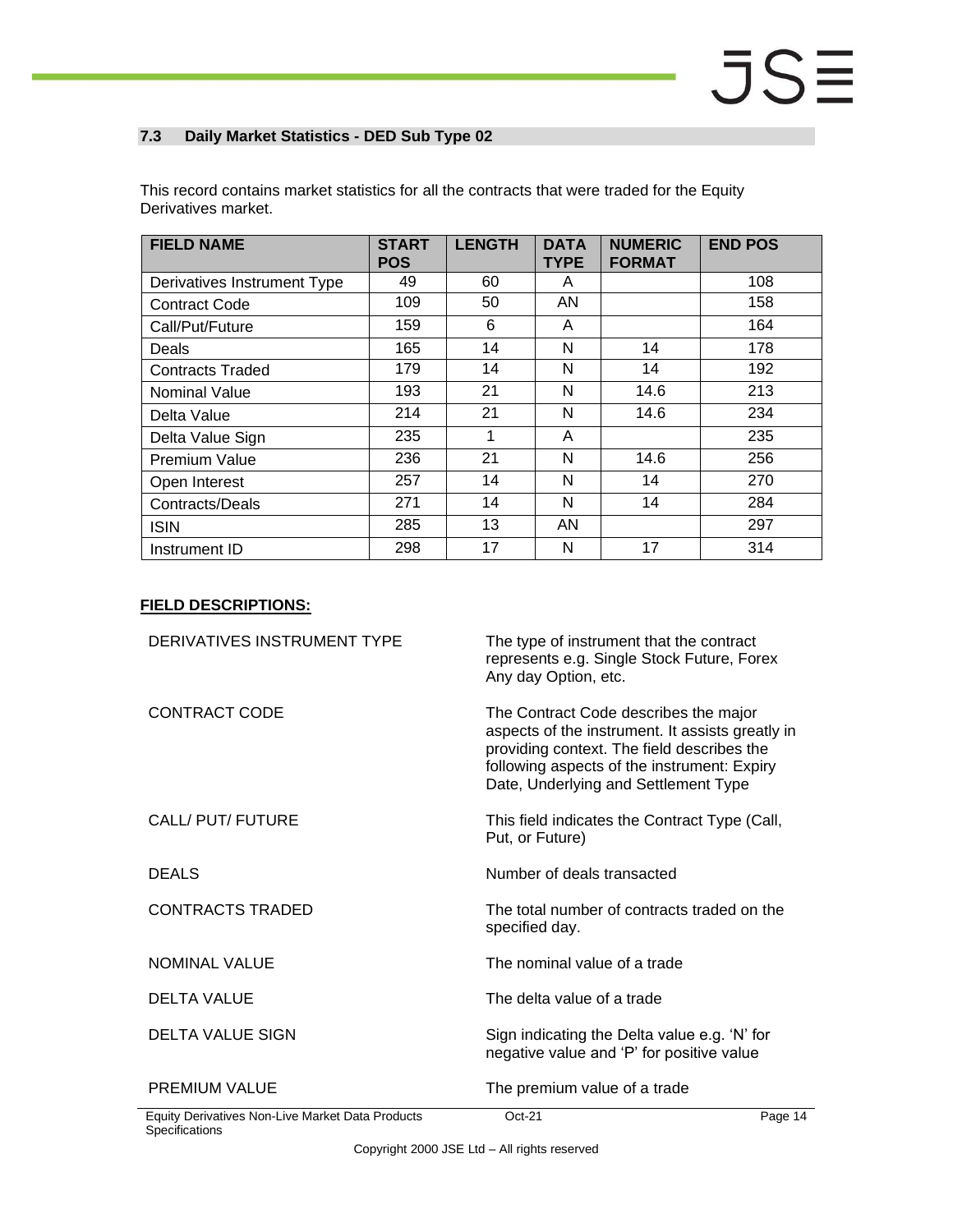| <b>OPEN INTEREST</b> | The amount of open interest on the specified<br>contract.                                                                                                                                                                                                    |
|----------------------|--------------------------------------------------------------------------------------------------------------------------------------------------------------------------------------------------------------------------------------------------------------|
| CONTRACTS/DEALS      | Total Contracts divided by Deals                                                                                                                                                                                                                             |
| <b>ISIN</b>          | An International Securities Identification<br>Number (ISIN) uniquely identifies a security.<br>An ISIN consists of three parts: a country<br>code, an alpha-numeric national security<br>identifier, and a check digit. An ISIN is unique<br>per instrument. |
| INSTRUMENT ID        | This is a unique identifier that is assigned to<br>all instruments, across all markets at the JSE.<br>This is the universal instrument master ID.                                                                                                            |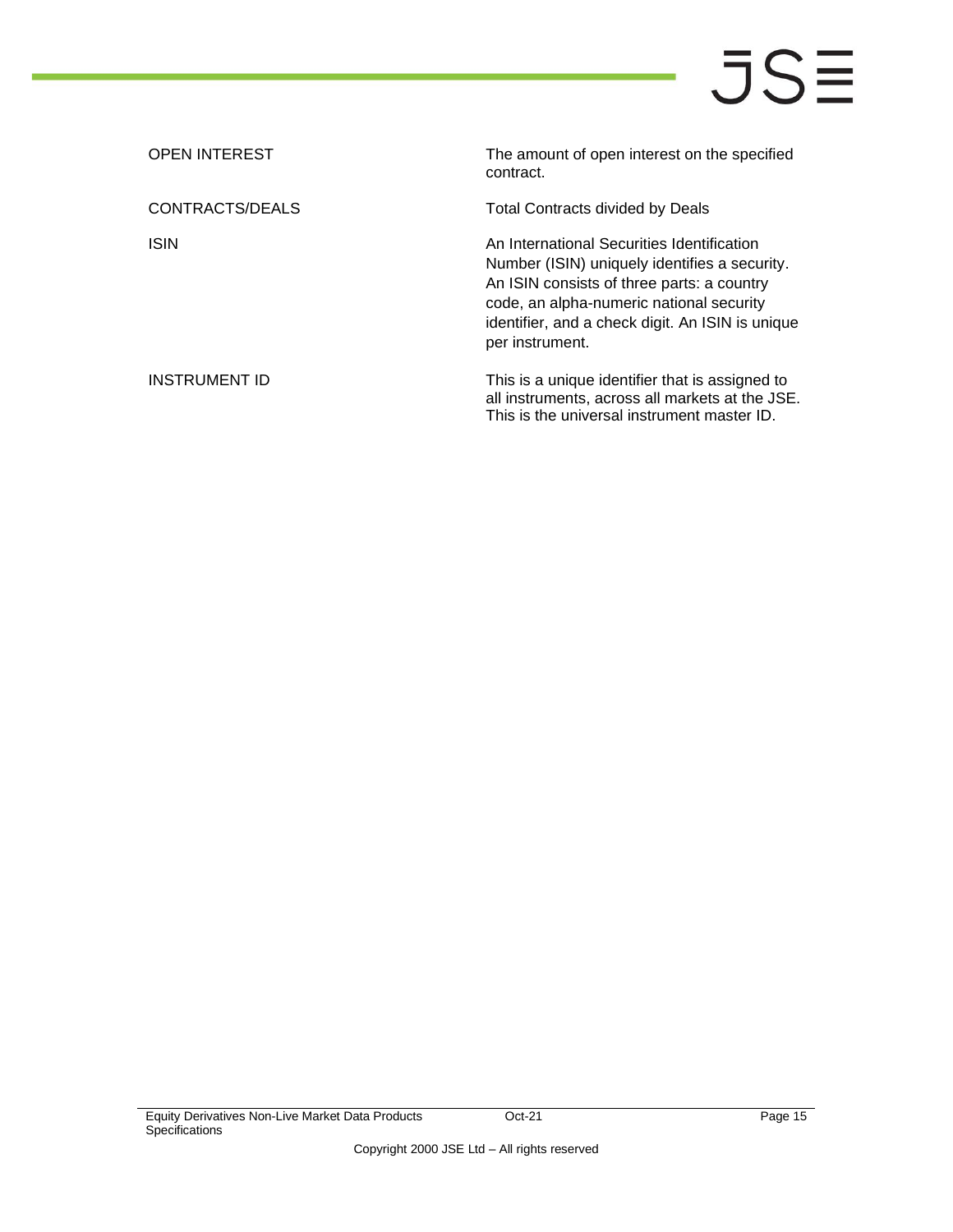### <span id="page-15-0"></span>**7.4 Weekly Market Statistics - DED Sub Type 03**

This record contains market statistics for the trading day for all the contracts that were traded for the Equity Derivatives market.

| <b>FIELD NAME</b>           | <b>START</b><br><b>POS</b> | <b>LENGTH</b> | <b>DATA</b><br><b>TYPE</b> | <b>NUMERIC</b><br><b>FORMAT</b> | <b>END POS</b> |
|-----------------------------|----------------------------|---------------|----------------------------|---------------------------------|----------------|
| Derivatives Instrument Type | 49                         | 60            | A                          |                                 | 108            |
| <b>Contract Code</b>        | 109                        | 50            | AN                         |                                 | 158            |
| Call/Put/Future             | 159                        | 6             | B                          |                                 | 164            |
| Deals                       | 165                        | 14            | N                          | 14                              | 178            |
| <b>Contracts Traded</b>     | 179                        | 14            | N                          | 14                              | 192            |
| <b>Nominal Value</b>        | 193                        | 21            | N                          | 14.6                            | 213            |
| Delta Value                 | 214                        | 21            | N                          | 14.6                            | 234            |
| Delta Value Sign            | 235                        | 1             | A                          |                                 | 235            |
| <b>Premium Value</b>        | 236                        | 21            | N                          | 14.6                            | 256            |
| Open Interest               | 257                        | 14            | N                          | 14                              | 270            |
| Contracts/Deals             | 271                        | 14            | N                          | 14                              | 284            |
| <b>ISIN</b>                 | 285                        | 13            | AN                         |                                 | 297            |
| Instrument ID               | 298                        | 17            | N                          | 17                              | 314            |

| DERIVATIVES INSTRUMENT TYPE                      | The type of instrument that the contract<br>represents e.g. Single Stock Future, Forex<br>Any day Option, etc.                                                                                                                  |         |
|--------------------------------------------------|---------------------------------------------------------------------------------------------------------------------------------------------------------------------------------------------------------------------------------|---------|
| <b>CONTRACT CODE</b>                             | The Contract Code describes the major<br>aspects of the instrument. It assists greatly in<br>providing context. The field describes the<br>following aspects of the instrument: Expiry<br>Date, Underlying and Settlement Type. |         |
| CALL/ PUT/ FUTURE                                | This field indicates the Contract Type (Call,<br>Put, or Future)                                                                                                                                                                |         |
| <b>DEALS</b>                                     | Number of deals transacted                                                                                                                                                                                                      |         |
| <b>CONTRACTS TRADED</b>                          | The total number of contracts traded on the<br>specified day.                                                                                                                                                                   |         |
| NOMINAL VALUE                                    | The nominal value of a trade                                                                                                                                                                                                    |         |
| <b>DELTA VALUE</b>                               | The delta value of a trade                                                                                                                                                                                                      |         |
| <b>DELTA VALUE SIGN</b>                          | Sign indicating the Delta value e.g. 'N' for<br>negative value and 'P' for positive value                                                                                                                                       |         |
| <b>PREMIUM VALUE</b>                             | The premium value of a trade                                                                                                                                                                                                    |         |
| Equity Derivatives Non-Live Market Data Products | $Oct-21$                                                                                                                                                                                                                        | Page 16 |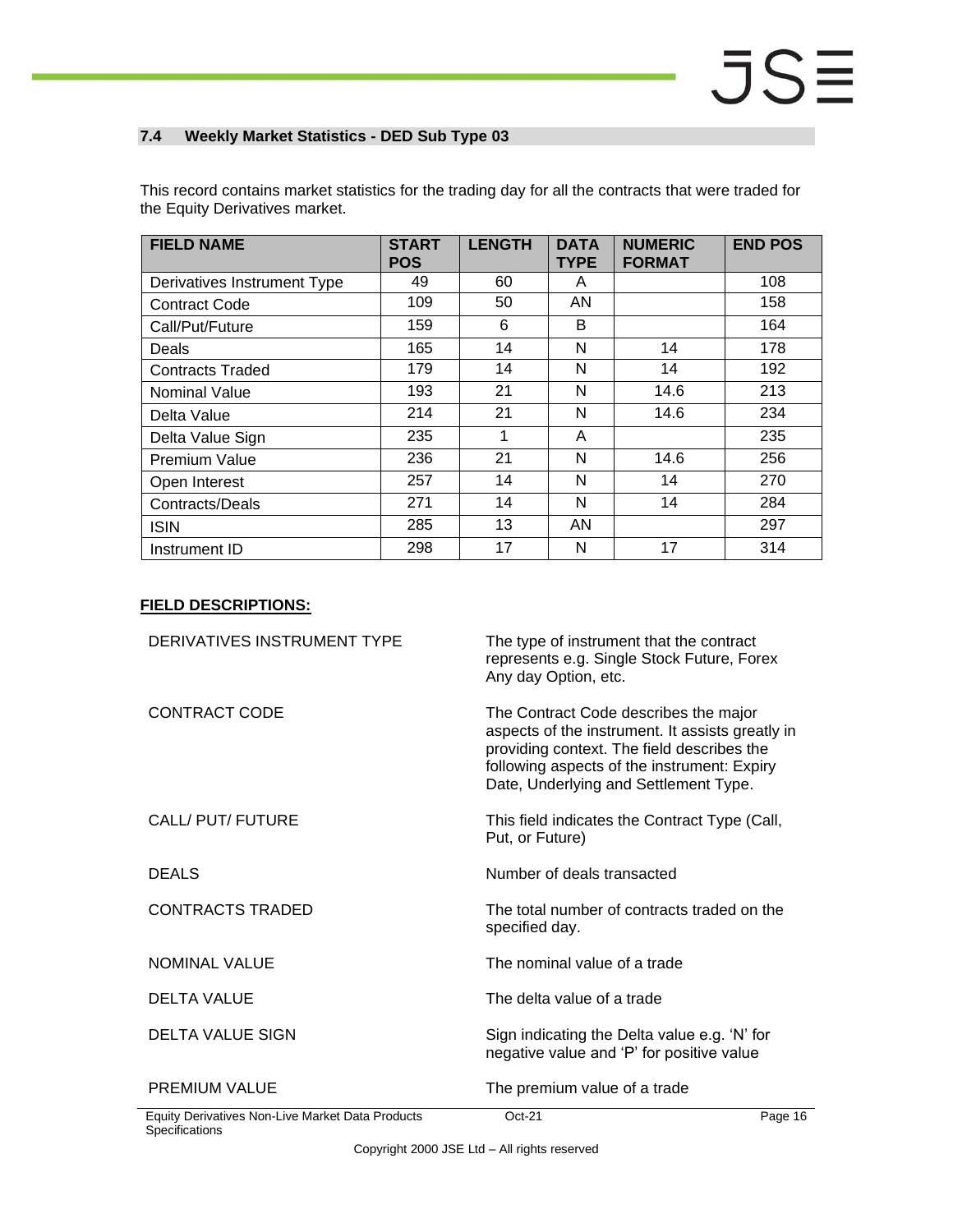| <b>OPEN INTEREST</b> | The amount of open interest on the specified<br>contract.                                                                                                                                                                                                    |
|----------------------|--------------------------------------------------------------------------------------------------------------------------------------------------------------------------------------------------------------------------------------------------------------|
| CONTRACTS/DEALS      | Total Contracts divided by Deals                                                                                                                                                                                                                             |
| <b>ISIN</b>          | An International Securities Identification<br>Number (ISIN) uniquely identifies a security.<br>An ISIN consists of three parts: a country<br>code, an alpha-numeric national security<br>identifier, and a check digit. An ISIN is unique<br>per instrument. |
| INSTRUMENT ID        | This is a unique identifier that is assigned to<br>all instruments, across all markets at the JSE.<br>This is the universal instrument master ID.                                                                                                            |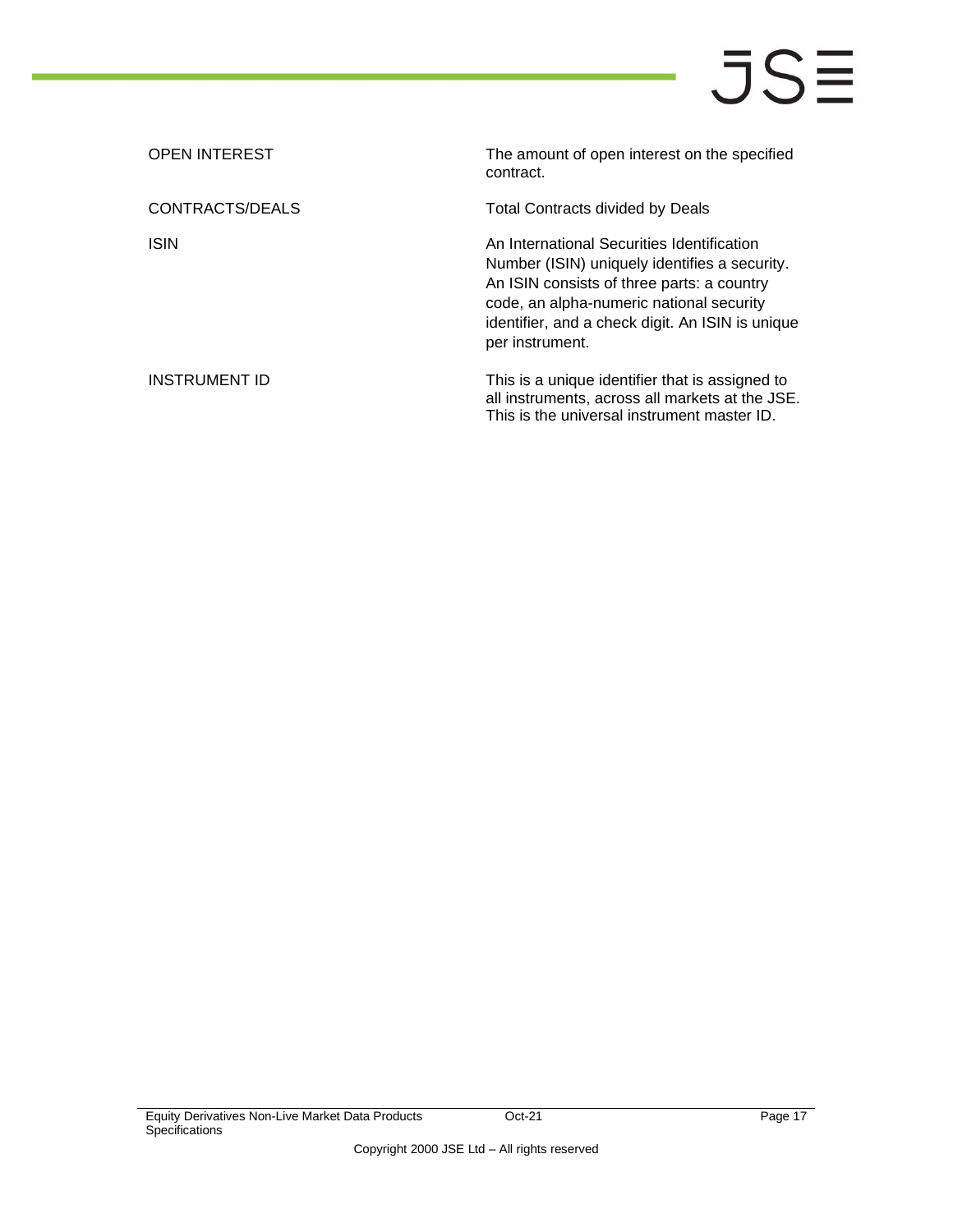### <span id="page-17-0"></span>**7.5 Monthly Market Statistics - DED Sub Type 04**

| = gany = on ranvoo manvon   |                            |               |                            |                                 |                |
|-----------------------------|----------------------------|---------------|----------------------------|---------------------------------|----------------|
| <b>FIELD NAME</b>           | <b>START</b><br><b>POS</b> | <b>LENGTH</b> | <b>DATA</b><br><b>TYPE</b> | <b>NUMERIC</b><br><b>FORMAT</b> | <b>END POS</b> |
| Derivatives Instrument Type | 49                         | 60            | A                          |                                 | 108            |
| <b>Contract Code</b>        | 109                        | 50            | AN                         |                                 | 158            |
| Call/Put/Future             | 159                        | 6             | B                          |                                 | 164            |
| Deals                       | 165                        | 14            | N                          | 14                              | 178            |
| <b>Contracts Traded</b>     | 179                        | 14            | N                          | 14                              | 192            |
| <b>Nominal Value</b>        | 193                        | 21            | N                          | 14.6                            | 213            |
| Delta Value                 | 214                        | 21            | N                          | 14.6                            | 234            |

Delta Value Sign | 235 | 1 | A | 235 Premium Value 236 236 21 N 14.6 256 Open Interest 257 | 14 | N | 14 | 270 Contracts/Deals 271 14 N 14 284 ISIN | 285 | 13 | AN | | | | 297 Instrument ID 298 17 N 17 314

This record contains market statistics for the month for all the contracts that were traded for the Equity Derivatives market.

| DERIVATIVES INSTRUMENT TYPE                      | The type of instrument that the contract<br>represents e.g. Single Stock Future, Forex<br>Any day Option, etc.                                                                                                                  |         |
|--------------------------------------------------|---------------------------------------------------------------------------------------------------------------------------------------------------------------------------------------------------------------------------------|---------|
| <b>CONTRACT CODE</b>                             | The Contract Code describes the major<br>aspects of the instrument. It assists greatly in<br>providing context. The field describes the<br>following aspects of the instrument: Expiry<br>Date, Underlying and Settlement Type. |         |
| CALL/ PUT/ FUTURE                                | This field indicates the Contract Type (Call,<br>Put, or Future)                                                                                                                                                                |         |
| <b>DEALS</b>                                     | Number of deals transacted                                                                                                                                                                                                      |         |
| CONTRACTS TRADED                                 | The total number of contracts traded on the<br>specified day.                                                                                                                                                                   |         |
| NOMINAL VALUE                                    | The nominal value of a trade                                                                                                                                                                                                    |         |
| <b>DELTA VALUE</b>                               | The delta value of a trade                                                                                                                                                                                                      |         |
| <b>DELTA VALUE SIGN</b>                          | Sign indicating the Delta value e.g. 'N' for<br>negative value and 'P' for positive value                                                                                                                                       |         |
| <b>PREMIUM VALUE</b>                             | The premium value of a trade                                                                                                                                                                                                    |         |
| Equity Derivatives Non-Live Market Data Products | $Oct-21$                                                                                                                                                                                                                        | Page 18 |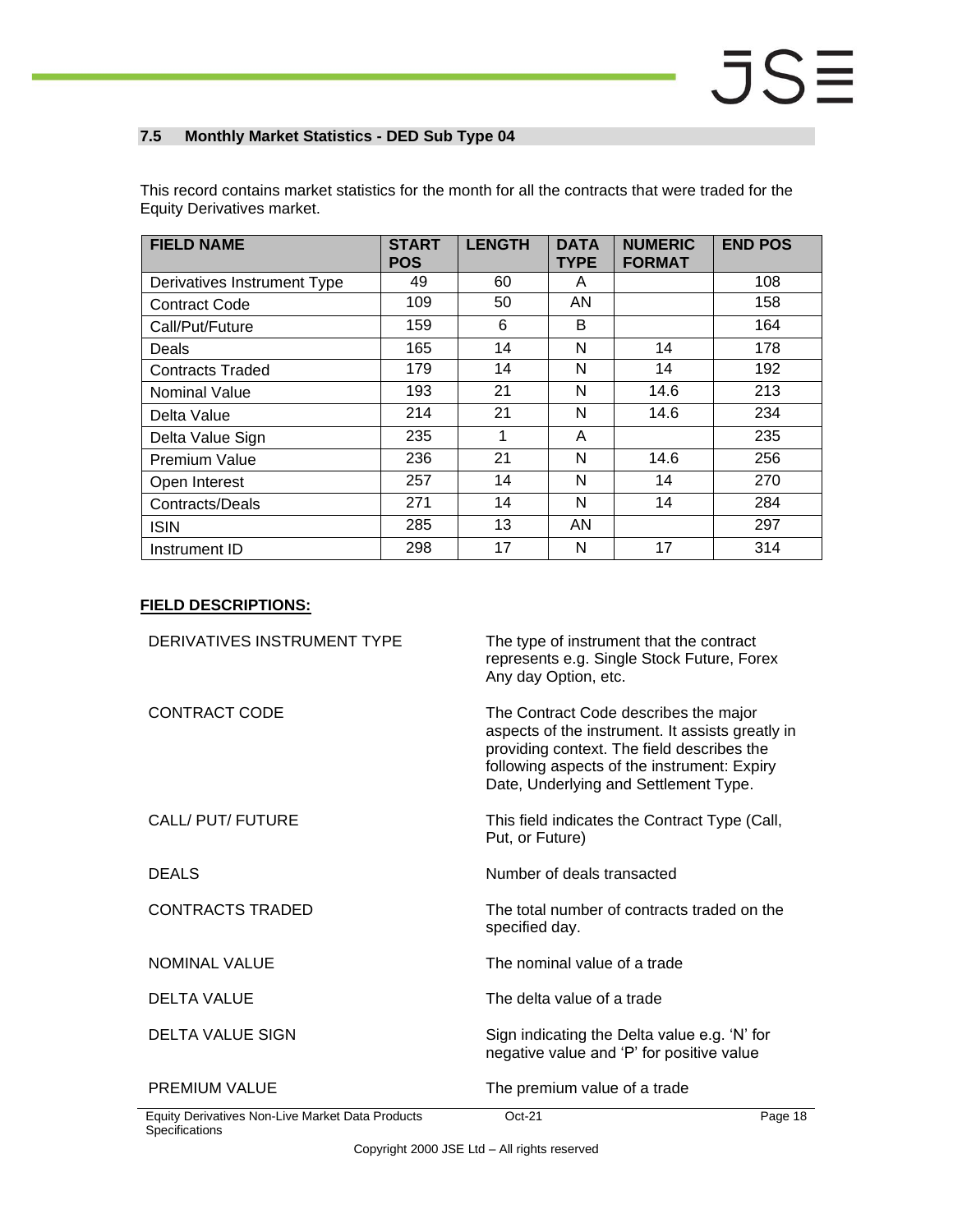| <b>OPEN INTEREST</b> | The amount of open interest on the specified<br>contract.                                                                                                                                                                                                    |
|----------------------|--------------------------------------------------------------------------------------------------------------------------------------------------------------------------------------------------------------------------------------------------------------|
| CONTRACTS/DEALS      | Total Contracts divided by Deals                                                                                                                                                                                                                             |
| <b>ISIN</b>          | An International Securities Identification<br>Number (ISIN) uniquely identifies a security.<br>An ISIN consists of three parts: a country<br>code, an alpha-numeric national security<br>identifier, and a check digit. An ISIN is unique<br>per instrument. |
| INSTRUMENT ID        | This is a unique identifier that is assigned to<br>all instruments, across all markets at the JSE.<br>This is the universal instrument master ID.                                                                                                            |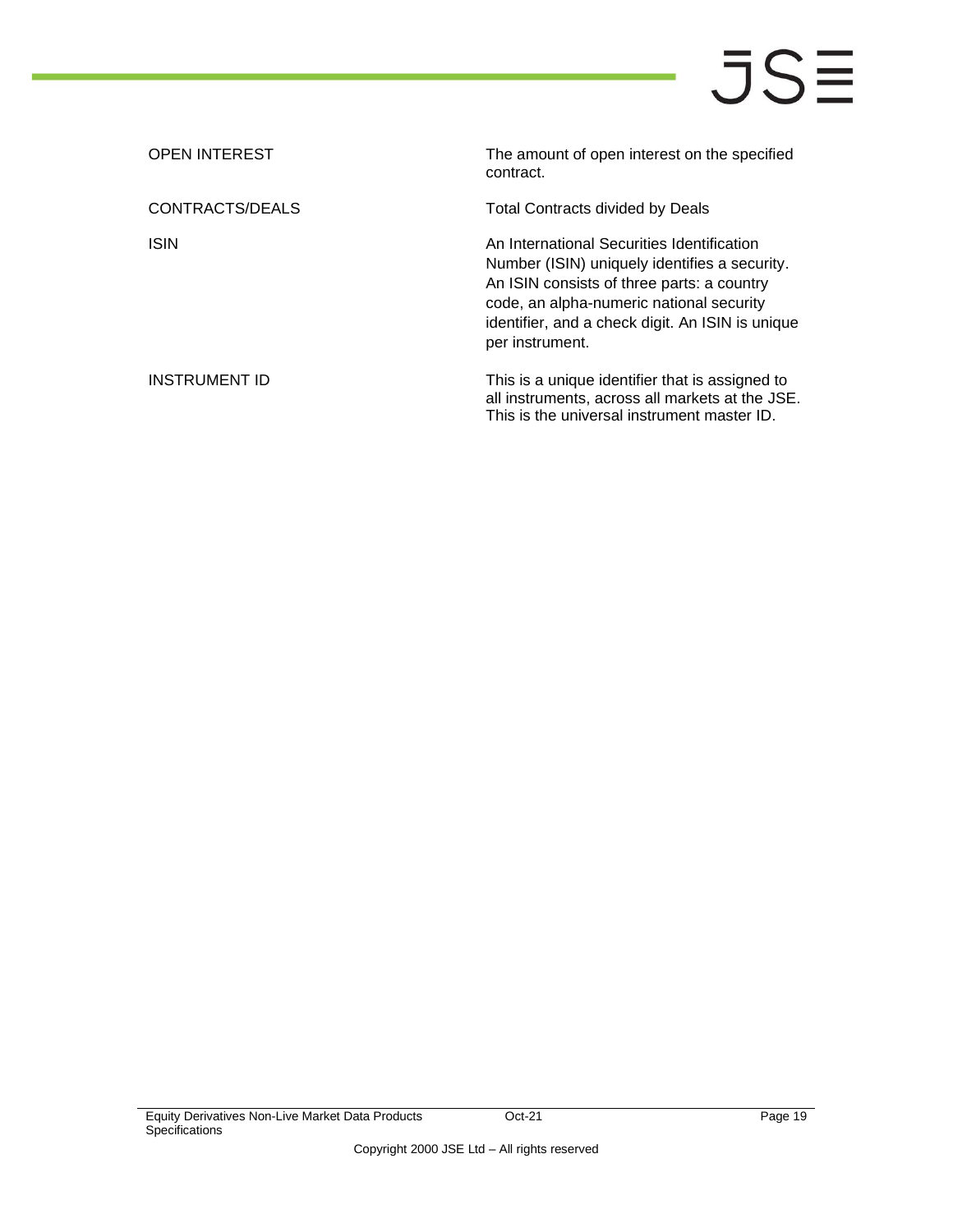### <span id="page-19-0"></span>**7.6 All Contracts Open Interest - DED Sub Type 05**

This record type contains all active instruments, their open interest and number of contracts traded for the current day.

| <b>FIELD NAME</b>      | <b>START</b><br><b>POS</b> | <b>LENGTH</b> | <b>DATA</b><br><b>TYPE</b> | <b>NUMERIC</b><br><b>FORMAT</b> | <b>END POS</b> |
|------------------------|----------------------------|---------------|----------------------------|---------------------------------|----------------|
| <b>Contract Code</b>   | 49                         | 50            | AN                         | 50                              | 98             |
| Open Interest          | 99                         | 14            |                            | 14                              | 112            |
| <b>Contract Traded</b> | 113                        | 14            |                            | 14                              | 126            |
| <b>ISIN</b>            | 127                        | 13            | AN                         | 13                              | 139            |
| Instrument ID          | 140                        | 17            | N                          | 17                              | 156            |

| <b>CONTRACT CODE</b>   | The Contract Code describes the major<br>aspects of the instrument. It assists greatly in<br>providing context. The field describes the<br>following aspects of the instrument: Expiry<br>Date, Underlying and Settlement Type                               |
|------------------------|--------------------------------------------------------------------------------------------------------------------------------------------------------------------------------------------------------------------------------------------------------------|
| <b>OPEN INTEREST</b>   | The amount of open interest on the specified<br>contract.                                                                                                                                                                                                    |
| <b>CONTRACT TRADED</b> | The total number of contracts traded on the<br>specified day.                                                                                                                                                                                                |
| <b>ISIN</b>            | An International Securities Identification<br>Number (ISIN) uniquely identifies a security.<br>An ISIN consists of three parts: a country<br>code, an alpha-numeric national security<br>identifier, and a check digit. An ISIN is unique<br>per instrument. |
| <b>INSTRUMENT ID</b>   | This is a unique identifier that is assigned to<br>all instruments, across all markets at the JSE.<br>This is the universal instrument master ID.                                                                                                            |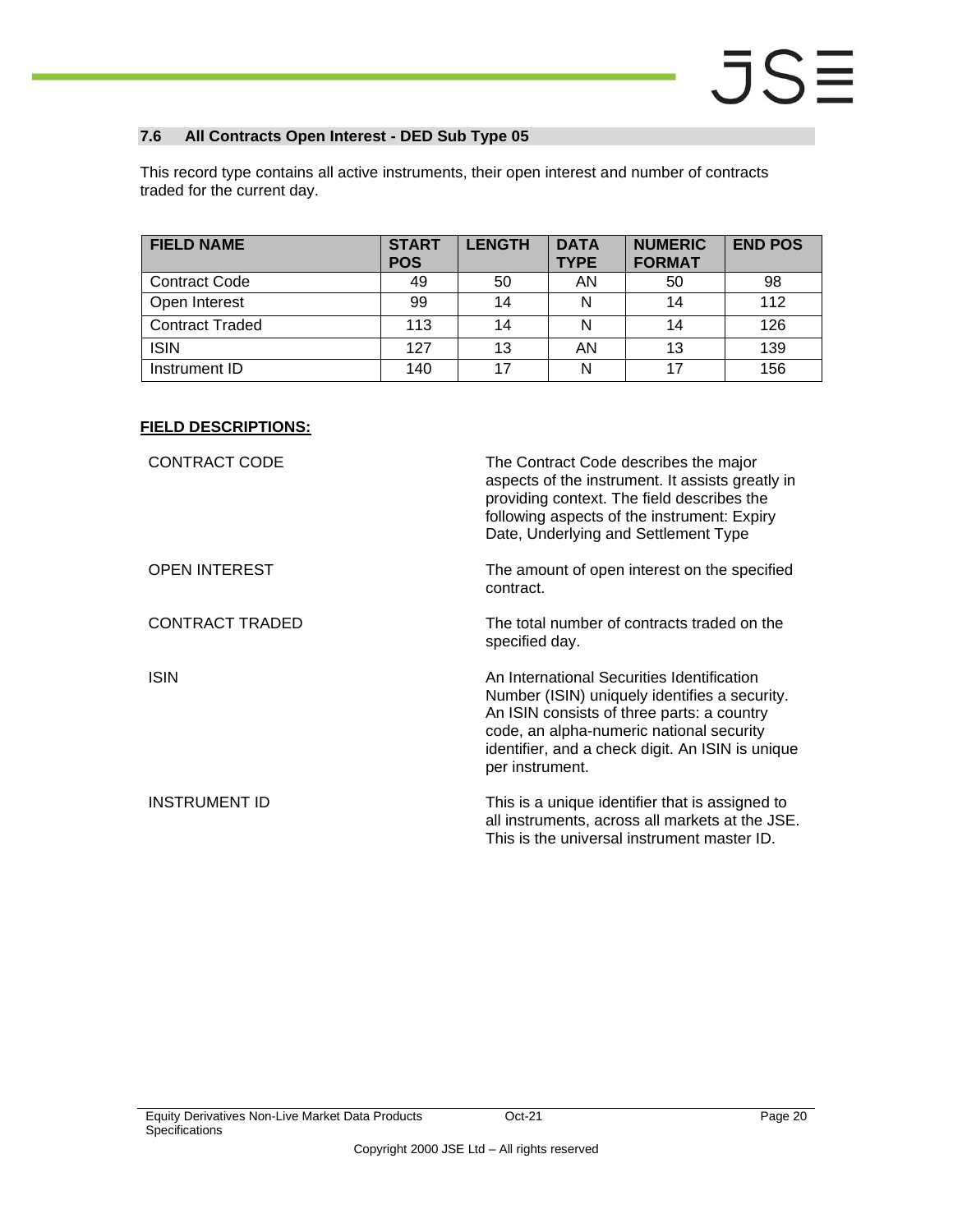### <span id="page-20-0"></span>**7.7 Daily Full Market Type Totals - SED Sub Type 02**

This product displays the end of day total contracts traded grouped by the type of contract (e.g. Future or Option) and the underlying instrument type they represent e.g. Indices, Single Stock Futures etc. This provides a consolidated view of the MTM and Value Traded for the day.

| <b>FIELD NAME</b>                                             | <b>START</b><br><b>POS</b> | <b>LENGTH</b> | <b>DATA</b><br><b>TYPE</b> | <b>NUMERIC</b><br><b>FORMAT</b> | <b>END POS</b> |
|---------------------------------------------------------------|----------------------------|---------------|----------------------------|---------------------------------|----------------|
| Total number of contracts per<br>Contract and Instrument Type | 49                         | 14            | N                          | 14                              | 62             |
| Total number of Deals per<br>Contract and Instrument Type     | 63                         | 14            | N                          | 14                              | 76             |
| Total Value of contracts per<br>Contract and Instrument Type  | 77                         | 21            | N                          | 14.6                            | 97             |
| Total Open Interest per<br>Contract and Instrument Type       | 98                         | 14            | N                          | 14                              | 111            |

### **FIELD DESCRIPTIONS:**

TOTAL NUMBER OF CONTRACTS PER CONTRACT AND INSTRUMENT TYPE

TOTAL NUMBER OF DEALS PER CONTRACT AND INSTRUMENT TYPE

TOTAL VALUE OF CONTRACTS PER CONTRACT AND INSTRUMENT TYPE

TOTAL OPEN INTEREST PER CONTRACT AND INSTRUMENT TYPE The total number of Contracts that fall within the Contract and Instrument type for the specified day.

The total number of Deals that fall within the Contract and Instrument type for the specified day.

The total value of the Contracts that fall within the Contract and Instrument Type for the specified day.

The total amount of Open Interest that fall within the Contract and Instrument Type for the specified day.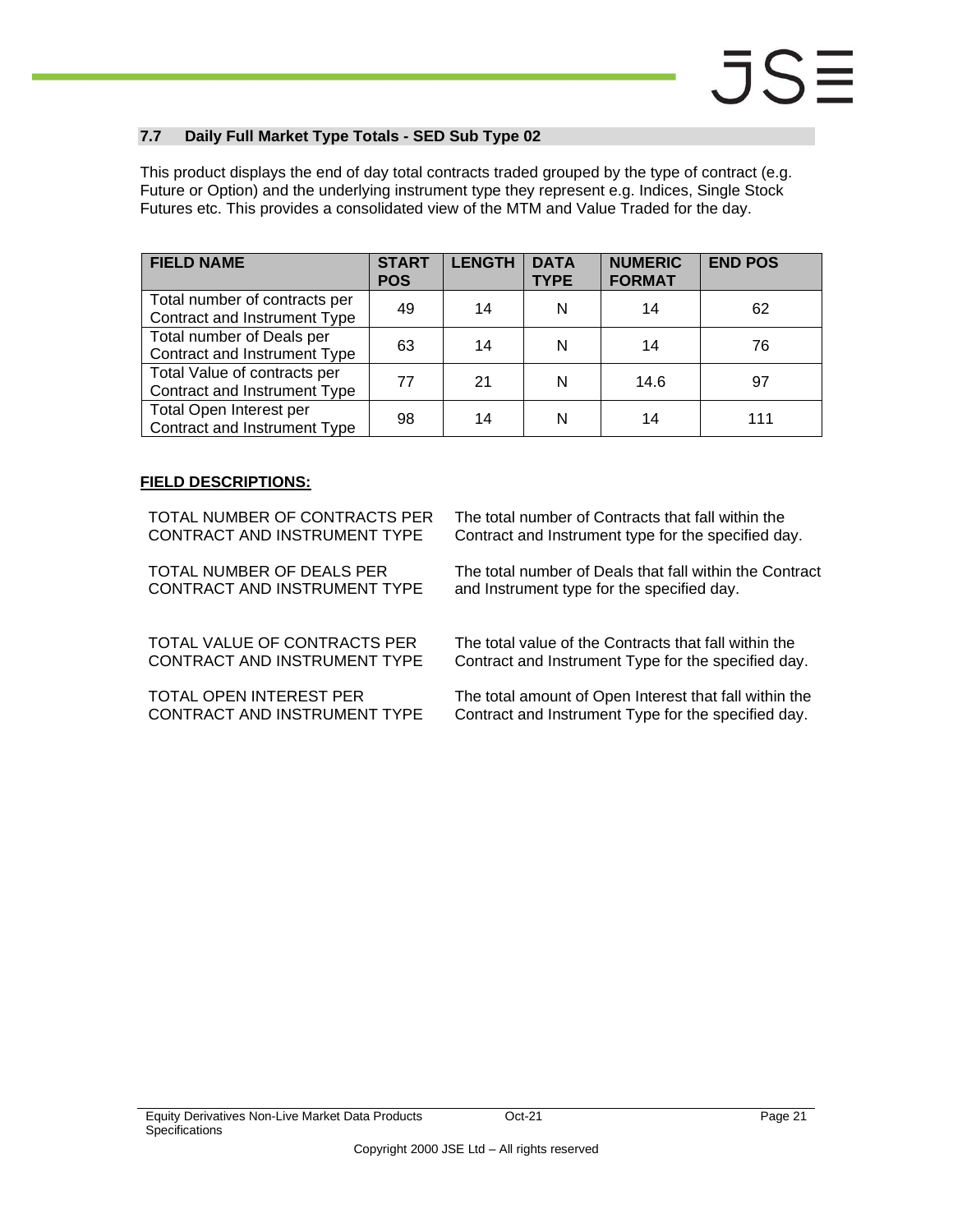### <span id="page-21-0"></span>**7.8 Daily Full Market Overall Totals - OED Sub Type 02**

The record contains the key market statistics for the day's trade. It provides a view of the day's trade at a glance. It provides a daily snapshot view of overall volume, value and deals for the entire market.

| <b>FIELD NAME</b>                    | <b>START</b><br><b>POS</b> | <b>LENGTH</b> | <b>DATA</b><br><b>TYPE</b> | <b>NUMERIC</b><br><b>FORMAT</b> | <b>END POS</b> |
|--------------------------------------|----------------------------|---------------|----------------------------|---------------------------------|----------------|
| Total number of contracts for<br>dav | 49                         | 14            | N                          | 14                              | 62             |
| Total number of Deals for day        | 63                         | 14            | N                          | 14                              | 76             |
| Total Value of contracts for<br>dav  | 77                         | 21            | N                          | 14.6                            | 97             |
| Total Open Interest for day          | 98                         | 14            | N                          | 14                              | 111            |
| <b>Total Margin on Deposit</b>       | 112                        | 21            | N                          | 14.6                            | 132            |

### **FIELD DESCRIPTIONS:**

TOTAL NUMBER OF CONTRACTS FOR DAY Total number of contracts for the specified day. TOTAL NUMBER OF DEALS FOR DAY The overall total number of Deals for the specified day. TOTAL VALUE OF CONTRACTS FOR DAY The total value of the Contracts for the specified day. TOTAL OPEN INTEREST FOR DAY The total amount of Open Interest that fall within the Contract and Instrument Type for the specified day. TOTAL MARGIN ON DEPOSIT The total amount of margin on deposit for the specified day. N.B This field will always be populated with zeros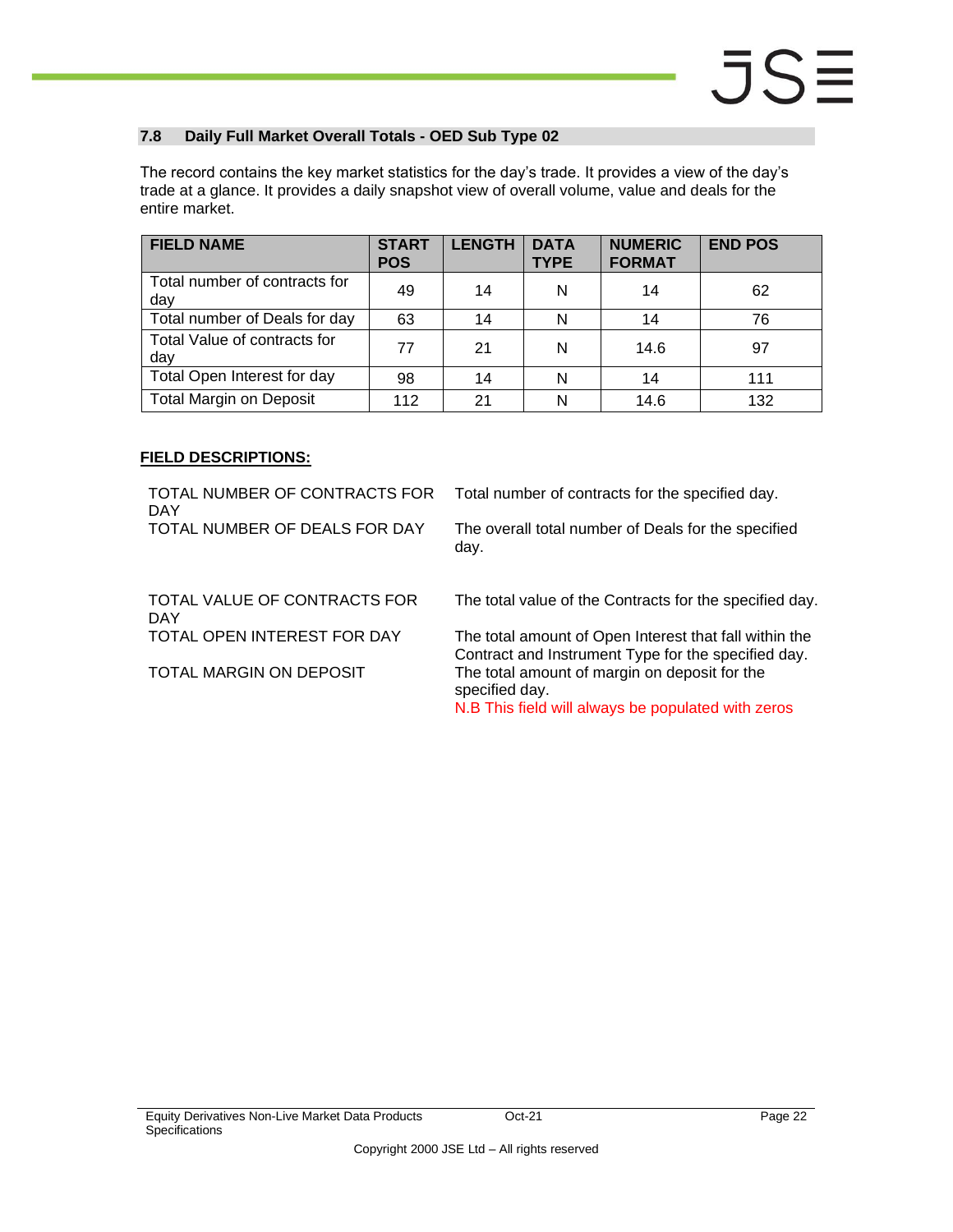### <span id="page-22-0"></span>**7.9 Early MTM - MED Sub Type 01**

This product provides all members, traders, clients and general public with the updated MTM information and closing prices, for instruments that meet one or more of the below criteria:

- All future contracts
- All option contracts with open interest (open interest > 0).
- All option contracts that traded for the day on-book or off-book (traded volume on-book or  $off-book > 0$ ).

| <b>FIELD NAME</b>           | <b>START</b><br><b>POS</b> | <b>LENGTH</b> | <b>DATA</b><br><b>TYPE</b> | <b>NUMERIC</b><br><b>FORMAT</b> | <b>END POS</b> |
|-----------------------------|----------------------------|---------------|----------------------------|---------------------------------|----------------|
| <b>Contract Code</b>        | 49                         | 50            | AN                         |                                 | 98             |
| Derivatives Instrument Type | 99                         | 60            | A                          |                                 | 158            |
| <b>Strike Price</b>         | 159                        | 17            | N                          | 10.6                            | 175            |
| Call/Put/Future             | 176                        | 6             | A                          |                                 | 181            |
| <b>Future Expiry Date</b>   | 182                        | 8             | D                          |                                 | 189            |
| <b>Option Expiry Date</b>   | 190                        | 8             | D                          |                                 | 197            |
| <b>MTM Price</b>            | 198                        | 17            | N                          | 10.6                            | 214            |
| <b>MTM Yield</b>            | 215                        | 17            | N                          | 10.6                            | 231            |
| <b>MTM Volatility</b>       | 232                        | 17            | N                          | 10.6                            | 248            |
| Spot                        | 249                        | 17            | N                          | 10.6                            | 265            |
| <b>ISIN</b>                 | 266                        | 13            | AN                         |                                 | 278            |
| Instrument ID               | 279                        | 17            | N                          | 17                              | 295            |

### **FIELD DESCRIPTIONS:**

| DERIVATIVES CONTRACT CODE                        | The Contract Code describes the major aspects of the<br>instrument. It assists greatly in providing context. The<br>field describes the following aspects of the instrument:<br>Expiry Date, Underlying and Settlement Type |         |
|--------------------------------------------------|-----------------------------------------------------------------------------------------------------------------------------------------------------------------------------------------------------------------------------|---------|
| <b>INSTRUMENT TYPE</b>                           | The type of instrument that the contract represents<br>e.g. Single Stock Future, Forex Any day Option, etc.                                                                                                                 |         |
| <b>STRIKE PRICE</b>                              | The price at which the buyer/holder of an option has<br>the right to buy/sell the underlying future. Must display<br>only for Options                                                                                       |         |
| CALL/ PUT/ FUTURE                                | This field indicates the Contract Type (Call, Put, or<br>Future)                                                                                                                                                            |         |
| <b>FUTURE EXPIRY DATE</b>                        | The Contract Expiry Date for the Future.                                                                                                                                                                                    |         |
| <b>OPTION EXPIRY DATE</b>                        | The Contract Expiry Date for the Option                                                                                                                                                                                     |         |
| <b>MTM PRICE</b>                                 | Official Intraday closing price as determined by the<br>Exchange                                                                                                                                                            |         |
| <b>MTM YIELD</b>                                 | Closing yield on the contract.                                                                                                                                                                                              |         |
| Equity Derivatives Non-Live Market Data Products | $Oct-21$                                                                                                                                                                                                                    | Page 23 |

**Specifications**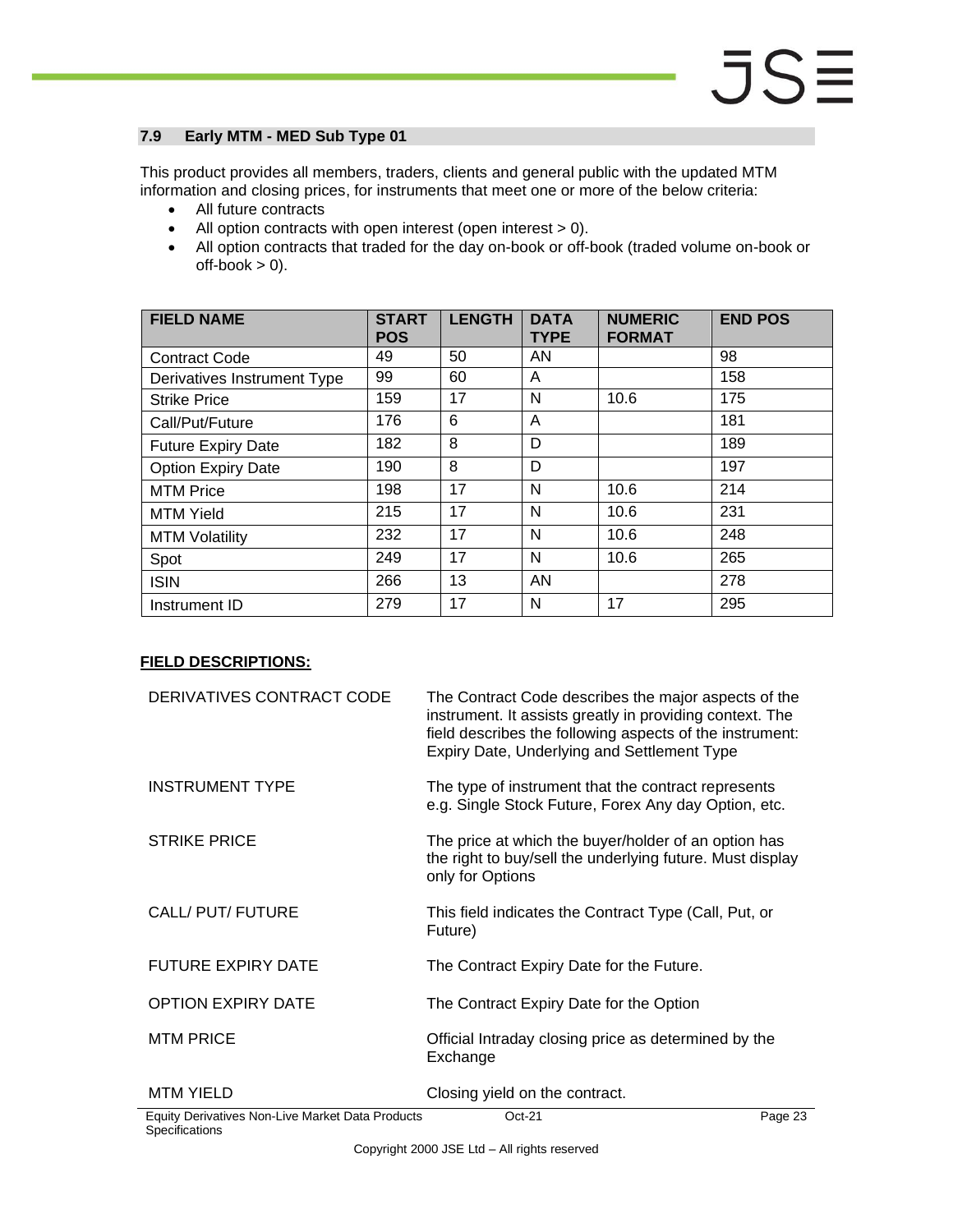|                       | N.B. Equity Derivatives Markets do not have yield<br>traded instruments. Therefore the MTM Yield field<br>will always be blank                                                                                                                            |
|-----------------------|-----------------------------------------------------------------------------------------------------------------------------------------------------------------------------------------------------------------------------------------------------------|
| <b>MTM VOLATILITY</b> | Changes in volatility                                                                                                                                                                                                                                     |
| <b>SPOT</b>           | Closing price of the underlying instrument.                                                                                                                                                                                                               |
| <b>ISIN</b>           | An International Securities Identification Number<br>(ISIN) uniquely identifies a security. An ISIN consists<br>of three parts: a country code, an alpha-numeric<br>national security identifier, and a check digit. An ISIN<br>is unique per instrument. |
| INSTRUMENT ID         | This is a unique identifier that is assigned to all<br>instruments, across all markets at the JSE. This is the<br>universal instrument master ID.                                                                                                         |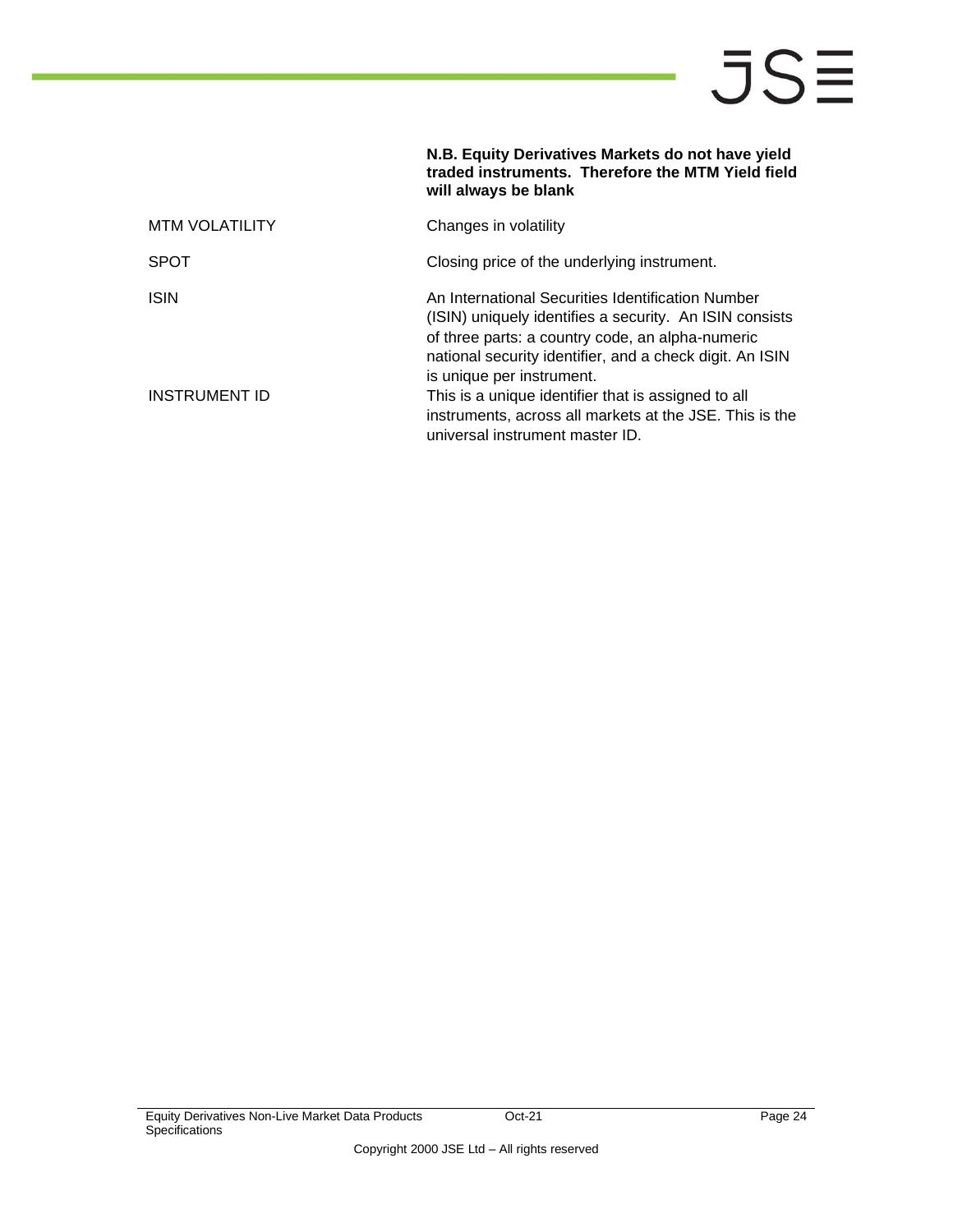#### <span id="page-24-0"></span>**7.10 Indicative MTM - MED Sub Type 03**

Displays the closing price as at 18:40 for the day, for instruments that meet one or more of the below criteria:

- All future contracts
- All option contracts with open interest (open interest > 0) as at 18:40. The 18h40 open interest may/may not include system exercise, abandon and close-outs trades.
- All option contracts that traded for the day on-book or off-book (traded volume on-book or  $off-book > 0$ ).

|  |                                      | N.B. All instruments expiring on Closeout will not be included in this record and the data will be |  |  |  |  |
|--|--------------------------------------|----------------------------------------------------------------------------------------------------|--|--|--|--|
|  | provided in the Closeout Data Record |                                                                                                    |  |  |  |  |

| <b>FIELD NAME</b>              | <b>START</b><br><b>POS</b> | <b>LENGTH</b>   | <b>DATA</b><br><b>TYPE</b> | <b>NUMERIC</b><br><b>FORMAT</b> | <b>END POS</b> |
|--------------------------------|----------------------------|-----------------|----------------------------|---------------------------------|----------------|
| <b>Contract Code</b>           | 49                         | 50              | AN                         |                                 | 98             |
| Derivatives Instrument Type    | 99                         | 60              | A                          |                                 | 158            |
| <b>Strike Price</b>            | 159                        | 17              | N                          | 10.6                            | 175            |
| Call/ Put/ Future              | 176                        | 6               | A                          |                                 | 181            |
| <b>Future Expiry Date</b>      | 182                        | $\overline{8}$  | D                          |                                 | 189            |
| <b>Option Expiry Date</b>      | 190                        | $\overline{8}$  | D                          |                                 | 197            |
| <b>MTM Price</b>               | 198                        | 17              | N                          | 10.6                            | 214            |
| <b>MTM Yield</b>               | 215                        | 17              | N                          | 10.6                            | 231            |
| <b>MTM Volatility</b>          | 232                        | 17              | N                          | 10.6                            | 248            |
| <b>Previous MTM Price</b>      | 249                        | 17              | N                          | 10.6                            | 265            |
| Previous MTM Yield             | 266                        | 17              | N                          | 10.6                            | 282            |
| <b>Previous MTM Volatility</b> | 283                        | 17              | N                          | 10.6                            | 299            |
| Delta                          | 300                        | 21              | N                          | 10.10                           | 320            |
| <b>First Price</b>             | 321                        | 17              | N                          | 10.6                            | 337            |
| Last Price                     | 338                        | 17              | N                          | 10.6                            | 354            |
| <b>High Price</b>              | 355                        | 17              | N                          | 10.6                            | 371            |
| Low Price                      | 372                        | 17              | N                          | 10.6                            | 388            |
| Spot                           | 389                        | 17              | N                          | 10.6                            | 405            |
| <b>ISIN</b>                    | 406                        | 13              | AN                         |                                 | 418            |
| Instrument ID                  | 419                        | $\overline{17}$ | N                          | 17                              | 435            |

### **FIELD DESCRIPTIONS:**

| CONTRACT CODE               | The Contract Code describes the major aspects<br>of the instrument. It assists greatly in providing<br>context. The field describes the following<br>aspects of the instrument: Expiry Date,<br>Underlying and Settlement Type |
|-----------------------------|--------------------------------------------------------------------------------------------------------------------------------------------------------------------------------------------------------------------------------|
| DERIVATIVES INSTRUMENT TYPE | The type of instrument that the contract<br>represents e.g. Single Stock Future, Forex Any<br>day Option, etc. This is the derivative instrument<br>type.                                                                      |

Equity Derivatives Non-Live Market Data Products **Specifications**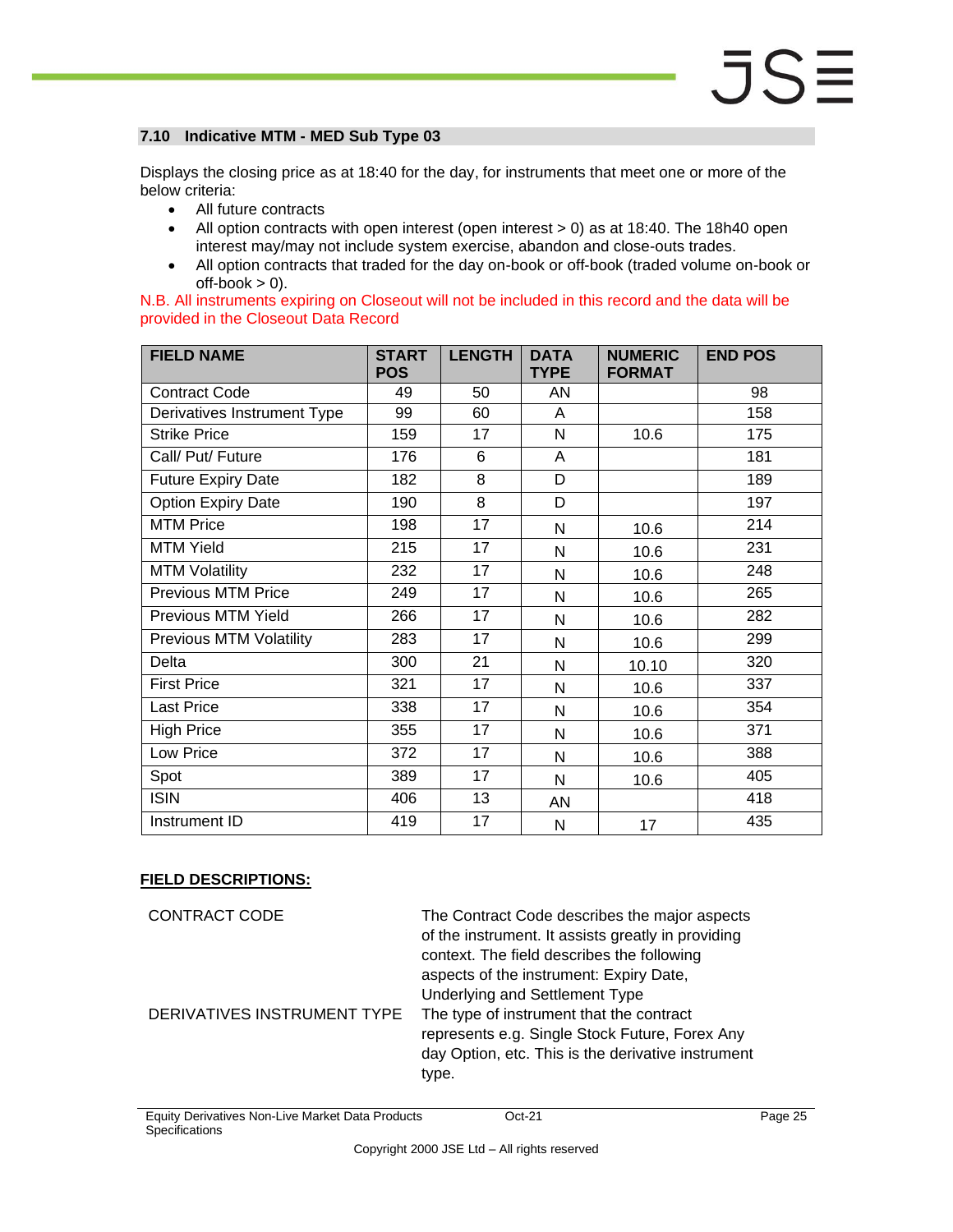| <b>STRIKE PRICE</b>                                                | The price at which the buyer/holder of an option<br>has the right to buy/sell the underlying future.<br>Must display only for Options. For Futures, the<br>strike price will zero whereas for Options, the                                                                                         |
|--------------------------------------------------------------------|----------------------------------------------------------------------------------------------------------------------------------------------------------------------------------------------------------------------------------------------------------------------------------------------------|
|                                                                    | strike price will be the strike value of the option.                                                                                                                                                                                                                                               |
| CALL/ PUT/ FUTURE                                                  | This field indicates the Contract Type (Call, Put,<br>or Future).                                                                                                                                                                                                                                  |
| <b>FUTURE EXPIRY DATE</b>                                          | The Contract Expiry Date for the Future.                                                                                                                                                                                                                                                           |
| <b>OPTION EXPIRY DATE</b>                                          | The Contract Expiry Date for the Option.                                                                                                                                                                                                                                                           |
| <b>MTM PRICE</b>                                                   | Official closing price as determined by the<br>Exchange.                                                                                                                                                                                                                                           |
| <b>MTM YIELD</b>                                                   | Closing yield on the contract.                                                                                                                                                                                                                                                                     |
|                                                                    | N.B. Equity Derivatives Markets do not have<br>yield traded instruments, therefore this field<br>will always be blank                                                                                                                                                                              |
| <b>MTM VOLATILITY</b>                                              | Changes in volatility.                                                                                                                                                                                                                                                                             |
| PREVIOUS MTM PRICE                                                 | Previous day's closing price on<br>instrument/contract.                                                                                                                                                                                                                                            |
| PREVIOUS MTM YIELD                                                 | Previous day's closing price on<br>instrument/contract.                                                                                                                                                                                                                                            |
|                                                                    | N.B. Equity Derivatives Markets do not have<br>yield traded instruments, therefore this field<br>will always be blank                                                                                                                                                                              |
| PREVIOUS MTM VOLATILITY                                            | Previous day's end of day Volatility.                                                                                                                                                                                                                                                              |
| <b>DELTA</b>                                                       | The delta of the option.<br>N.B the values can have a negative of positive<br>values,<br>Positive values can be identified by a<br>$\bullet$<br>space at the beginning of the field.<br>Negative values can be identified by a<br>$\bullet$<br>negative sign (-) at the beginning of the<br>field. |
| <b>FIRST PRICE</b>                                                 | First execution price of a trade the specified day.                                                                                                                                                                                                                                                |
|                                                                    | This field will be blank for instruments traded<br>off book only.                                                                                                                                                                                                                                  |
| Equity Derivatives Non-Live Market Data Products<br>Specifications | Oct-21<br>Pa                                                                                                                                                                                                                                                                                       |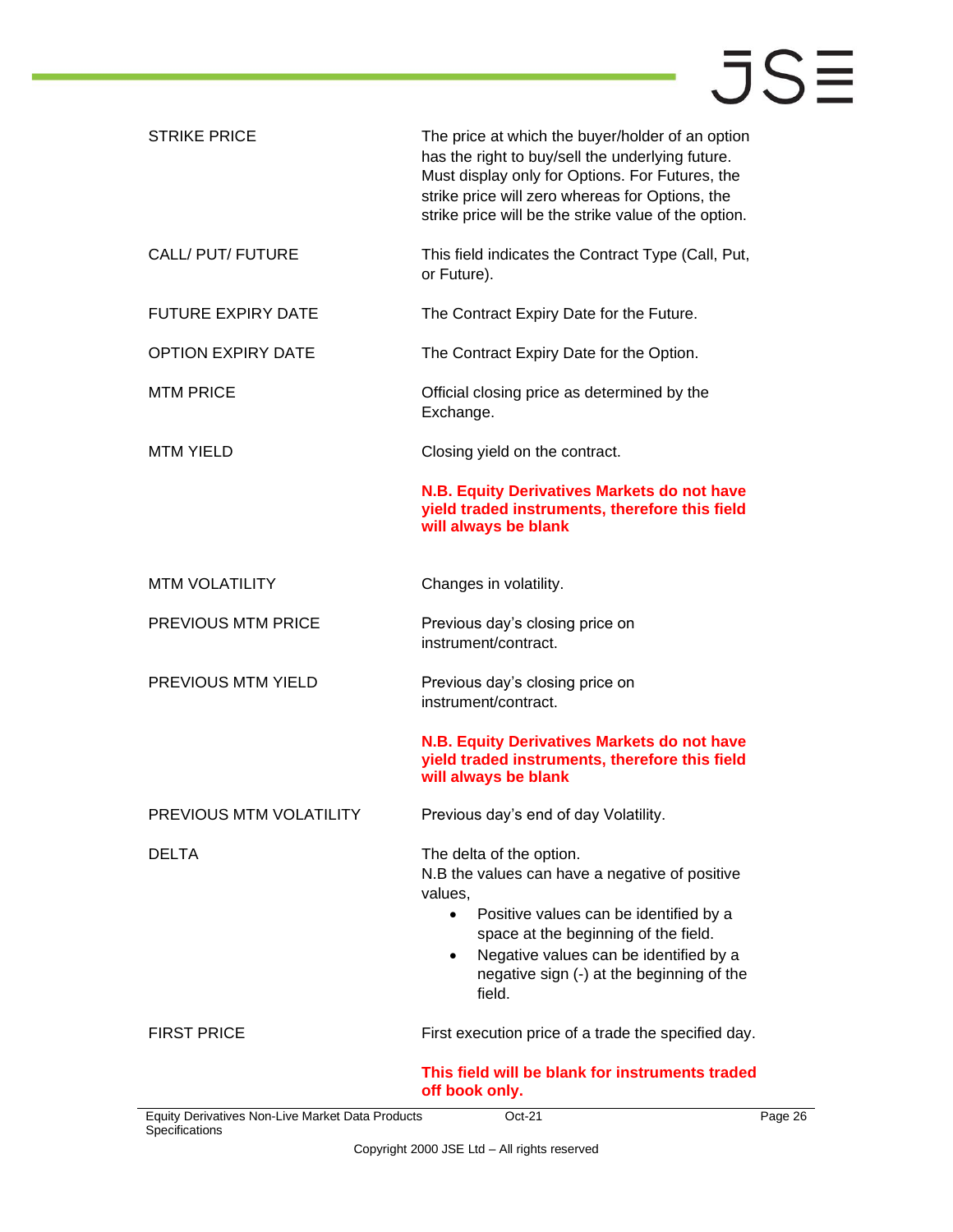| <b>LAST PRICE</b> | Last execution price of a trade the specified day.                                                                                                                                                                                                        |
|-------------------|-----------------------------------------------------------------------------------------------------------------------------------------------------------------------------------------------------------------------------------------------------------|
|                   | This field will be blank for instruments traded<br>off book only.                                                                                                                                                                                         |
| <b>HIGH PRICE</b> | Highest execution price of a trade on the<br>specified day                                                                                                                                                                                                |
|                   | This field will be blank for instruments traded<br>off book only.                                                                                                                                                                                         |
| <b>LOW PRICE</b>  | The lowest execution price of a trade on the<br>specified day                                                                                                                                                                                             |
|                   |                                                                                                                                                                                                                                                           |
|                   | This field will be blank for instruments traded<br>off book only.                                                                                                                                                                                         |
| <b>SPOT</b>       | Closing price of the underlying instrument.                                                                                                                                                                                                               |
| <b>ISIN</b>       | An International Securities Identification Number<br>(ISIN) uniquely identifies a security. An ISIN<br>consists of three parts: a country code, an<br>alpha-numeric national security identifier, and a<br>check digit. An ISIN is unique per instrument. |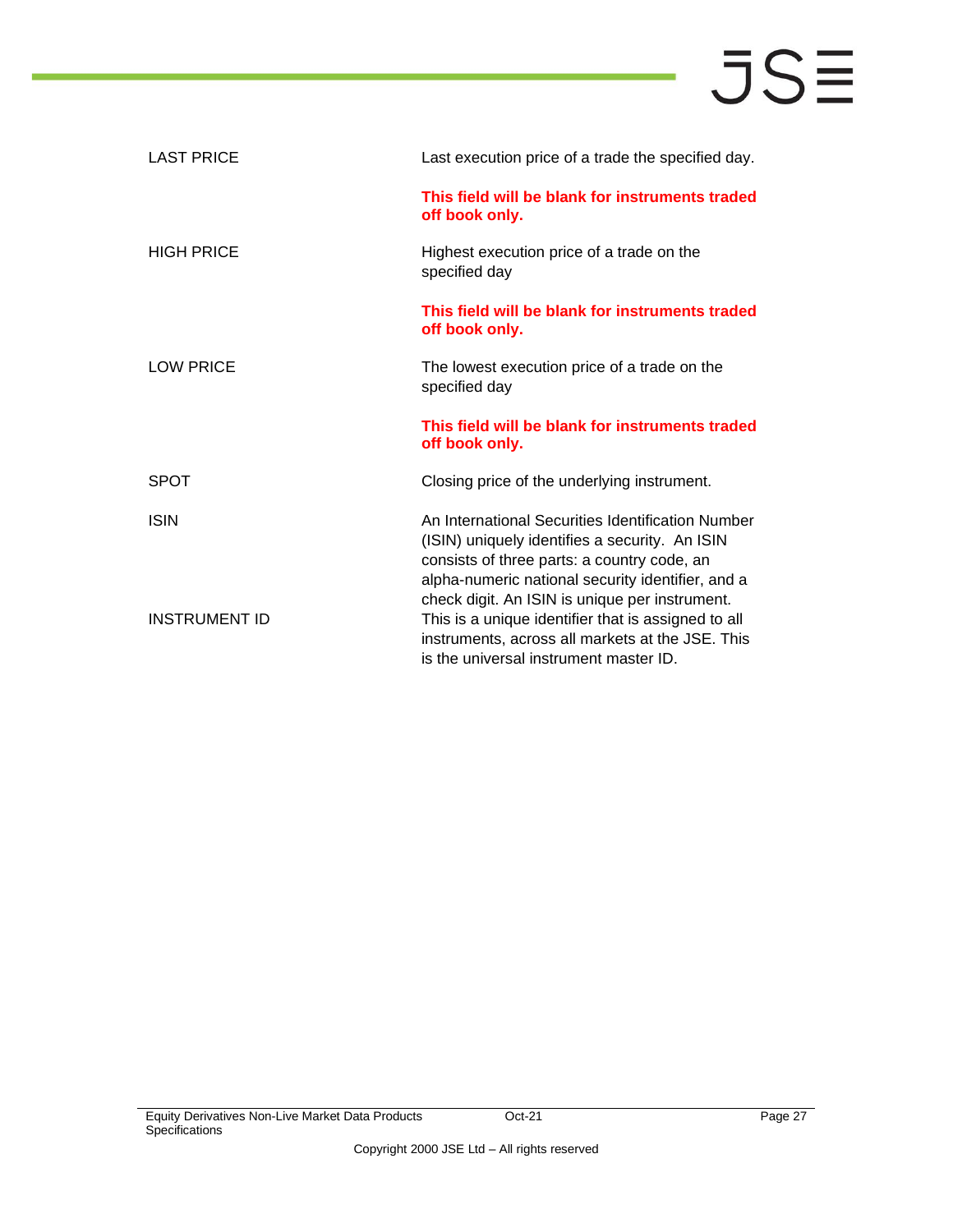### <span id="page-27-0"></span>**7.11 MTM All - MED Sub Type 02**

Displays the closing price for the day, for instruments that meet one or more of the below criteria:

- All future contracts
- All option contracts with open interest (open interest > 0).
- All option contracts that traded for the day on-book or off-book (traded volume on-book or  $off-book > 0$ ).

N.B. All instruments expiring on Closeout will not be included in this record and the data will be provided in the Closeout Data Record

| <b>FIELD NAME</b>              | <b>START</b><br><b>POS</b> | <b>LENGTH</b>   | <b>DATA</b><br><b>TYPE</b> | <b>NUMERIC</b><br><b>FORMAT</b> | <b>END POS</b> |
|--------------------------------|----------------------------|-----------------|----------------------------|---------------------------------|----------------|
| <b>Contract Code</b>           | 49                         | 50              | AN                         |                                 | 98             |
| Derivatives Instrument Type    | 99                         | 60              | A                          |                                 | 158            |
| <b>Strike Price</b>            | 159                        | 17              | N                          | 10.6                            | 175            |
| Call/ Put/ Future              | 176                        | 6               | A                          |                                 | 181            |
| <b>Future Expiry Date</b>      | 182                        | 8               | D                          |                                 | 189            |
| <b>Option Expiry Date</b>      | 190                        | 8               | D                          |                                 | 197            |
| <b>MTM Price</b>               | 198                        | 17              | N                          | 10.6                            | 214            |
| <b>MTM Yield</b>               | 215                        | 17              | N                          | 10.6                            | 231            |
| <b>MTM Volatility</b>          | 232                        | 17              | N                          | 10.6                            | 248            |
| <b>Previous MTM Price</b>      | 249                        | 17              | N                          | 10.6                            | 265            |
| Previous MTM Yield             | 266                        | 17              | N                          | 10.6                            | 282            |
| <b>Previous MTM Volatility</b> | 283                        | 17              | $\mathsf{N}$               | 10.6                            | 299            |
| Delta                          | 300                        | 21              | N                          | 10.10                           | 320            |
| <b>First Price</b>             | 321                        | 17              | N                          | 10.6                            | 337            |
| Last Price                     | 338                        | 17              | N                          | 10.6                            | 354            |
| <b>High Price</b>              | 355                        | 17              | N                          | 10.6                            | 371            |
| Low Price                      | 372                        | 17              | N                          | 10.6                            | 388            |
| Spot                           | 389                        | $\overline{17}$ | N                          | 10.6                            | 405            |
| <b>ISIN</b>                    | 406                        | 13              | AN                         |                                 | 418            |
| Instrument ID                  | 419                        | 17              | N                          | 17                              | 435            |

### **FIELD DESCRIPTIONS:**

CONTRACT CODE The Contract Code describes the major aspects of the instrument. It assists greatly in providing context. The field describes the following aspects of the instrument: Expiry Date, Underlying and Settlement Type DERIVATIVES INSTRUMENT TYPE The type of instrument that the contract represents e.g. Single Stock Future, Forex Any day Option, etc. This is the derivative instrument type.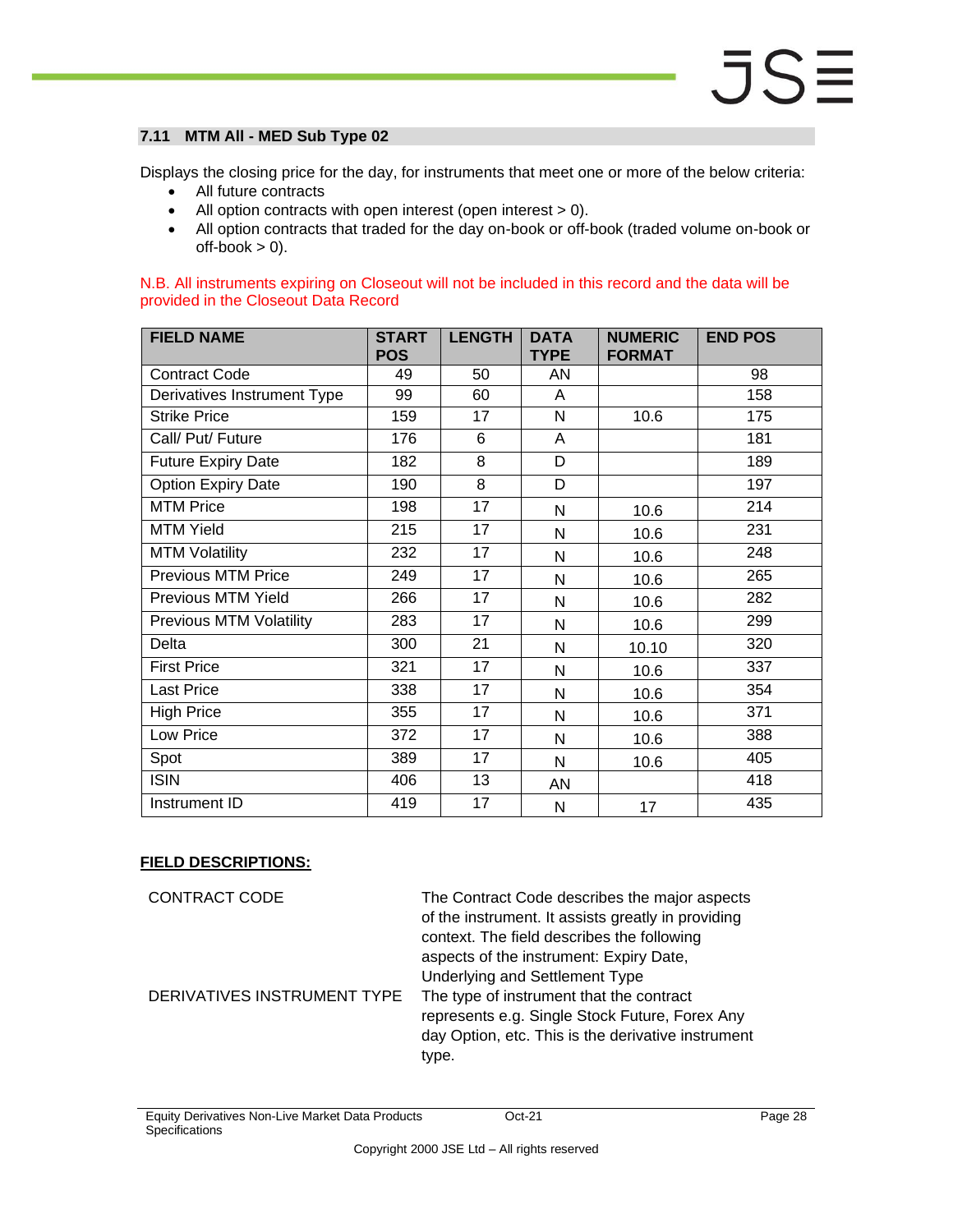| <b>STRIKE PRICE</b>            | The price at which the buyer/holder of an option<br>has the right to buy/sell the underlying future.<br>Must display only for Options. For Futures, the<br>strike price will zero whereas for Options, the<br>strike price will be the strike value of the option.                                 |
|--------------------------------|----------------------------------------------------------------------------------------------------------------------------------------------------------------------------------------------------------------------------------------------------------------------------------------------------|
| CALL/ PUT/ FUTURE              | This field indicates the Contract Type (Call, Put,<br>or Future).                                                                                                                                                                                                                                  |
| <b>FUTURE EXPIRY DATE</b>      | The Contract Expiry Date for the Future.                                                                                                                                                                                                                                                           |
| <b>OPTION EXPIRY DATE</b>      | The Contract Expiry Date for the Option.                                                                                                                                                                                                                                                           |
| <b>MTM PRICE</b>               | Official closing price as determined by the<br>Exchange.                                                                                                                                                                                                                                           |
| <b>MTM YIELD</b>               | Closing yield on the contract.                                                                                                                                                                                                                                                                     |
|                                | N.B. Equity Derivatives Markets do not have<br>yield traded instruments, therefore this field<br>will always be blank                                                                                                                                                                              |
| <b>MTM VOLATILITY</b>          | Changes in volatility.                                                                                                                                                                                                                                                                             |
| <b>PREVIOUS MTM PRICE</b>      | Previous day's closing price on<br>instrument/contract.                                                                                                                                                                                                                                            |
| PREVIOUS MTM YIELD             | Previous day's closing price on<br>instrument/contract.                                                                                                                                                                                                                                            |
|                                | N.B. Equity Derivatives Markets do not have<br>yield traded instruments, therefore this field<br>will always be blank                                                                                                                                                                              |
| <b>PREVIOUS MTM VOLATILITY</b> | Previous day's end of day Volatility.                                                                                                                                                                                                                                                              |
| <b>DELTA</b>                   | The delta of the option.<br>N.B the values can have a negative of positive<br>values,<br>Positive values can be identified by a<br>$\bullet$<br>space at the beginning of the field.<br>Negative values can be identified by a<br>$\bullet$<br>negative sign (-) at the beginning of the<br>field. |
| <b>FIRST PRICE</b>             | First execution price of a trade the specified day.                                                                                                                                                                                                                                                |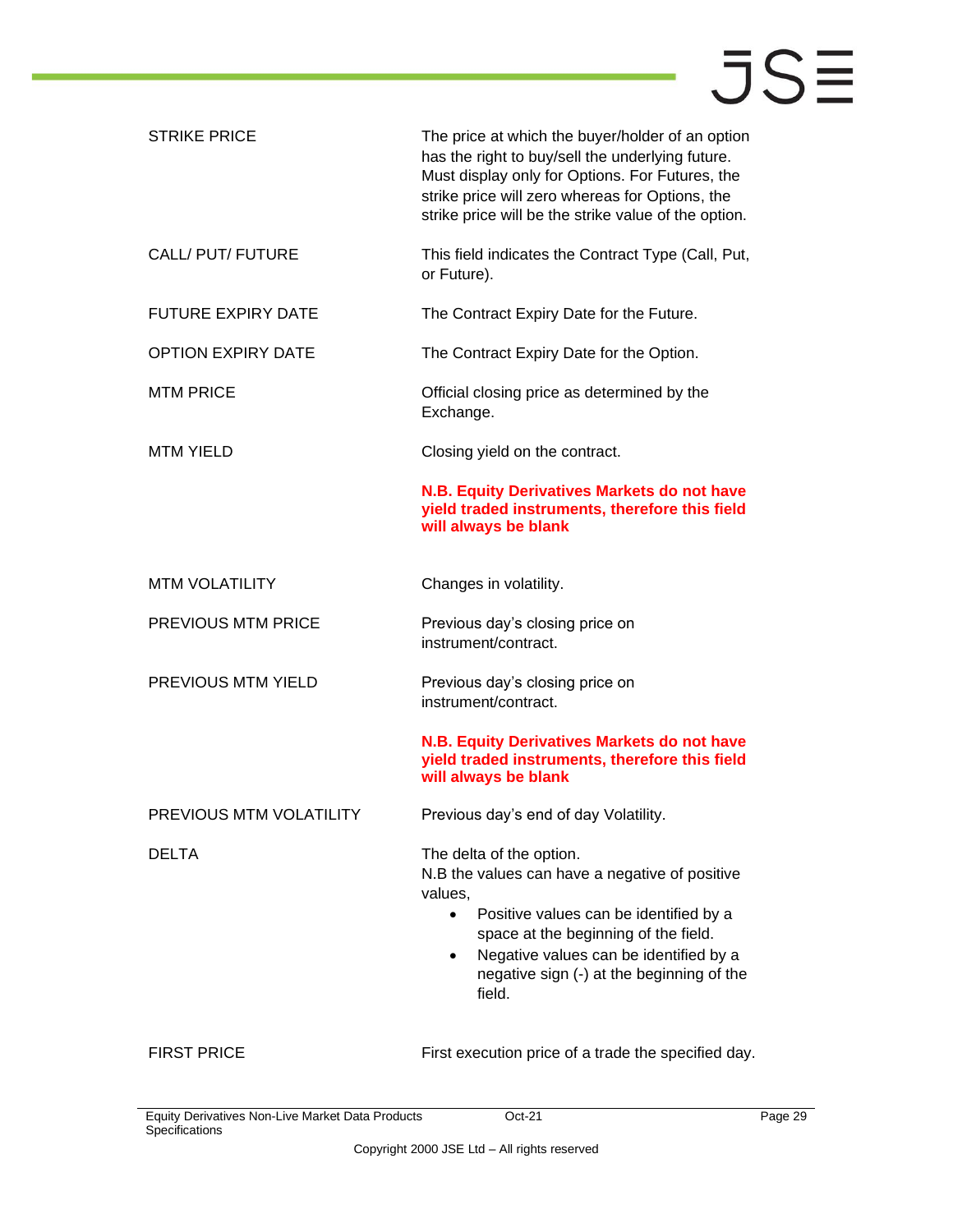|                      | This field will be blank for instruments traded<br>off book only.                                                                                                                                                                                         |
|----------------------|-----------------------------------------------------------------------------------------------------------------------------------------------------------------------------------------------------------------------------------------------------------|
| <b>LAST PRICE</b>    | Last execution price of a trade the specified day.                                                                                                                                                                                                        |
|                      | This field will be blank for instruments traded<br>off book only.                                                                                                                                                                                         |
| <b>HIGH PRICE</b>    | Highest execution price of a trade on the<br>specified day                                                                                                                                                                                                |
|                      | This field will be blank for instruments traded<br>off book only.                                                                                                                                                                                         |
| <b>LOW PRICE</b>     | The lowest execution price of a trade on the<br>specified day                                                                                                                                                                                             |
|                      | This field will be blank for instruments traded<br>off book only.                                                                                                                                                                                         |
| <b>SPOT</b>          | Closing price of the underlying instrument.                                                                                                                                                                                                               |
| <b>ISIN</b>          | An International Securities Identification Number<br>(ISIN) uniquely identifies a security. An ISIN<br>consists of three parts: a country code, an<br>alpha-numeric national security identifier, and a<br>check digit. An ISIN is unique per instrument. |
| <b>INSTRUMENT ID</b> | This is a unique identifier that is assigned to all<br>instruments, across all markets at the JSE. This<br>is the universal instrument master ID.                                                                                                         |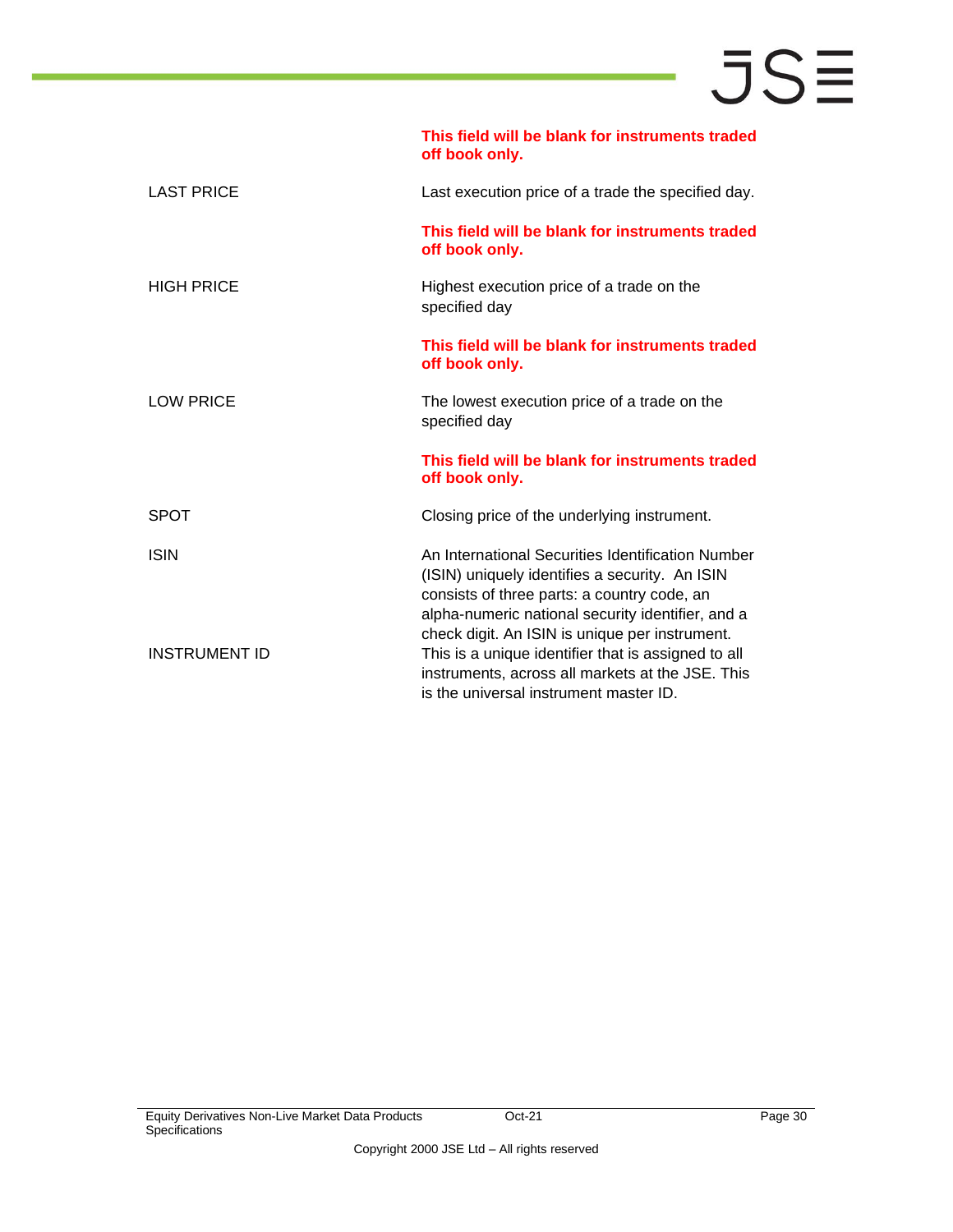### <span id="page-30-0"></span>**7.12 South African Rates (10:00) - RED Sub Type 01**

This record presents the various rates that are relevant to the market.

#### **N.B. Fields highlighted will not be populated in this record**

| <b>FIELD NAME</b>                         | <b>START</b><br><b>POS</b> | <b>LENGTH</b> | <b>DATA</b><br><b>TYPE</b> | <b>NUMERIC</b><br><b>FORMAT</b> | <b>END POS</b> |
|-------------------------------------------|----------------------------|---------------|----------------------------|---------------------------------|----------------|
| Interest on Initial Margin EDM            | 49                         | 11            | N                          | 5.5                             | 59             |
| <b>JIBAR One Month Yield</b>              | 60                         | 11            | N                          | 5.5                             | 70             |
| <b>JIBAR Three Month Yield</b>            | 71                         | 11            | N                          | 5.5                             | 81             |
| <b>JIBAR Six Month Yield</b>              | 82                         | 11            | N                          | 5.5                             | 92             |
| <b>JIBAR Nine Month Yield</b>             | 93                         | 11            | N                          | 5.5                             | 103            |
| <b>JIBAR Twelve Month Yield</b>           | 104                        | 11            | N                          | 5.5                             | 114            |
| <b>JIBAR Three Month Discount</b>         | 115                        | 11            | N                          | 5.5                             | 125            |
| <b>Rand Overnight Deposit Rate</b>        | 126                        | 11            | N                          | 5.5                             | 136            |
| <b>SARB Interbank Call Rate</b>           | 137                        | 11            | N                          | 5.5                             | 147            |
| <b>Call Deposit Index</b>                 | 148                        | 11            | N                          | 5.5                             | 158            |
| <b>Three Month Call Deposit</b><br>Index  | 159                        | 11            | N                          | 5.5                             | 169            |
| <b>Six Month Call Deposit Index</b>       | 170                        | 11            | N                          | 5.5                             | 180            |
| <b>Twelve Month Call Deposit</b><br>Index | 181                        | 11            | N                          | 5.5                             | 191            |
| <b>STEFI</b>                              | 192                        | 11            | N                          | 5.5                             | 202            |
| <b>Prime Rate</b>                         | 203                        | 11            | N                          | 5.5                             | 213            |
| <b>CPI</b>                                | 214                        | 11            | N                          | 5.5                             | 224            |

| INTEREST ON INITIAL MARGIN-EDM | The interest rate earned on the amount of<br>money determined by the clearing house on the<br>basis specified by the JSE and held in respect of<br>the aggregate position for the Equity Derivatives<br>market. |
|--------------------------------|-----------------------------------------------------------------------------------------------------------------------------------------------------------------------------------------------------------------|
| <b>JIBAR ONE MONTH YIELD</b>   | The one month Johannesburg Interbank<br>Agreed Rate which is a daily updated South<br>African money market rate as indicated by a<br>number of local and international banks.                                   |
| JIBAR THREE MONTH YIELD        | The Three Month Johannesburg Interbank<br>Agreed Rate.                                                                                                                                                          |
| JIBAR SIX MONTH YIELD          | The Six Month Johannesburg Interbank Agreed<br>Rate.                                                                                                                                                            |
| <b>JIBAR NINE MONTH YIELD</b>  | The Nine Month Johannesburg Interbank<br>Agreed Rate.                                                                                                                                                           |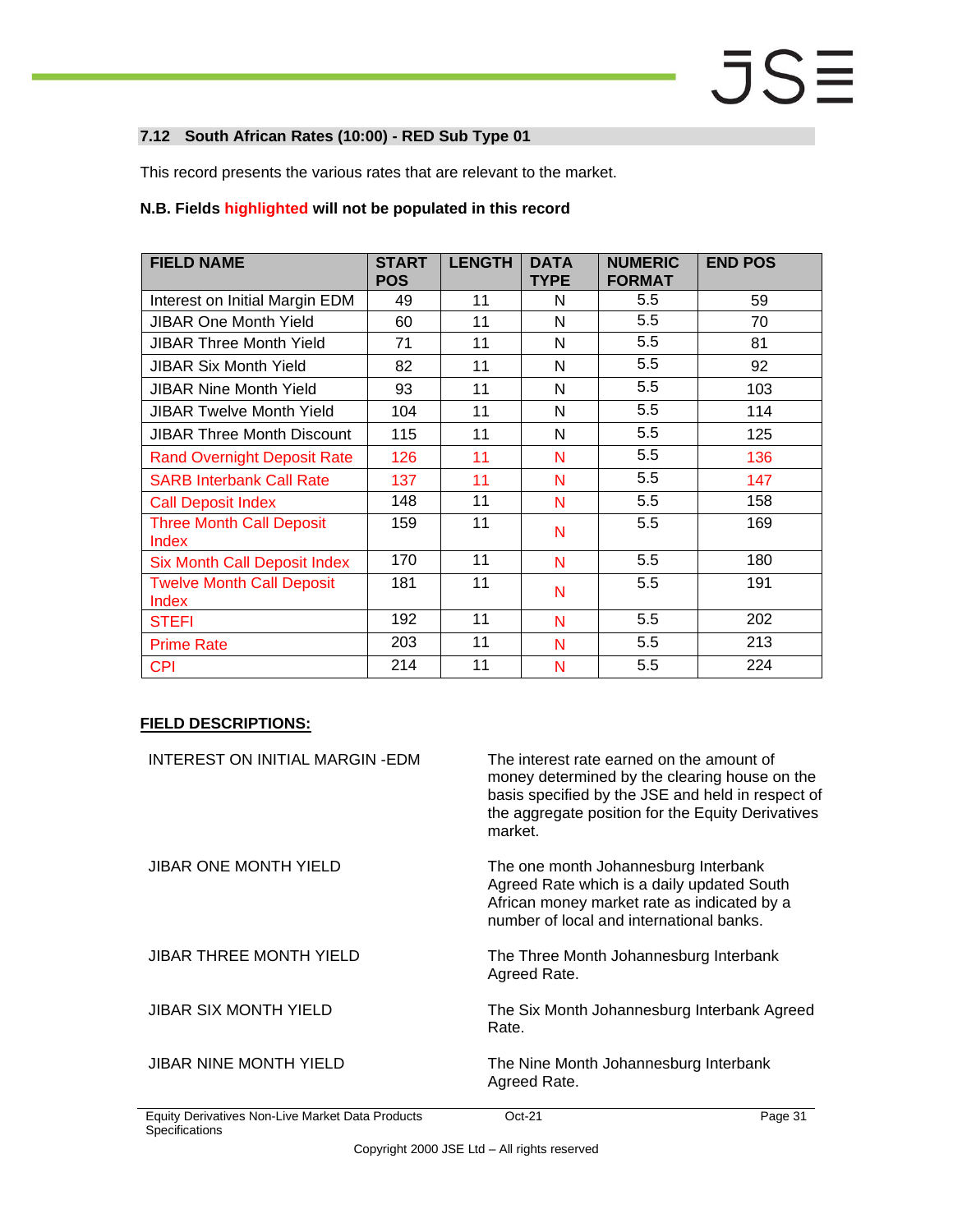| <b>JIBAR TWELVE MONTH YIELD</b> | The Twelve Month Johannesburg Interbank<br>Agreed Rate.                                                                                                                 |
|---------------------------------|-------------------------------------------------------------------------------------------------------------------------------------------------------------------------|
| JIBAR THREE MONTH DISCOUNT      | The discount on the Three Month Johannesburg<br>Interbank Agreed Rate.                                                                                                  |
| RAND OVERNIGHT DEPOSIT RATE     | Also referred to as RODI - This is the<br>benchmark average Interest rate on overnight<br>deposits.                                                                     |
| <b>SARB INTERBANK CALL RATE</b> | The Interbank Call rate.                                                                                                                                                |
| <b>CALL DEPOSIT INDEX</b>       | The interest on deposit.                                                                                                                                                |
| THREE MONTH CALL DEPOSIT INDEX  | The 3 month call deposit index.                                                                                                                                         |
| SIX MONTH CALL DEPOSIT INDEX    | The 6 month call deposit index.                                                                                                                                         |
| TWELVE MONTH CALL DEPOSIT INDEX | The 12 month call deposit index.                                                                                                                                        |
| <b>STEFI</b>                    | This is a performance benchmark against which<br>money market fund managers can compare their<br>various funds' returns used for short term money<br>market portfolios. |
| <b>PRIME RATE</b>               | This is the reference interest rate banks use<br>when issuing variable interest rate loans to their<br>customers.                                                       |
| <b>CPI</b>                      | This measures changes in the price level of a<br>market basket of consumer goods and services<br>purchased by households.                                               |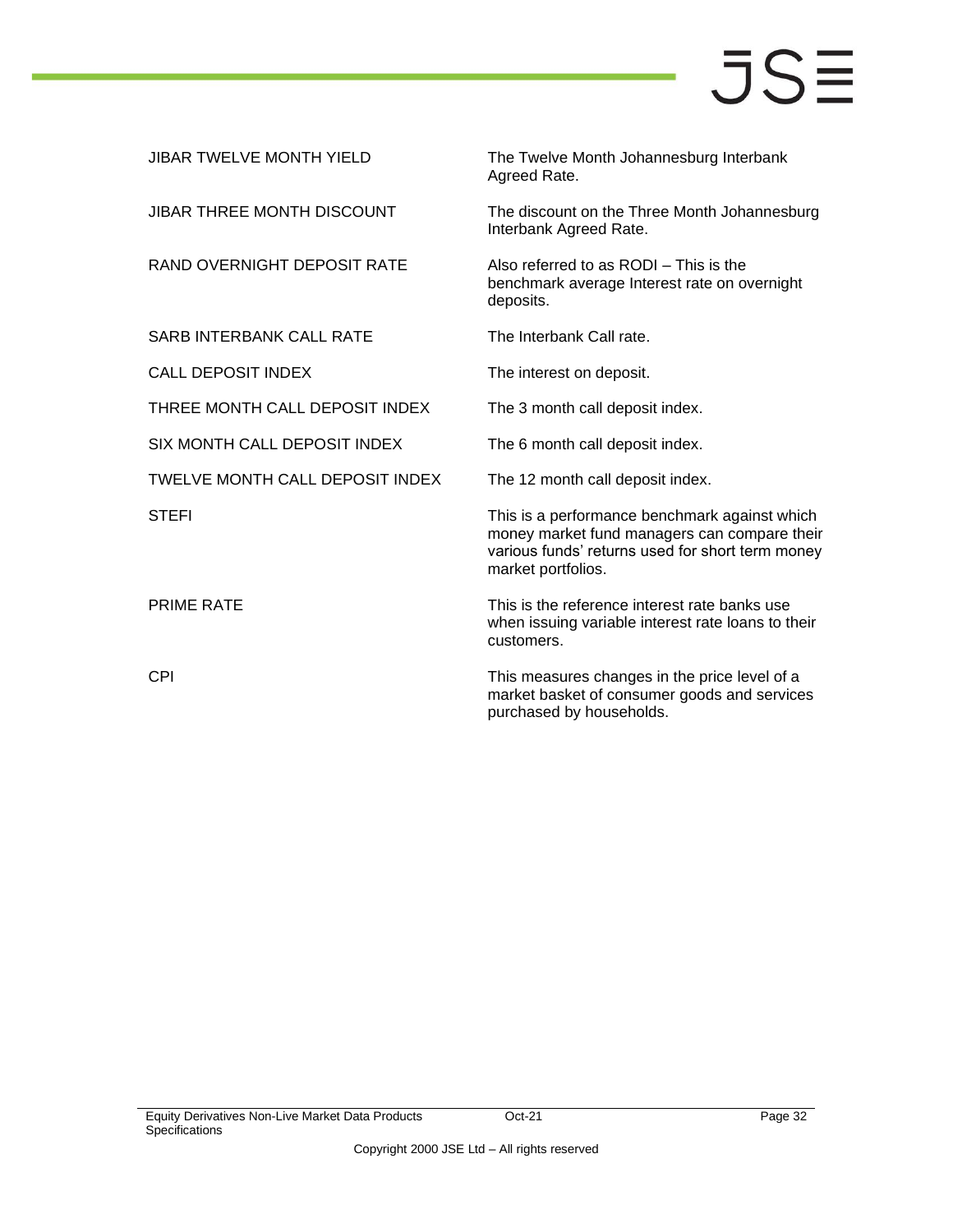### <span id="page-32-0"></span>**7.13 South African Rates (11:30) - RED Sub Type 02**

| <b>FIELD NAME</b>                         | <b>START</b><br><b>POS</b> | <b>LENGTH</b> | <b>DATA</b><br><b>TYPE</b> | <b>NUMERIC</b><br><b>FORMAT</b> | <b>END POS</b> |
|-------------------------------------------|----------------------------|---------------|----------------------------|---------------------------------|----------------|
| Interest on Initial Margin EDM            | 49                         | 11            | N                          | 5.5                             | 59             |
| <b>JIBAR One Month Yield</b>              | 60                         | 11            | N                          | 5.5                             | 70             |
| <b>JIBAR Three Month Yield</b>            | 71                         | 11            | N                          | 5.5                             | 81             |
| <b>JIBAR Six Month Yield</b>              | 82                         | 11            | N                          | 5.5                             | 92             |
| <b>JIBAR Nine Month Yield</b>             | 93                         | 11            | N                          | 5.5                             | 103            |
| <b>JIBAR Twelve Month Yield</b>           | 104                        | 11            | N                          | 5.5                             | 114            |
| <b>JIBAR Three Month Discount</b>         | 115                        | 11            | N                          | 5.5                             | 125            |
| Rand Overnight Deposit Rate               | 126                        | 11            | N                          | 5.5                             | 136            |
| <b>SARB Interbank Call Rate</b>           | 137                        | 11            | N                          | 5.5                             | 147            |
| Call Deposit Index                        | 148                        | 11            | N                          | 5.5                             | 158            |
| <b>Three Month Call Deposit</b><br>Index  | 159                        | 11            | N                          | 5.5                             | 169            |
| Six Month Call Deposit Index              | 170                        | 11            | N                          | 5.5                             | 180            |
| <b>Twelve Month Call Deposit</b><br>Index | 181                        | 11            | N                          | 5.5                             | 191            |
| <b>STEFI</b>                              | 192                        | 11            | N                          | 5.5                             | 202            |
| <b>Prime Rate</b>                         | 203                        | 11            | N                          | 5.5                             | 213            |
| <b>CPI</b>                                | 214                        | 11            | N                          | 5.5                             | 224            |

This record presents the various rates that are relevant to the market.

| INTEREST ON INITIAL MARGIN-EDM | The interest rate earned on the amount of<br>money determined by the clearing house on the<br>basis specified by the JSE and held in respect of<br>the aggregate position for the Equity Derivatives<br>market. |
|--------------------------------|-----------------------------------------------------------------------------------------------------------------------------------------------------------------------------------------------------------------|
| <b>JIBAR ONE MONTH YIELD</b>   | The one month Johannesburg Interbank<br>Agreed Rate which is a daily updated South<br>African money market rate as indicated by a<br>number of local and international banks.                                   |
| <b>JIBAR THREE MONTH YIELD</b> | The Three Month Johannesburg Interbank<br>Agreed Rate.                                                                                                                                                          |
| <b>JIBAR SIX MONTH YIELD</b>   | The Six Month Johannesburg Interbank Agreed<br>Rate.                                                                                                                                                            |
| <b>JIBAR NINE MONTH YIELD</b>  | The Nine Month Johannesburg Interbank<br>Agreed Rate.                                                                                                                                                           |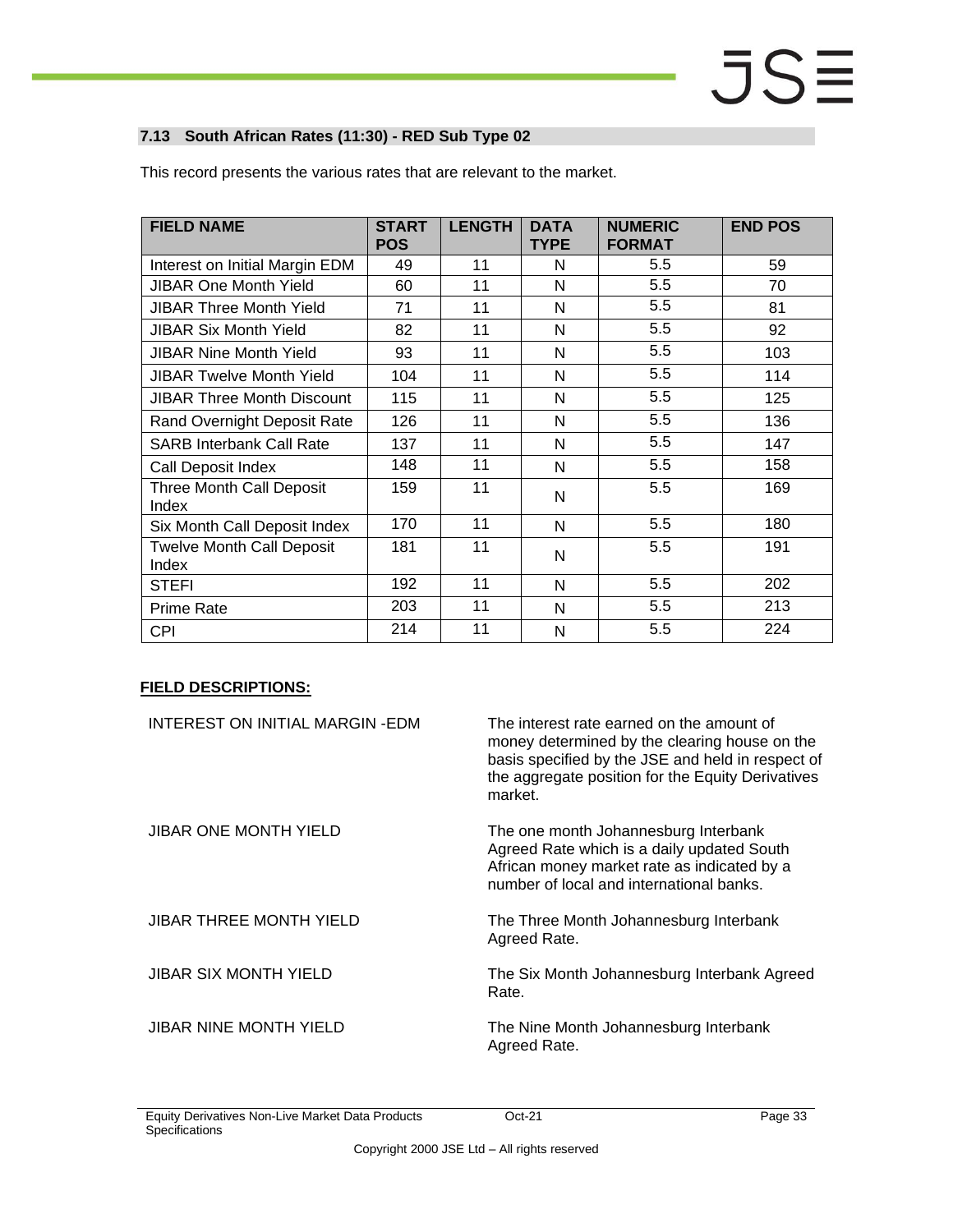| <b>JIBAR TWELVE MONTH YIELD</b>   | The Twelve Month Johannesburg Interbank<br>Agreed Rate.                                                                                                                 |
|-----------------------------------|-------------------------------------------------------------------------------------------------------------------------------------------------------------------------|
| <b>JIBAR THREE MONTH DISCOUNT</b> | The discount on the Three Month Johannesburg<br>Interbank Agreed Rate.                                                                                                  |
| RAND OVERNIGHT DEPOSIT RATE       | Also referred to as RODI - This is the<br>benchmark average Interest rate on overnight<br>deposits.                                                                     |
| <b>SARB INTERBANK CALL RATE</b>   | The Interbank Call rate.                                                                                                                                                |
| <b>CALL DEPOSIT INDEX</b>         | The interest on deposit.                                                                                                                                                |
| THREE MONTH CALL DEPOSIT INDEX    | The 3 month call deposit index.                                                                                                                                         |
| SIX MONTH CALL DEPOSIT INDEX      | The 6 month call deposit index.                                                                                                                                         |
| TWELVE MONTH CALL DEPOSIT INDEX   | The 12 month call deposit index.                                                                                                                                        |
| <b>STEFI</b>                      | This is a performance benchmark against which<br>money market fund managers can compare their<br>various funds' returns used for short term money<br>market portfolios. |
| <b>PRIME RATE</b>                 | This is the reference interest rate banks use<br>when issuing variable interest rate loans to their<br>customers.                                                       |
| <b>CPI</b>                        | This measures changes in the price level of a<br>market basket of consumer goods and services<br>purchased by households.                                               |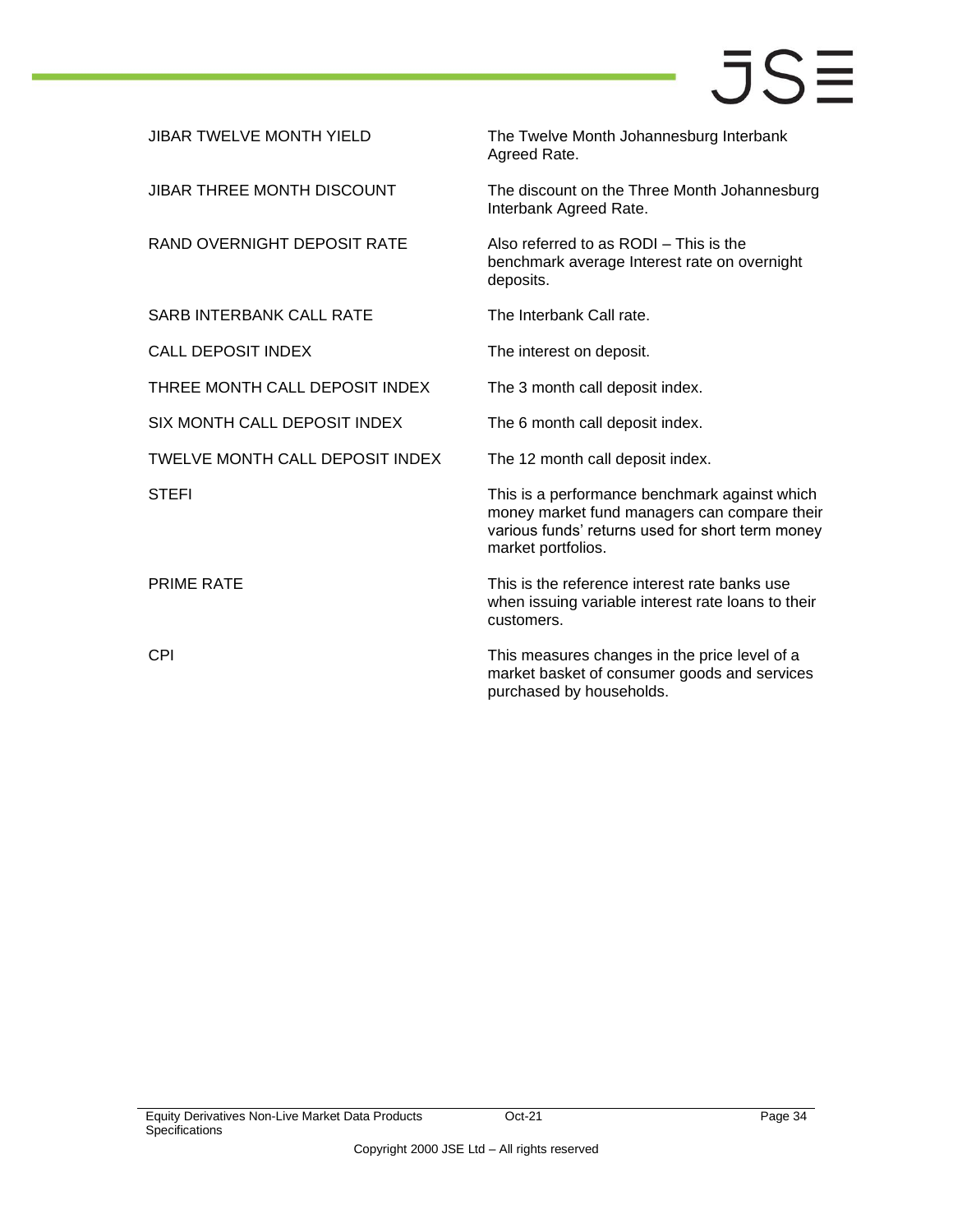### <span id="page-34-0"></span>**7.14 South African Rates (End of Day) - RED Sub Type 03**

| <b>FIELD NAME</b>                         | <b>START</b><br><b>POS</b> | <b>LENGTH</b> | <b>DATA</b><br><b>TYPE</b> | <b>NUMERIC</b><br><b>FORMAT</b> | <b>END POS</b> |
|-------------------------------------------|----------------------------|---------------|----------------------------|---------------------------------|----------------|
| Interest on Initial Margin EDM            | 49                         | 11            | N                          | 5.5                             | 59             |
| <b>JIBAR One Month Yield</b>              | 60                         | 11            | N                          | 5.5                             | 70             |
| <b>JIBAR Three Month Yield</b>            | 71                         | 11            | N                          | 5.5                             | 81             |
| <b>JIBAR Six Month Yield</b>              | 82                         | 11            | N                          | 5.5                             | 92             |
| <b>JIBAR Nine Month Yield</b>             | 93                         | 11            | N                          | 5.5                             | 103            |
| <b>JIBAR Twelve Month Yield</b>           | 104                        | 11            | N                          | 5.5                             | 114            |
| <b>JIBAR Three Month Discount</b>         | 115                        | 11            | N                          | 5.5                             | 125            |
| Rand Overnight Deposit Rate               | 126                        | 11            | N                          | 5.5                             | 136            |
| <b>SARB Interbank Call Rate</b>           | 137                        | 11            | N                          | 5.5                             | 147            |
| Call Deposit Index                        | 148                        | 11            | N                          | 5.5                             | 158            |
| <b>Three Month Call Deposit</b><br>Index  | 159                        | 11            | N                          | 5.5                             | 169            |
| Six Month Call Deposit Index              | 170                        | 11            | N                          | 5.5                             | 180            |
| <b>Twelve Month Call Deposit</b><br>Index | 181                        | 11            | N                          | 5.5                             | 191            |
| <b>STEFI</b>                              | 192                        | 11            | N                          | 5.5                             | 202            |
| <b>Prime Rate</b>                         | 203                        | 11            | N                          | 5.5                             | 213            |
| <b>CPI</b>                                | 214                        | 11            | N                          | 5.5                             | 224            |

This record presents the various rates that are relevant to the market.

| INTEREST ON INITIAL MARGIN-EDM | The interest rate earned on the amount of<br>money determined by the clearing house on the<br>basis specified by the JSE and held in respect of<br>the aggregate position for the Equity Derivatives<br>market. |
|--------------------------------|-----------------------------------------------------------------------------------------------------------------------------------------------------------------------------------------------------------------|
| <b>JIBAR ONE MONTH YIELD</b>   | The one month Johannesburg Interbank<br>Agreed Rate which is a daily updated South<br>African money market rate as indicated by a<br>number of local and international banks.                                   |
| <b>JIBAR THREE MONTH YIELD</b> | The Three Month Johannesburg Interbank<br>Agreed Rate.                                                                                                                                                          |
| <b>JIBAR SIX MONTH YIELD</b>   | The Six Month Johannesburg Interbank Agreed<br>Rate.                                                                                                                                                            |
| <b>JIBAR NINE MONTH YIELD</b>  | The Nine Month Johannesburg Interbank<br>Agreed Rate.                                                                                                                                                           |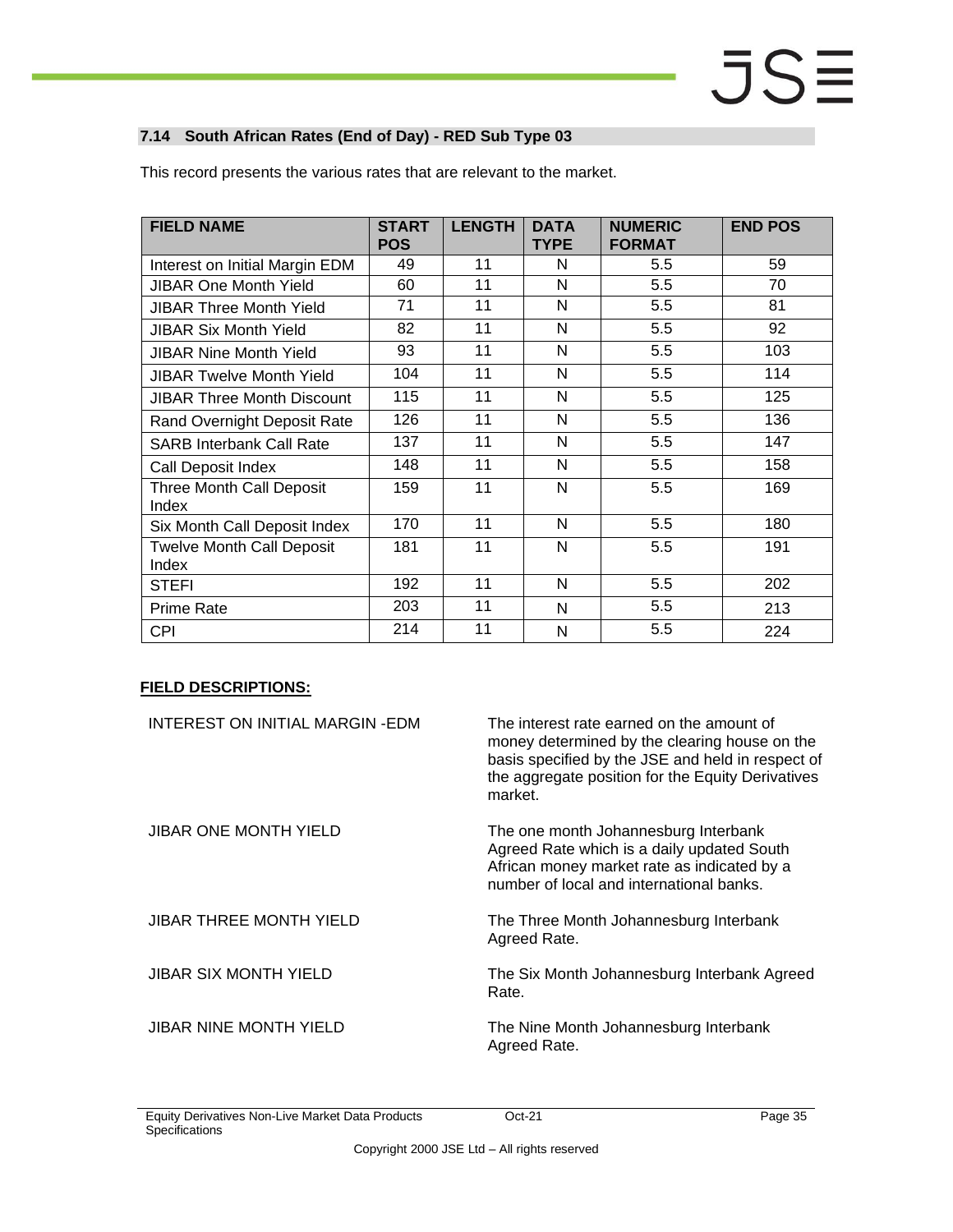| <b>JIBAR TWELVE MONTH YIELD</b>   | The Twelve Month Johannesburg Interbank<br>Agreed Rate.                                                                                                                 |
|-----------------------------------|-------------------------------------------------------------------------------------------------------------------------------------------------------------------------|
| <b>JIBAR THREE MONTH DISCOUNT</b> | The discount on the Three Month Johannesburg<br>Interbank Agreed Rate.                                                                                                  |
| RAND OVERNIGHT DEPOSIT RATE       | Also referred to as RODI - This is the<br>benchmark average Interest rate on overnight<br>deposits.                                                                     |
| <b>SARB INTERBANK CALL RATE</b>   | The Interbank Call rate.                                                                                                                                                |
| <b>CALL DEPOSIT INDEX</b>         | The interest on deposit.                                                                                                                                                |
| THREE MONTH CALL DEPOSIT INDEX    | The 3 month call deposit index.                                                                                                                                         |
| SIX MONTH CALL DEPOSIT INDEX      | The 6 month call deposit index.                                                                                                                                         |
| TWELVE MONTH CALL DEPOSIT INDEX   | The 12 month call deposit index.                                                                                                                                        |
| <b>STEFI</b>                      | This is a performance benchmark against which<br>money market fund managers can compare their<br>various funds' returns used for short term money<br>market portfolios. |
| <b>PRIME RATE</b>                 | This is the reference interest rate banks use<br>when issuing variable interest rate loans to their<br>customers.                                                       |
| <b>CPI</b>                        | This measures changes in the price level of a<br>market basket of consumer goods and services<br>purchased by households.                                               |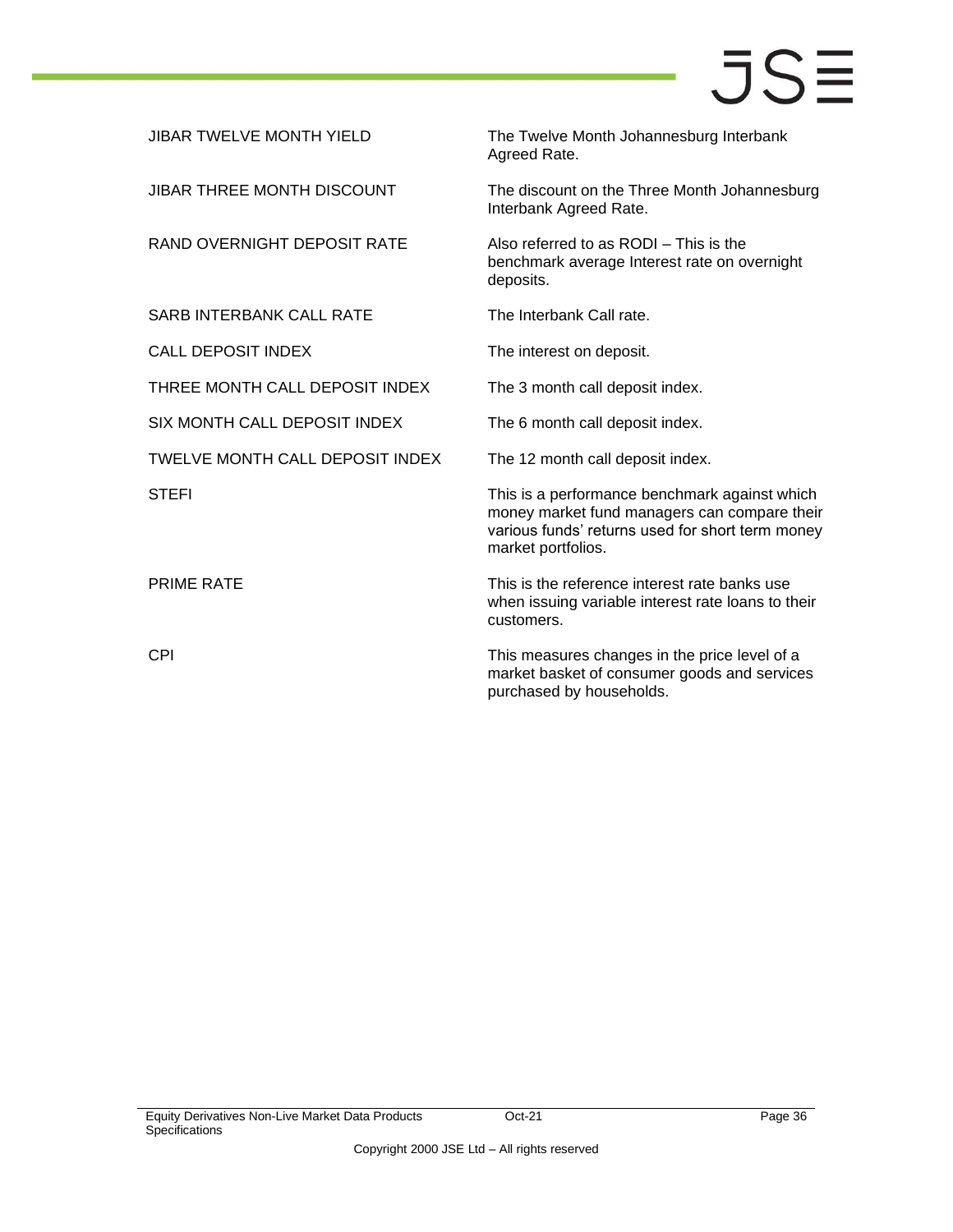### <span id="page-36-0"></span>**7.15 Close Out Prices – Monthly Quarterly - CED Sub Type 01**

This data record contains the official closing prices per contract code.

The frequency of this record will be monthly to accommodate both the monthly expiries and

| <b>FIELD NAME</b>    | <b>START</b><br><b>POS</b> | <b>LENGTH</b> | <b>DATA</b><br><b>TYPE</b> | <b>NUMERIC</b><br><b>FORMAT</b> | <b>END POS</b> |
|----------------------|----------------------------|---------------|----------------------------|---------------------------------|----------------|
| <b>Contract Code</b> | 49                         | 50            | AN                         |                                 | 98             |
| <b>Equity Code</b>   | 99                         |               | AN                         |                                 | 105            |
| Price                | 106                        |               | N                          | 10.6                            | 122            |
| <b>ISIN</b>          | 123                        | 13            | AN                         |                                 | 135            |
| Instrument ID        | 136                        |               | N                          | 17                              | 152            |

| <b>CONTRACT CODE</b> | The code of the underlying instrument that the<br>contract is written on.                                                                                                                                                                                    |
|----------------------|--------------------------------------------------------------------------------------------------------------------------------------------------------------------------------------------------------------------------------------------------------------|
| EQUITY CODE          | The code that uniquely identifies an index or<br>instrument.                                                                                                                                                                                                 |
| <b>PRICE</b>         | The closing price is in ZAR.                                                                                                                                                                                                                                 |
| <b>ISIN</b>          | An International Securities Identification<br>Number (ISIN) uniquely identifies a security.<br>An ISIN consists of three parts: a country<br>code, an alpha-numeric national security<br>identifier, and a check digit. An ISIN is unique<br>per instrument. |
| <b>INSTRUMENT ID</b> | This is a unique identifier that is assigned to all<br>instruments, across all markets at the JSE.<br>This is the universal instrument master ID.                                                                                                            |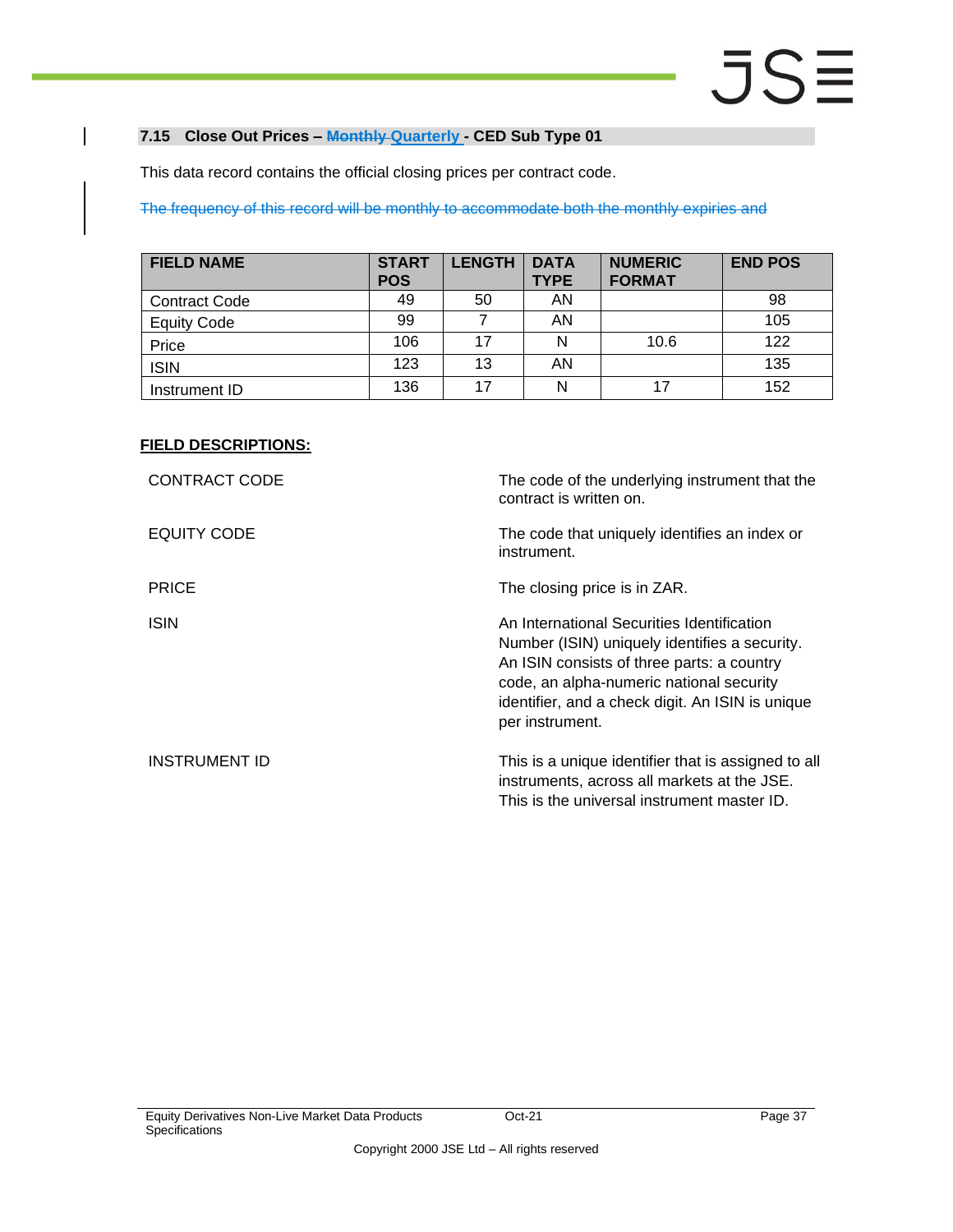### <span id="page-37-0"></span>**7.16 Close Out Prices – Monthly Quarterly – Excel File**

This data product contains the official closing prices per contract code.

The frequency of this record will be monthly to accommodate both the monthly expiries and quarterly futures closeout

| <b>Report Name</b>     | EDM Close Out Prices <ccyymmdd>.xlsx</ccyymmdd> |                   |              |  |  |  |  |
|------------------------|-------------------------------------------------|-------------------|--------------|--|--|--|--|
| <b>Sheet Name</b>      | <b>EDM Close Out Prices</b>                     |                   |              |  |  |  |  |
| <b>Heading</b>         |                                                 |                   |              |  |  |  |  |
|                        | Actual/ <pattern>/(Example)</pattern>           | <b>Field Type</b> | <b>Cell</b>  |  |  |  |  |
| <b>Report Title</b>    | <b>Close Out Prices</b>                         | varchar(100)      | A7-C7        |  |  |  |  |
| <b>Report Date</b>     | <dd mmm="" yy=""></dd>                          | datetime          | A5           |  |  |  |  |
| <b>Column headings</b> |                                                 |                   | A8-E8        |  |  |  |  |
| <b>Detail</b>          |                                                 |                   |              |  |  |  |  |
| <b>Field Name</b>      |                                                 | <b>Field Type</b> | <b>Cells</b> |  |  |  |  |
| <b>Contract Code</b>   |                                                 | varchar(50)       | $>=$ A9      |  |  |  |  |
| <b>Equity Code</b>     |                                                 | varchar(7)        | $>=$ B9      |  |  |  |  |
| Price                  |                                                 | float             | $>=C9$       |  |  |  |  |
| <b>ISIN</b>            | $>=$ D9<br>varchar $(13)$                       |                   |              |  |  |  |  |
| Instrument ID          | $>=$ E9<br>varchar(17)                          |                   |              |  |  |  |  |

| <b>CONTRACT CODE</b> | The code of the underlying instrument that the<br>contract is written on.                                                                                                                                                                                    |
|----------------------|--------------------------------------------------------------------------------------------------------------------------------------------------------------------------------------------------------------------------------------------------------------|
| EQUITY CODE          | The code that uniquely identifies an index or<br>instrument.                                                                                                                                                                                                 |
| <b>PRICE</b>         | The closing price is in ZAR.                                                                                                                                                                                                                                 |
| <b>ISIN</b>          | An International Securities Identification<br>Number (ISIN) uniquely identifies a security.<br>An ISIN consists of three parts: a country<br>code, an alpha-numeric national security<br>identifier, and a check digit. An ISIN is unique<br>per instrument. |
| <b>INSTRUMENT ID</b> | This is a unique identifier that is assigned to all<br>instruments, across all markets at the JSE.<br>This is the universal instrument master ID.                                                                                                            |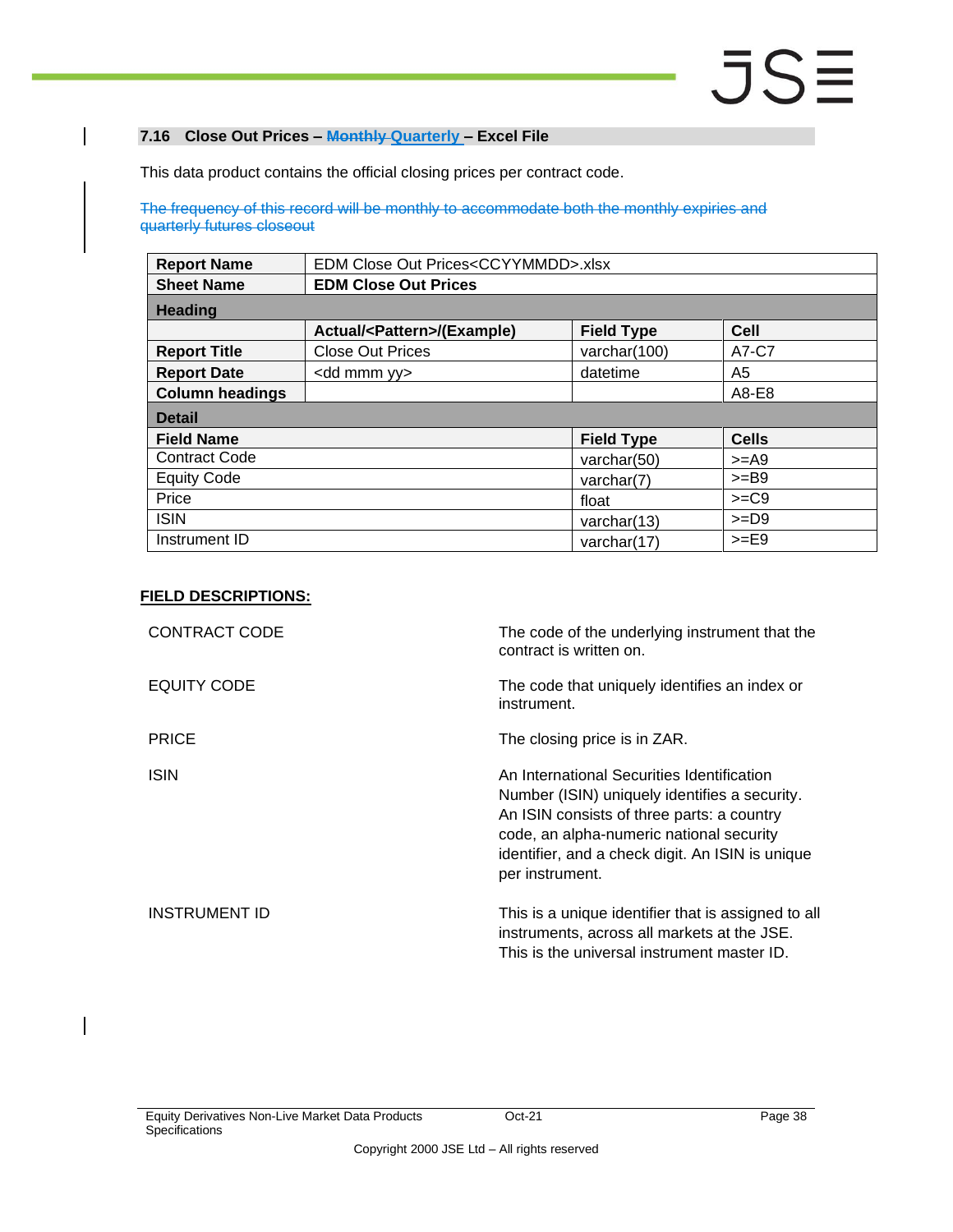### <span id="page-38-0"></span>**7.17 Close Out Prices – Monthly - CED Sub Type 02**

| <b>FIELD NAME</b>    | <b>START</b><br><u>POS</u> | <b>LENGTH</b> | <b>DATA</b><br><b>TYPE</b> | <b>NUMERIC</b><br><b>FORMAT</b> | <b>END POS</b> |
|----------------------|----------------------------|---------------|----------------------------|---------------------------------|----------------|
| <b>Contract Code</b> | <u>49</u>                  | 50            | $\overline{AN}$            |                                 | 98             |
| <b>Equity Code</b>   | 99                         |               | $\overline{AN}$            |                                 | <u>105</u>     |
| Price                | <u>106</u>                 |               |                            | 10.6                            | <u>122</u>     |
| <b>ISIN</b>          | <u>123</u>                 | <u> 13</u>    | $\overline{AN}$            |                                 | <u>135</u>     |
| Instrument ID        | <u>136</u>                 |               | N                          |                                 | 152            |

This data record contains the official closing prices per contract code.

### **FIELD DESCRIPTIONS:**

CONTRACT CODE The code of the underlying instrument that the contract is written on. EQUITY CODE The code that uniquely identifies an index or instrument. PRICE The closing price is in ZAR. **ISIN An International Securities Identification** Number (ISIN) uniquely identifies a security. An ISIN consists of three parts: a country code, an alpha-numeric national security identifier, and a check digit. An ISIN is unique per instrument. INSTRUMENT ID This is a unique identifier that is assigned to all instruments, across all markets at the JSE. This is the universal instrument master ID.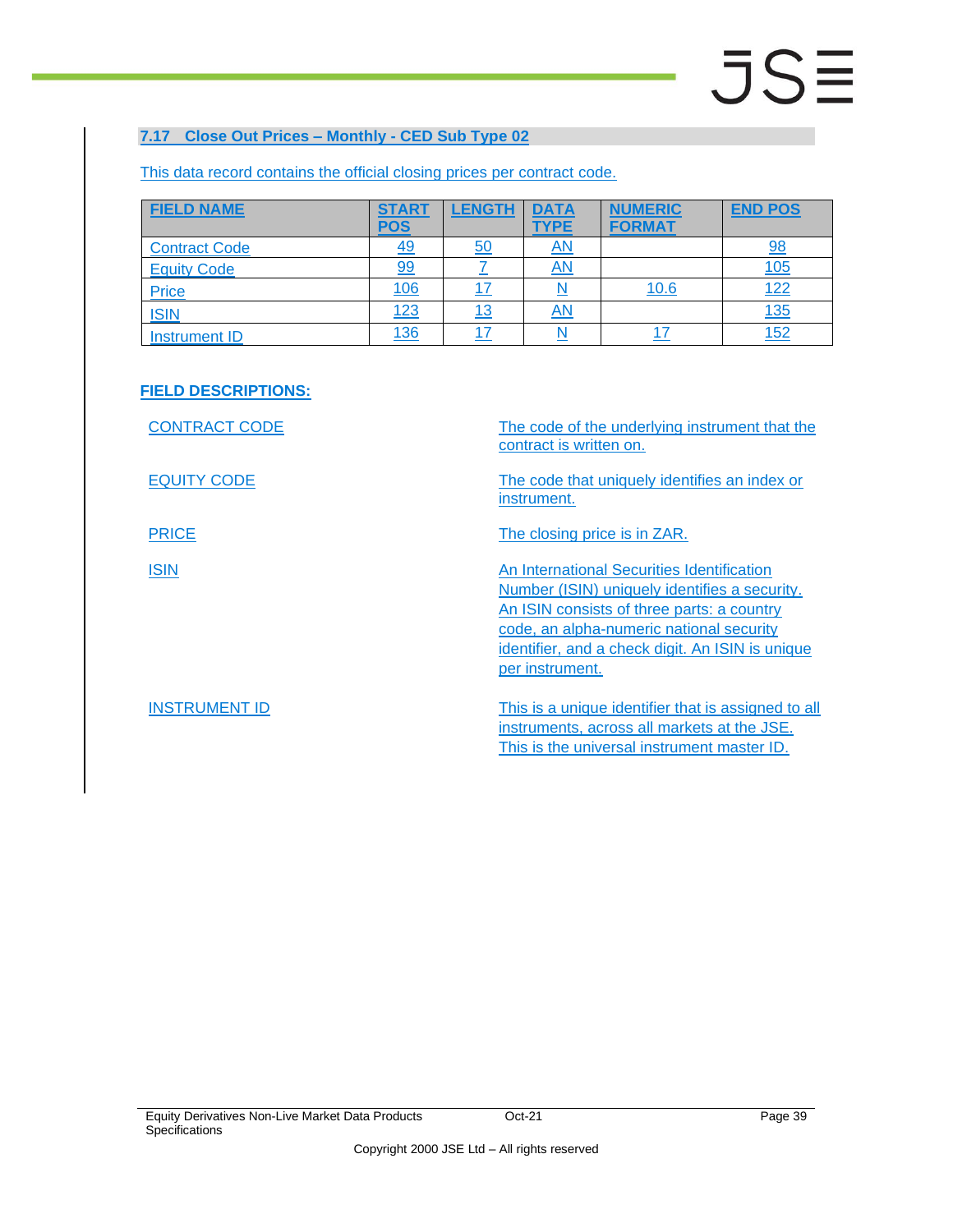### <span id="page-39-0"></span>**7.18 Close Out Prices – Monthly – Excel File**

This data product contains the official closing prices per contract code.

| <b>Report Name</b>     | <b>EDM Close Out Prices<ccyymmdd>.xlsx</ccyymmdd></b> |                   |              |  |  |  |  |  |
|------------------------|-------------------------------------------------------|-------------------|--------------|--|--|--|--|--|
| <b>Sheet Name</b>      | <b>EDM Close Out Prices</b>                           |                   |              |  |  |  |  |  |
| <b>Heading</b>         |                                                       |                   |              |  |  |  |  |  |
|                        | <b>Actual/<pattern>/(Example)</pattern></b>           | <b>Field Type</b> | <b>Cell</b>  |  |  |  |  |  |
| <b>Report Title</b>    | <b>Close Out Prices</b>                               | varchar(100)      | A7-C7        |  |  |  |  |  |
| <b>Report Date</b>     | $\leq$ dd mmm yy $\geq$                               | datetime          | A5           |  |  |  |  |  |
| <b>Column headings</b> |                                                       |                   | A8-E8        |  |  |  |  |  |
| <b>Detail</b>          |                                                       |                   |              |  |  |  |  |  |
| <b>Field Name</b>      |                                                       | <b>Field Type</b> | <b>Cells</b> |  |  |  |  |  |
| <b>Contract Code</b>   |                                                       | varchar $(50)$    | $>=$ A9      |  |  |  |  |  |
| <b>Equity Code</b>     |                                                       | varchar(7)        | $>=$ B9      |  |  |  |  |  |
| <b>Price</b>           |                                                       | float             | $>=C9$       |  |  |  |  |  |
| <b>ISIN</b>            |                                                       | varchar(13)       | $>=$ D9      |  |  |  |  |  |
| <b>Instrument ID</b>   |                                                       | varchar(17)       | $>=E9$       |  |  |  |  |  |

| <b>CONTRACT CODE</b> | The code of the underlying instrument that the<br>contract is written on.                                                                                                                                                                                    |
|----------------------|--------------------------------------------------------------------------------------------------------------------------------------------------------------------------------------------------------------------------------------------------------------|
| <b>EQUITY CODE</b>   | The code that uniquely identifies an index or<br>instrument.                                                                                                                                                                                                 |
| <b>PRICE</b>         | The closing price is in ZAR.                                                                                                                                                                                                                                 |
| <b>ISIN</b>          | An International Securities Identification<br>Number (ISIN) uniquely identifies a security.<br>An ISIN consists of three parts: a country<br>code, an alpha-numeric national security<br>identifier, and a check digit. An ISIN is unique<br>per instrument. |
| <b>INSTRUMENT ID</b> | This is a unique identifier that is assigned to all<br>instruments, across all markets at the JSE.<br>This is the universal instrument master ID.                                                                                                            |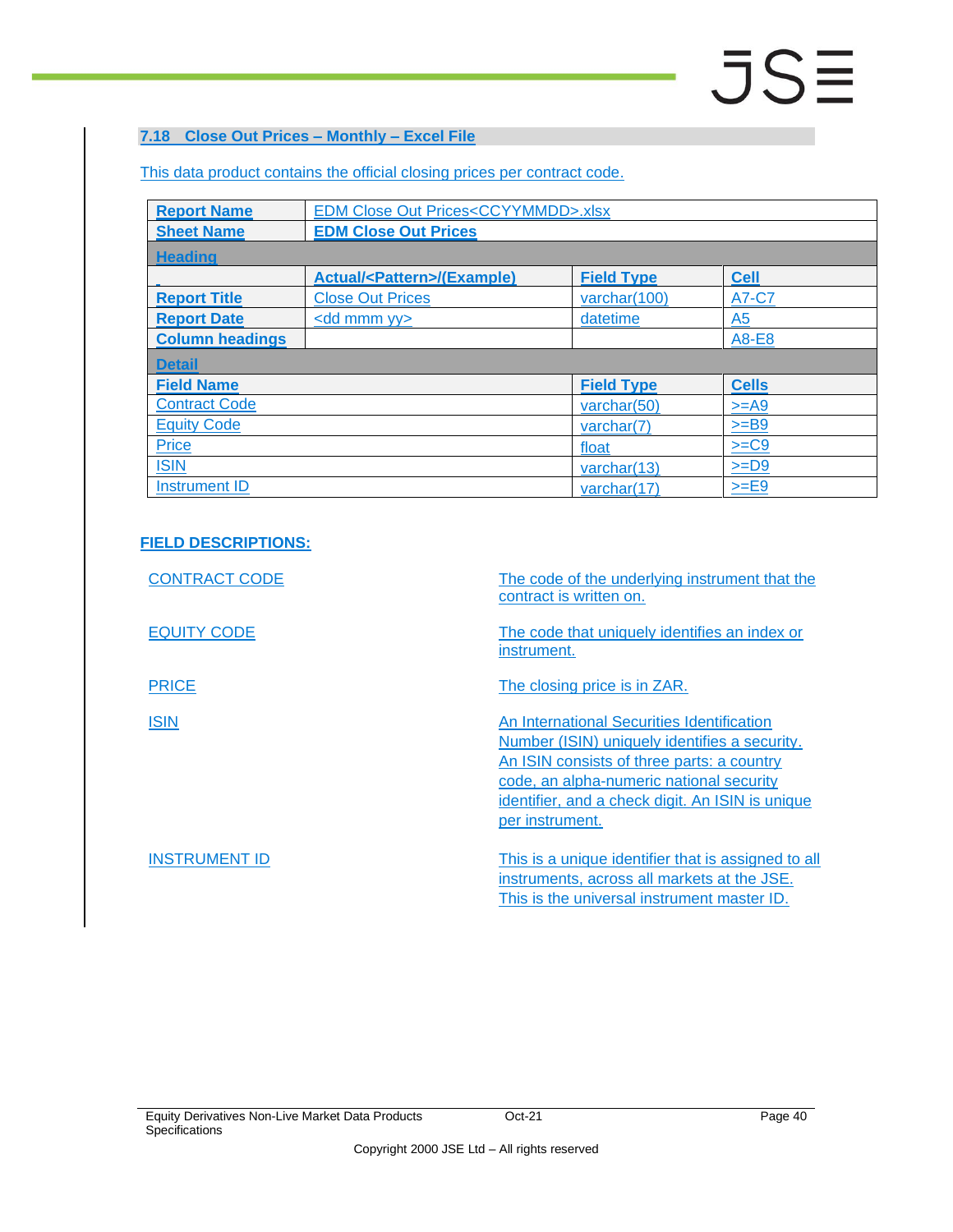### <span id="page-40-0"></span>**7.177.19 Margin Requirements - IED Sub Type 01**

The clearing members need this report to recalculate initial market margin and for end of day balancing purposes.

| <b>FIELD NAME</b>               | <b>START</b><br><b>POS</b> | <b>LENGTH</b> | <b>DATA</b><br><b>TYPE</b> | <b>NUMERIC</b><br><b>FORMAT</b> | <b>END POS</b> |
|---------------------------------|----------------------------|---------------|----------------------------|---------------------------------|----------------|
| <b>Contract Code/Short Name</b> | 49                         | 50            | A                          |                                 | 98             |
| <b>Expiry Date</b>              | 99                         | 8             | D                          |                                 | 106            |
| <b>Fixed Margin</b>             | 107                        | 11            | N                          | 11                              | 117            |
| Spread Margin                   | 118                        | 11            | N                          | 11                              | 128            |
| <b>VSR</b>                      | 129                        | 17            | N                          | 10.6                            | 145            |
| Series Spread Margin            | 146                        | 11            | N                          | 11                              | 156            |
| <b>ISIN</b>                     | 157                        | 13            | AN                         |                                 | 169            |
| Instrument ID                   | 170                        | 17            | N                          | 17                              | 186            |

| CONTRACT CODE/SHORT NAME                    | The code of the underlying instrument that the<br>contract is written on.                                                                                                                                                                                    |
|---------------------------------------------|--------------------------------------------------------------------------------------------------------------------------------------------------------------------------------------------------------------------------------------------------------------|
| <b>EXPIRY DATE</b>                          | The date the contract expires.                                                                                                                                                                                                                               |
| <b>FIXED MARGIN</b><br><b>SPREAD MARGIN</b> | This is the fixed amount of margin per contract<br>This is the offset margin that you will receive if<br>two contracts are traded in the same offset<br>group.                                                                                               |
| <b>VSR</b>                                  | This is the volatility scanning range used to<br>calculate margin for options.                                                                                                                                                                               |
| <b>SERIES SPREAD MARGIN</b>                 | This is the offset margin that you will receive if<br>two contracts are traded in the same offset<br>group.                                                                                                                                                  |
| <b>ISIN</b>                                 | An International Securities Identification<br>Number (ISIN) uniquely identifies a security.<br>An ISIN consists of three parts: a country<br>code, an alpha-numeric national security<br>identifier, and a check digit. An ISIN is unique<br>per instrument. |
| <b>INSTRUMENT ID</b>                        | This is a unique identifier that is assigned to all<br>instruments, across all markets at the JSE.<br>This is the universal instrument master ID.                                                                                                            |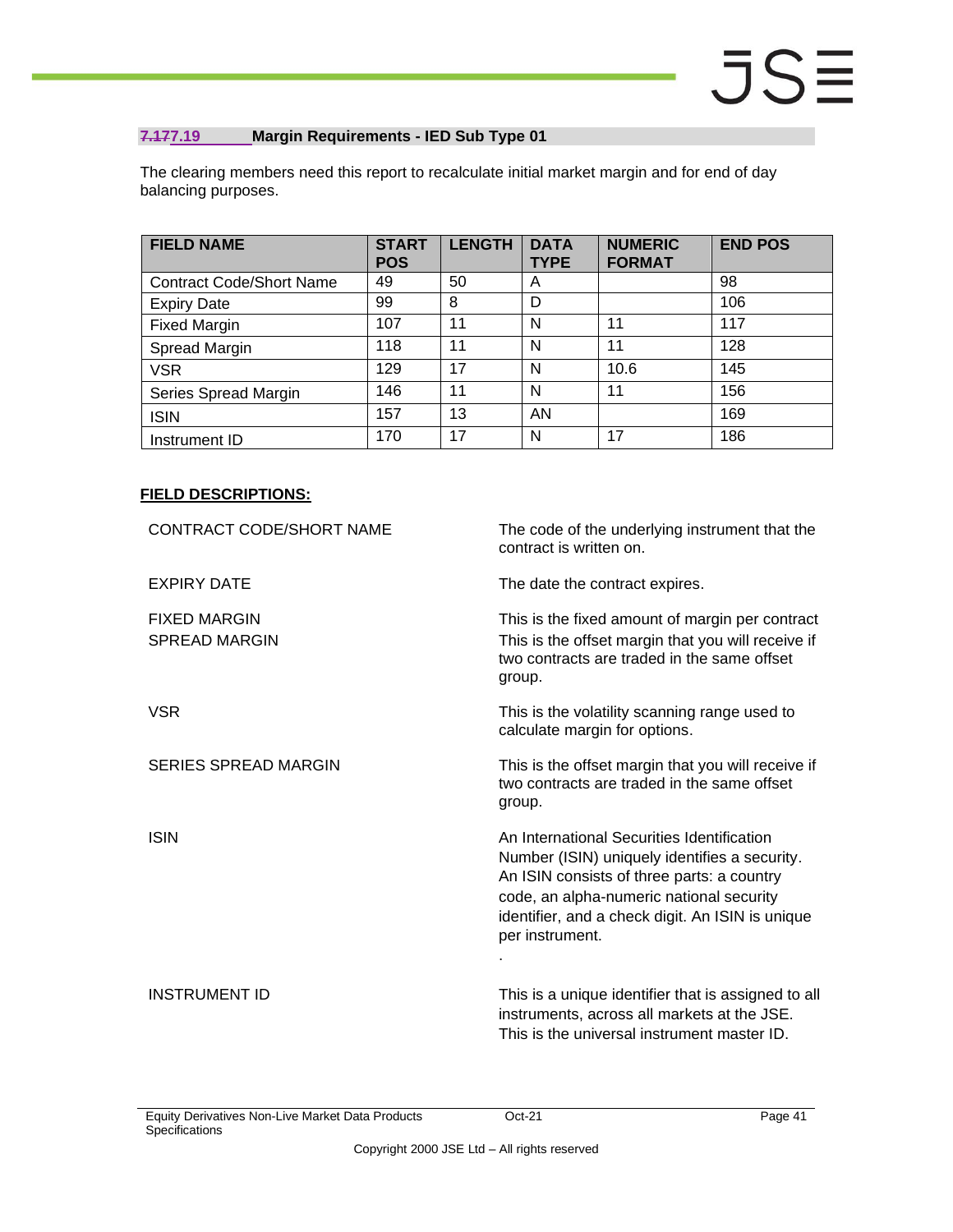### <span id="page-41-0"></span>**7.187.20 Dividends - IED Sub Type 02**

This record contains dividend assumptions and declared dividends for the market to recreate JSE's MTM valuations for the Single Stock Futures. It is important component in calculating the dividend value.

| <b>FIELD NAME</b>          | <b>START</b><br><b>POS</b> | <b>LENGTH</b> | <b>DATA</b><br><b>TYPE</b> | <b>NUMERIC</b><br><b>FORMAT</b> | <b>END POS</b> |
|----------------------------|----------------------------|---------------|----------------------------|---------------------------------|----------------|
| <b>Contract Code</b>       | 49                         | 50            | AN                         |                                 | 98             |
| <b>Expiry Date</b>         | 99                         | 8             | D                          |                                 | 106            |
| <b>EX Date</b>             | 107                        | 8             | D                          |                                 | 114            |
| <b>Discounted Dividend</b> | 115                        | 22            | N                          | 10.11                           | 136            |
| <b>Actual Dividend</b>     | 137                        | 22            | N                          | 10.11                           | 158            |
| <b>ISIN</b>                | 159                        | 13            | AN                         |                                 | 171            |
| Instrument ID              | 172                        | 17            | N                          | 17                              | 188            |

| <b>CONTRACT CODE</b>   | The code of the underlying instrument that the<br>contract is written on.                                                                                                                                                                                    |  |  |  |  |
|------------------------|--------------------------------------------------------------------------------------------------------------------------------------------------------------------------------------------------------------------------------------------------------------|--|--|--|--|
| <b>EXPIRY DATE</b>     | The expiry date of the contract.                                                                                                                                                                                                                             |  |  |  |  |
| EX DATE                | The date from which the dividend is no longer<br>applicable.                                                                                                                                                                                                 |  |  |  |  |
| DISCOUNTED DIVIDEND    | The discounted dividend.                                                                                                                                                                                                                                     |  |  |  |  |
| <b>ACTUAL DIVIDEND</b> | The actual dividend.                                                                                                                                                                                                                                         |  |  |  |  |
| <b>ISIN</b>            | An International Securities Identification<br>Number (ISIN) uniquely identifies a security.<br>An ISIN consists of three parts: a country<br>code, an alpha-numeric national security<br>identifier, and a check digit. An ISIN is unique<br>per instrument. |  |  |  |  |
| <b>INSTRUMENT ID</b>   | This is a unique identifier that is assigned to all<br>instruments, across all markets at the JSE.<br>This is the universal instrument master ID.                                                                                                            |  |  |  |  |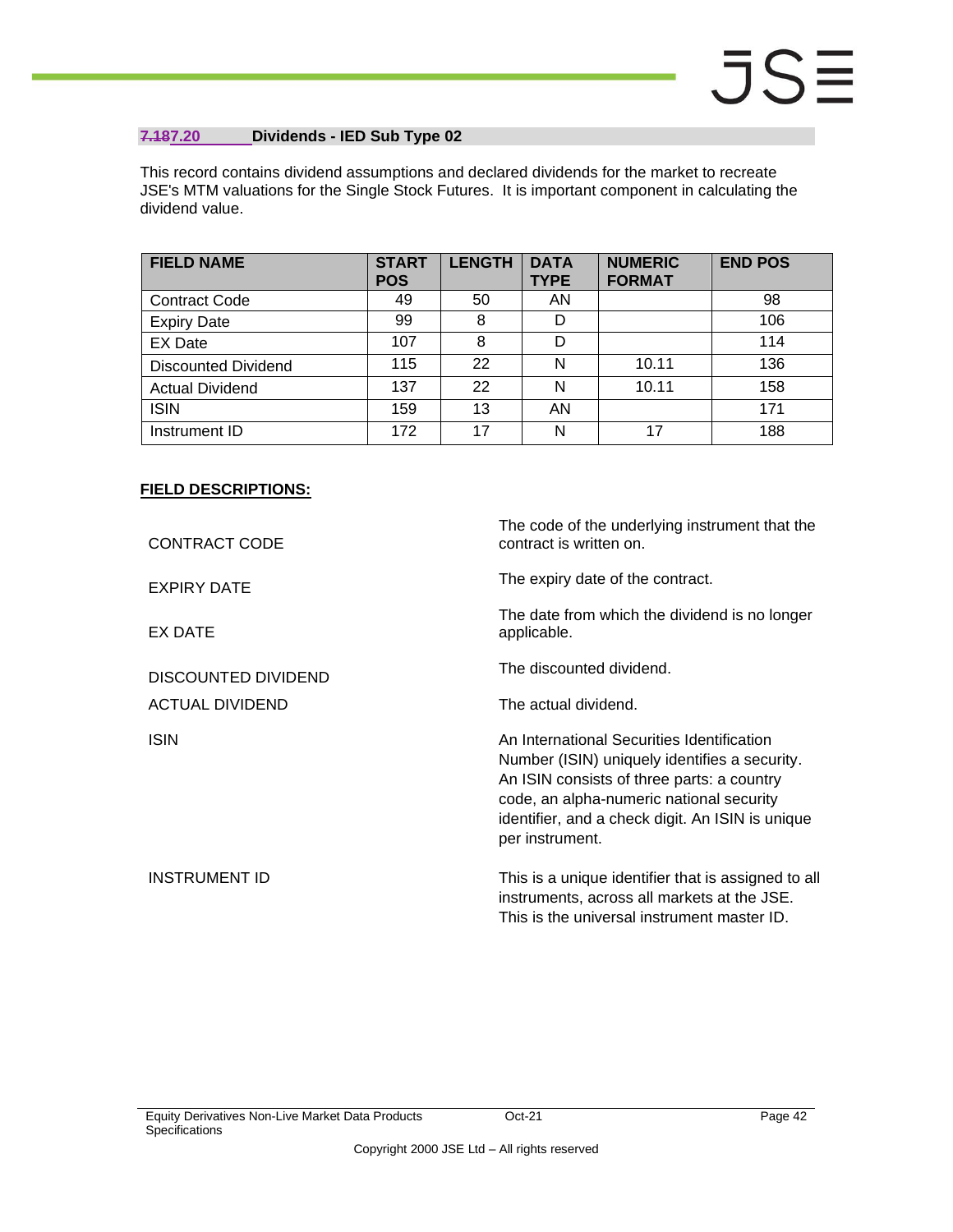### <span id="page-42-0"></span>**7.197.21 Options Daily Traded - PED Sub Type 01**

| <b>FIELD NAME</b>   | <b>START</b><br><b>POS</b> | <b>LENGTH</b> | <b>DATA</b><br><b>TYPE</b> | <b>NUMERIC</b><br><b>FORMAT</b> | <b>END POS</b> |
|---------------------|----------------------------|---------------|----------------------------|---------------------------------|----------------|
| <b>Trade Date</b>   | 49                         | 8             | <b>DATE</b>                |                                 | 56             |
| Contract Code       | 57                         | 50            | AN                         |                                 | 106            |
| Expiry              | 107                        | 8             | <b>DATE</b>                |                                 | 114            |
| Quantity            | 115                        | 17            | N                          | 17                              | 131            |
| <b>Strike Price</b> | 132                        | 17            | N                          | 10.6                            | 148            |
| Call/Put            | 149                        | 6             | A                          |                                 | 154            |
| <b>Spot Price</b>   | 155                        | 17            | N                          | 10.6                            | 171            |
| Price               | 172                        | 17            | N                          | 10.6                            | 188            |
| Rate                | 189                        | 17            | N                          | 10.6                            | 205            |
| Origin              | 206                        | 11            | A                          |                                 | 216            |
| <b>ISIN</b>         | 217                        | 13            | AN                         |                                 | 229            |
| Instrument ID       | 230                        | 17            | N                          | 17                              | 246            |

Contains all the Option trades and volatilities done on the day.

| Equity Derivatives Non-Live Market Data Products | Page 43<br>$Oct-21$                                                                                                                                                                                     |
|--------------------------------------------------|---------------------------------------------------------------------------------------------------------------------------------------------------------------------------------------------------------|
| ORIGIN                                           | The trade origin of the trade leg (which book<br>the trade was executed on or the type of deal<br>management performed on a trade) Flag to<br>indicate whether the deal was onscreen or off-<br>screen. |
| <b>RATE</b>                                      | The settlement price (or rate).                                                                                                                                                                         |
| <b>PRICE</b>                                     | The closing price of the day.                                                                                                                                                                           |
| <b>SPOT PRICE</b>                                | The closing price of the underlying share or<br>index.                                                                                                                                                  |
| CALL/PUT                                         | Indicates whether the trade is a Put option or a<br>call option.                                                                                                                                        |
| <b>STRIKE PRICE</b>                              | The price at which the buyer/holder of an<br>option has the right to buy/sell the underlying<br>future.                                                                                                 |
| <b>QUANTITY</b>                                  | The number of contracts traded.                                                                                                                                                                         |
| <b>EXPIRY</b>                                    | The date the contract expires.                                                                                                                                                                          |
| <b>CONTRACT CODE</b>                             | The code of the contract name.                                                                                                                                                                          |
| <b>TRADE DATE</b>                                | The code of the underlying instrument that the<br>contract is written on.                                                                                                                               |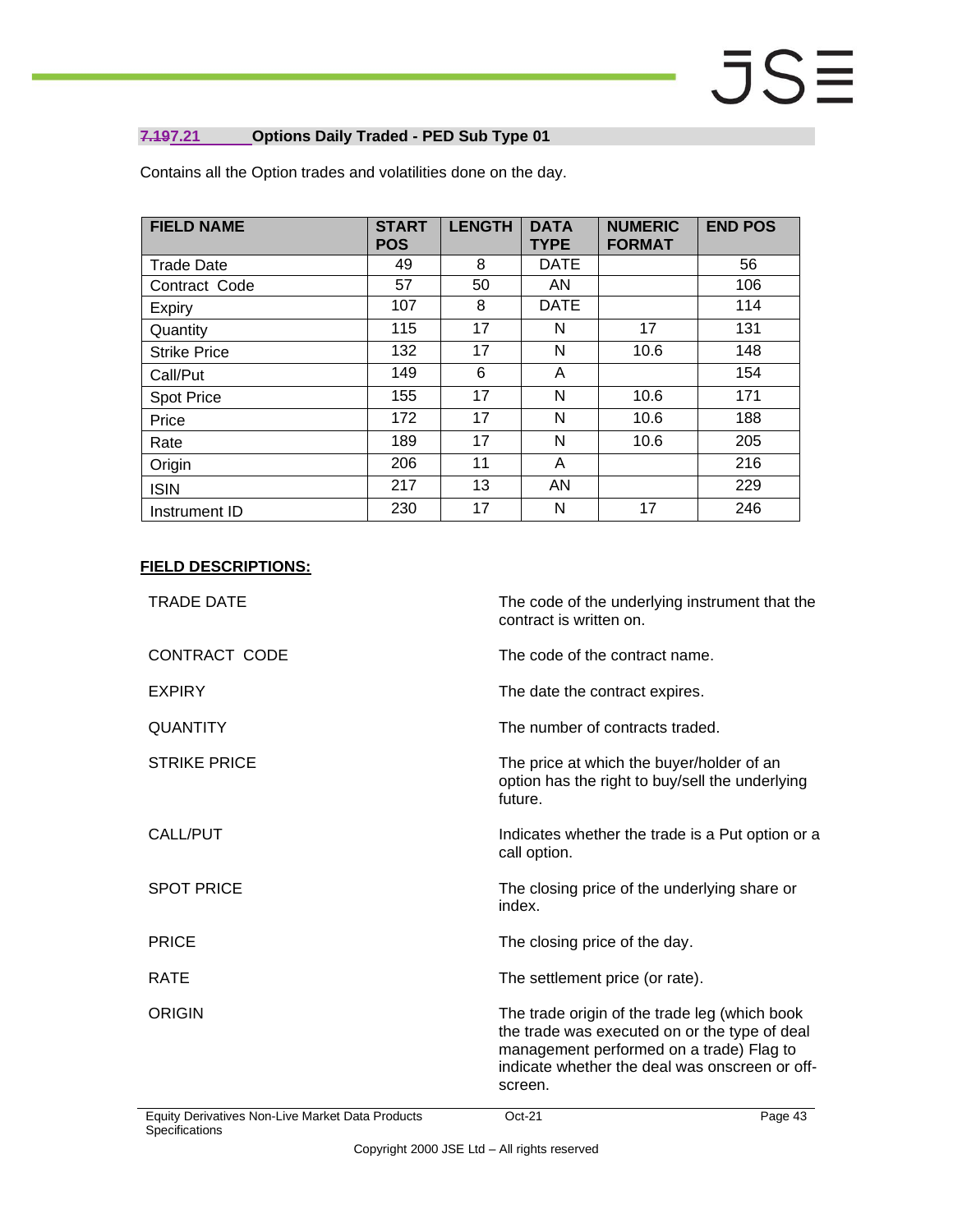ISIN An International Securities Identification Number (ISIN) uniquely identifies a security. An ISIN consists of three parts: a country code, an alpha-numeric national security identifier, and a check digit. An ISIN is unique per instrument.

INSTRUMENT ID **INSTRUMENT ID** This is a unique identifier that is assigned to all instruments, across all markets at the JSE. This is the universal instrument master ID.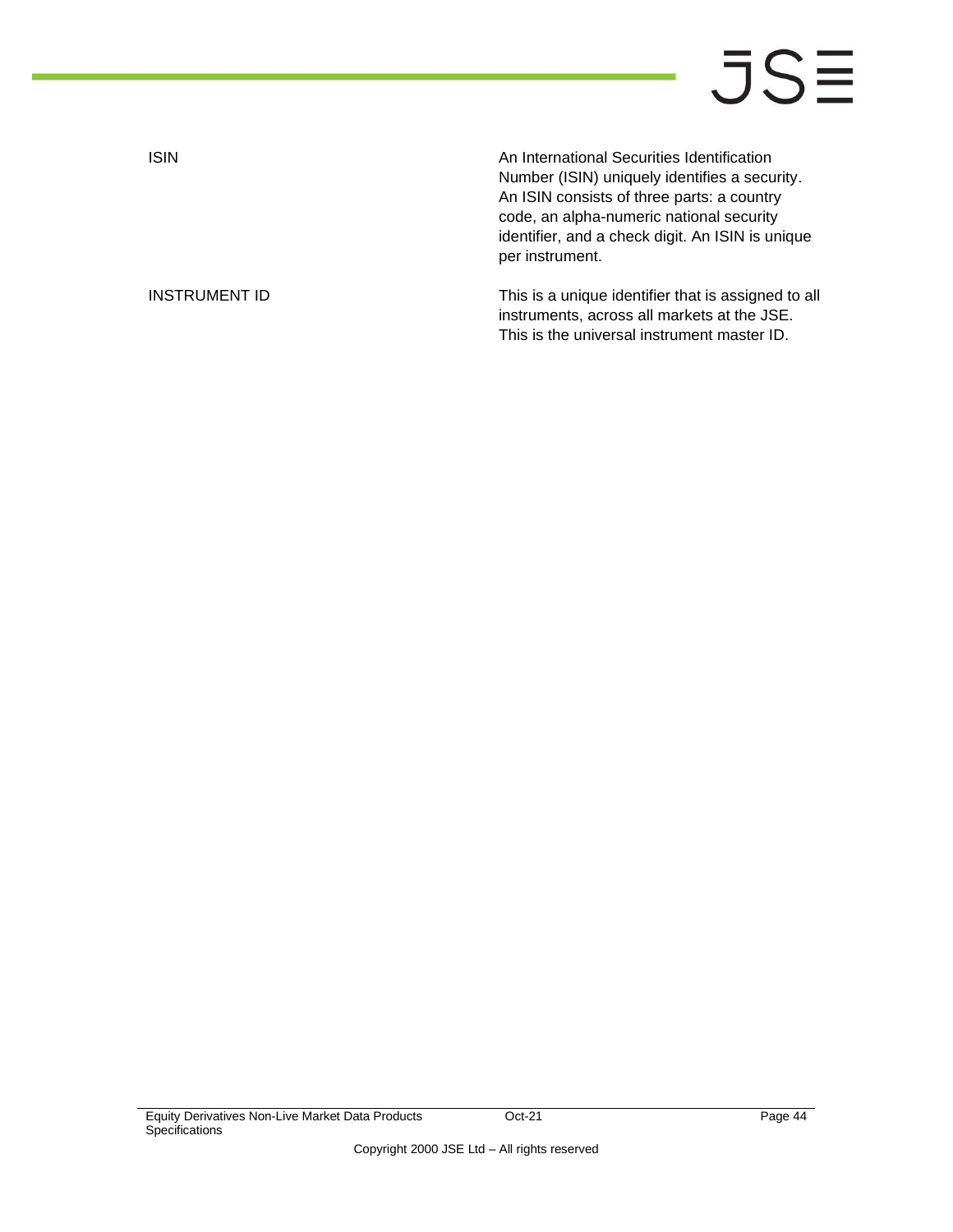### <span id="page-44-0"></span>**7.207.22 Volatility Surfaces - LED Sub Type 01**

The data in this data record is used to determine the volatility skew (adjustment) that needs to be applied to the At-the-money volatility of an option during the daily valuation of index and single stock option contract. N.B the volatility surfaces will be disseminated daily but the inputs will be updated on an ad-hoc basis approximately every fortnight.

N.B. This data record contains both EDM and FXM Volatility Surfaces data.

| <b>FIELD NAME</b>              | <b>START</b><br><b>POS</b> | <b>LENGTH</b> | <b>DATA</b><br><b>TYPE</b> | <b>NUMERIC</b><br><b>FORMAT</b> | <b>END POS</b> |
|--------------------------------|----------------------------|---------------|----------------------------|---------------------------------|----------------|
| <b>Volatility Surface code</b> | 49                         | 50            |                            |                                 | 98             |
| Term to Expiry                 | 99                         | 17            | N                          | 10.6                            | 115            |
| Monevness                      | 116                        | 17            | N                          | 10.6                            | 132            |
| <b>Volatility Adjustment</b>   | 133                        | 17            | N                          | 10.6                            | 149            |

#### **FIELD DESCRIPTIONS:**

VOLATILITY SURFACE CODE The Volatility surface code

TERM TO EXPIRY TERM TO EXPIRY Term to expiry is the number of days until expiry divided by 365.

MONEYNESS This is the relative position of the current price (or future price) of an underlying asset (e.g., a stock) with respect to the strike price of a derivative, most commonly a call option or a put option.

VOLATILITY ADJUSTMENT This is the adjustment that is applied to the "at-the-money volatility" to establish the MTM Volatility.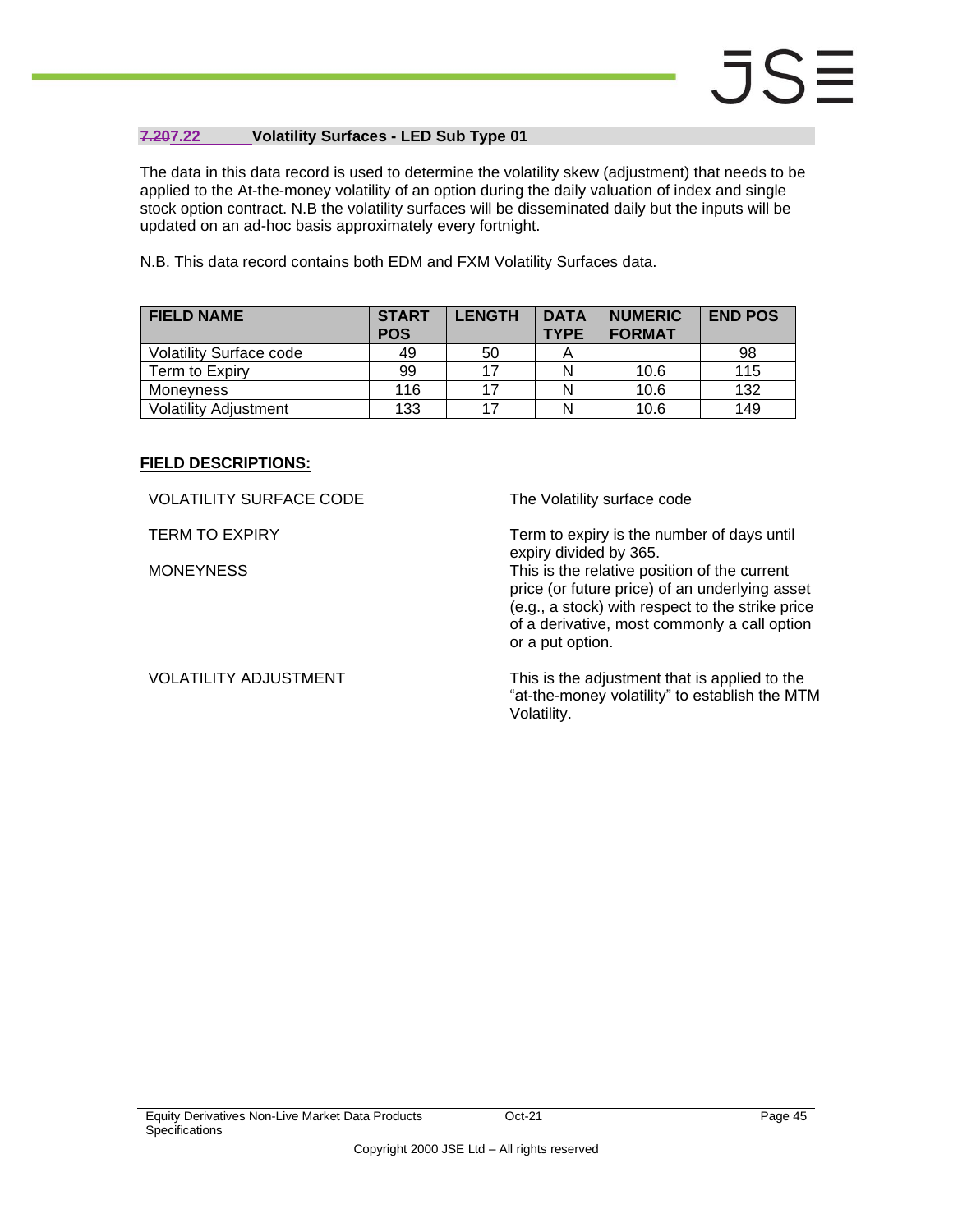### <span id="page-45-0"></span>**7.217.23 All Contract Details - AED Sub Type 01**

| <b>FIELD NAME</b>                    | <b>START</b><br><b>POS</b> | <b>LENGTH</b> | <b>DATA</b><br><b>TYPE</b> | <b>NUMERIC</b><br><b>FORMAT</b> | <b>END POS</b> |
|--------------------------------------|----------------------------|---------------|----------------------------|---------------------------------|----------------|
| <b>Contract Code</b>                 | 49                         | 50            | AN                         |                                 | 98             |
| <b>Contract Description</b>          | 99                         | 50            | AN                         |                                 | 148            |
| <b>Underlying Code</b>               | 149                        | 50            | A                          |                                 | 198            |
| Category                             | 199                        | 50            | A                          |                                 | 248            |
| Physical/Cash                        | 249                        | 10            | A                          |                                 | 258            |
| <b>Expiry Date</b>                   | 259                        | 8             | D                          |                                 | 266            |
| <b>Contract Specification</b>        | 267                        | 130           | AN                         |                                 | 396            |
| Nominal per Contract                 | 397                        | 11            | N                          | 11                              | 407            |
| <b>Fixed Margin</b>                  | 408                        | 11            | N                          | 11                              | 418            |
| Calendar Spread Margin               | 419                        | 11            | N                          | 11                              | 429            |
| Series Spread Margin                 | 430                        | 17            | N                          | 10.6                            | 446            |
| <b>Volatility Scanning Range</b>     | 447                        | 17            | N                          | 10.6                            | 463            |
| <b>SAFEX Clearing Fees - Futures</b> | 464                        | 130           | AN                         |                                 | 593            |
| <b>SAFEX Clearing Fees - Options</b> | 594                        | 130           | AN                         |                                 | 723            |
| <b>ISIN Number</b>                   | 724                        | 13            | AN                         |                                 | 736            |
| <b>Inward Listed</b>                 | 737                        | 6             | A                          |                                 | 742            |
| Instrument ID                        | 743                        | 17            | N                          | 17                              | 759            |

Contains all tradable instruments including the margins and the clearing fees.

| <b>CONTRACT CODE</b>                                               | The code of the underlying instrument that<br>the contract is written on.                                                                          |
|--------------------------------------------------------------------|----------------------------------------------------------------------------------------------------------------------------------------------------|
| <b>CONTRACT DESCRIPTION</b>                                        | The description of the contract.                                                                                                                   |
| UNDERLYING CODE                                                    | The underlying instrument code.                                                                                                                    |
| <b>CATEGORY</b>                                                    | Defines the instrument category for which the<br>instrument belongs.                                                                               |
| PHYSICAL/CASH                                                      | The Physical/Cash field distinguishes<br>between what is physically settled and what<br>is traded in profit and loss (i.e. Cash)<br>Inward Listed. |
| <b>EXPIRY DATE</b>                                                 | The contract expiry date.                                                                                                                          |
| <b>CONTRACT SPECIFICATION</b>                                      | Link to the specific contract on the JSE<br>website.                                                                                               |
| NOMINAL PER CONTRACT                                               | Index change from base value.                                                                                                                      |
| Equity Derivatives Non-Live Market Data Products<br>Specifications | $Oct-21$<br>Page 46                                                                                                                                |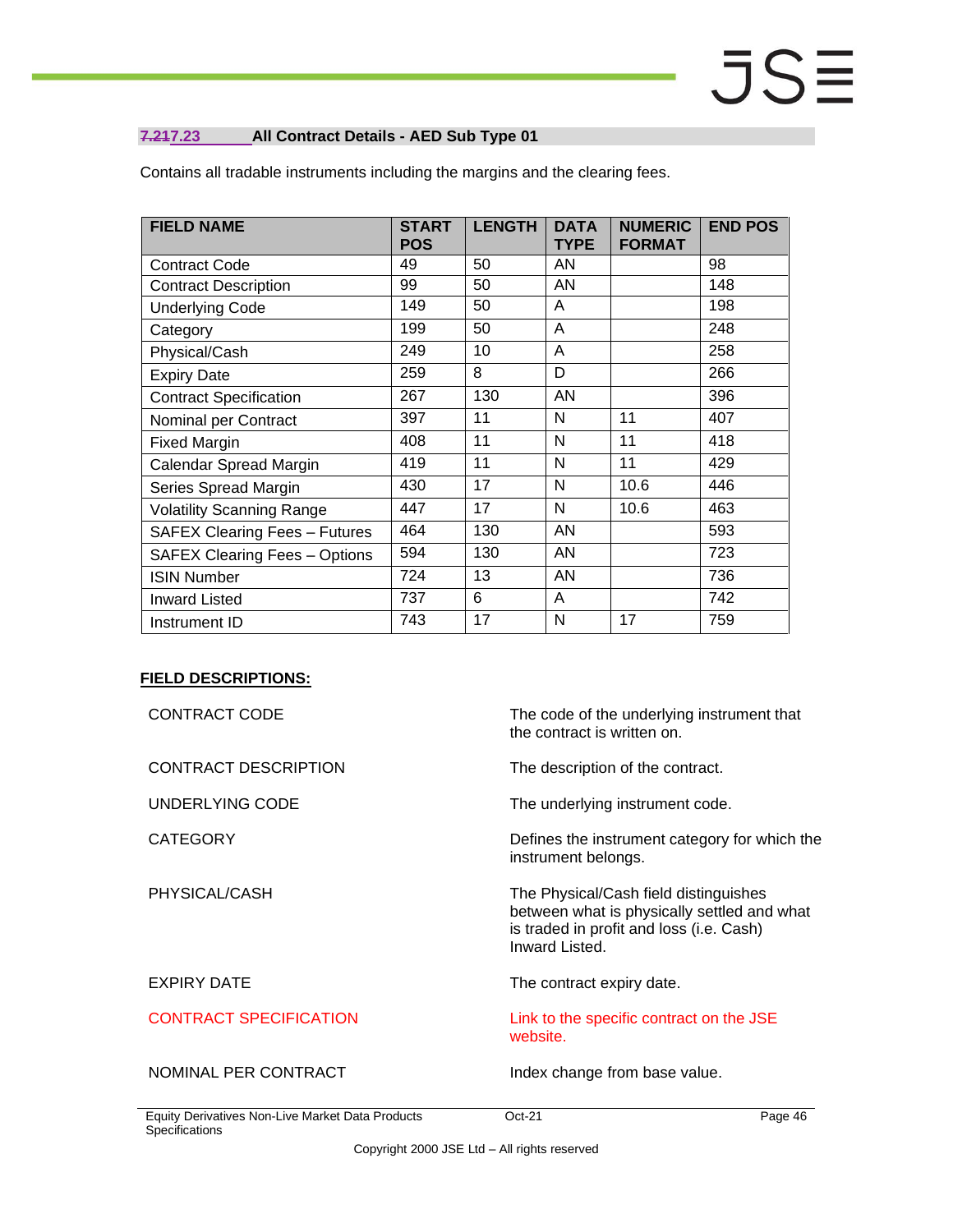| <b>FIXED MARGIN</b>                  | This is the fixed amount of margin per<br>contract.<br>N.B. The value of this field is the same value<br>as IMR field value in the record ADD 01                                                                                                             |
|--------------------------------------|--------------------------------------------------------------------------------------------------------------------------------------------------------------------------------------------------------------------------------------------------------------|
| <b>CALENDAR SPREAD MARGIN</b>        | This is the offset margin that you will receive<br>if two contracts are traded in the same offset<br>group.                                                                                                                                                  |
| SERIES SPREAD MARGIN                 | This is the offset margin that you will receive<br>if two contracts are traded in the same offset<br>group.                                                                                                                                                  |
| <b>VOLATILITY SCANNING RANGE</b>     | This is the volatility scanning range used to<br>calculate margin for options.                                                                                                                                                                               |
| <b>SAFEX CLEARING FEES - FUTURES</b> | The Clearing fee charged on Futures.                                                                                                                                                                                                                         |
| <b>SAFEX CLEARING FEES - OPTIONS</b> | The Clearing fee charged on Options.                                                                                                                                                                                                                         |
| <b>ISIN NUMBER</b>                   | An International Securities Identification<br>Number (ISIN) uniquely identifies a security.<br>An ISIN consists of three parts: a country<br>code, an alpha-numeric national security<br>identifier, and a check digit. An ISIN is unique<br>per instrument. |
| <b>INWARD LISTED</b>                 | Indicates what is a foreign security where<br>Yes indicates Foreign Security and No<br>represents Local Security.                                                                                                                                            |
| <b>INSTRUMENT ID</b>                 | This is a unique identifier that is assigned to<br>all instruments, across all markets at the<br>JSE. This is the universal instrument master<br>ID.                                                                                                         |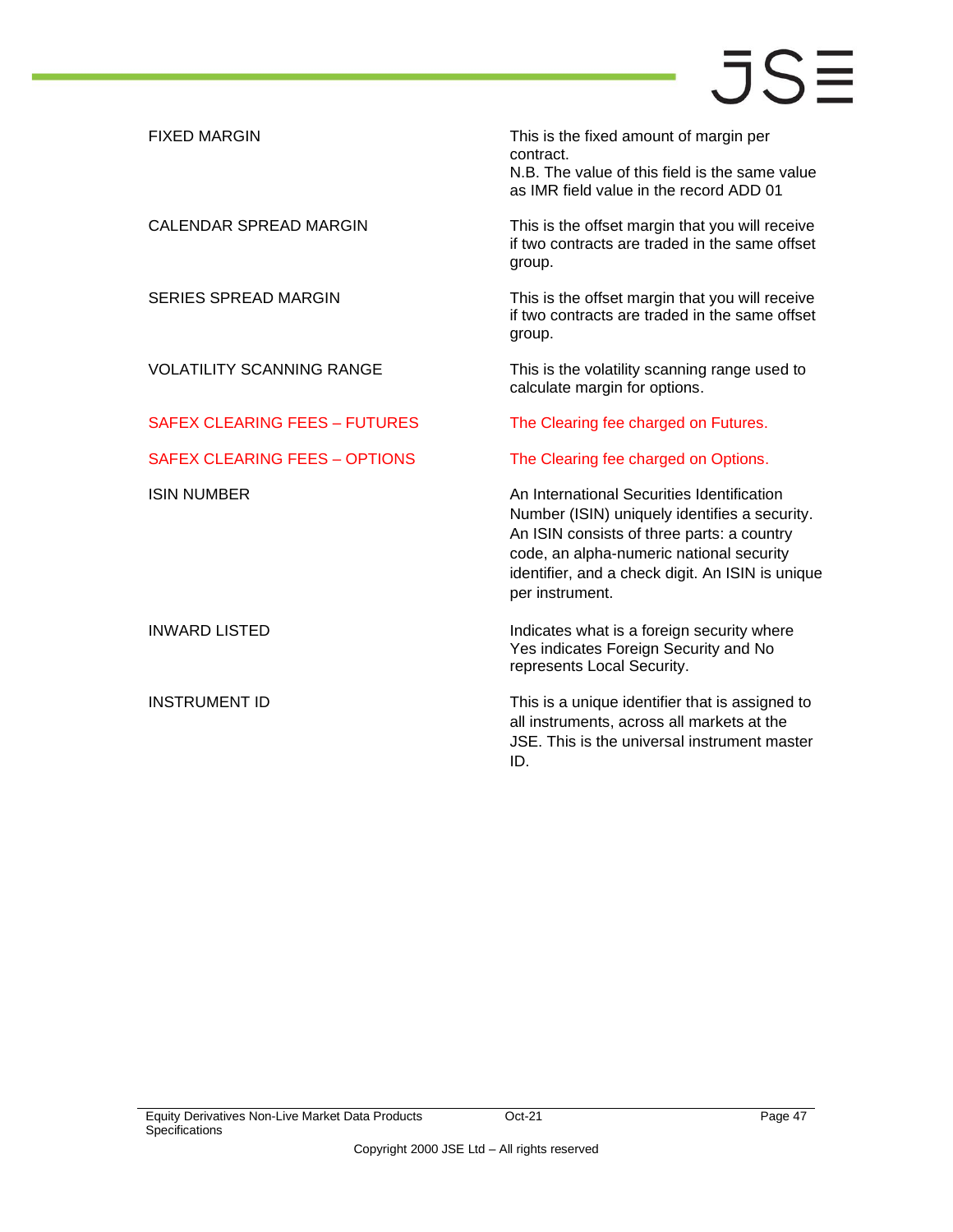### <span id="page-47-0"></span>**7.227.24 Risk Parameters - ADD Sub Type 01**

This record contains the risk arrays on the options and used to recalculate option margin requirement. This record contains all contracts irrespective of whether they were traded or not.

### • The Risk Parameters data record will be published with 18 scenarios populated; the last 2 scenarios (19 & 20) will not be populated with data until JSE notifies.

| <b>FIELD NAME</b>                 | <b>START</b><br><b>POS</b> | <b>LENGTH</b>   | <b>DATA</b><br><b>TYPE</b> | <b>NUMERIC</b><br><b>FORMATS</b> | <b>END POS</b>   |
|-----------------------------------|----------------------------|-----------------|----------------------------|----------------------------------|------------------|
| <b>Business Date</b>              | 49                         | 8               | D                          |                                  | $\overline{56}$  |
| Pricing Tag                       | $\overline{57}$            | 50              | $\mathsf A$                |                                  | 106              |
| Contract ID                       | 107                        | 11              | $\mathsf{N}$               |                                  | 117              |
| <b>Contract Code</b>              | 118                        | $\overline{50}$ | <b>AN</b>                  |                                  | 167              |
| Alpha Code                        | 168                        | 20              | A                          |                                  | 187              |
| <b>Expiry Date</b>                | 188                        | $\overline{8}$  | D                          |                                  | 195              |
| <b>Instrument Class</b>           | 196                        | 10              | $\overline{A}$             |                                  | 205              |
| Call/Put                          | 206                        | $\,6$           | $\overline{A}$             |                                  | $\overline{211}$ |
| <b>Strike</b>                     | $\overline{212}$           | $\overline{17}$ | $\overline{\mathsf{N}}$    | 10.6                             | 228              |
| <b>Contract Size</b>              | 229                        | 8               | N                          | 8                                | 236              |
| <b>Contract Size Type</b>         | 237                        | 10              | $\overline{\mathsf{A}}$    |                                  | 246              |
| <b>JSE Instrument Type</b>        | 247                        | $\overline{50}$ | $\overline{A}$             |                                  | 296              |
| Delta                             | 297                        | $\overline{21}$ | $\overline{N}$             | 10.10                            | $\overline{317}$ |
| <b>MtM Price</b>                  | 318                        | 17              | N                          | 10.6                             | 334              |
| <b>ATM Volatility %</b>           | 335                        | $\overline{17}$ | $\overline{\mathsf{N}}$    | 10.6                             | 351              |
| MtM Volatility %                  | 352                        | $\overline{17}$ | $\overline{AN}$            | 10.6                             | 368              |
| $\overline{\text{IMR}}$           | 369                        | $\overline{17}$ | $\overline{N}$             | 10.6                             | 385              |
| $\overline{\csc}$                 | 386                        | 10              | A                          |                                  | 395              |
| <b>CSMR</b>                       | 396                        | $\overline{17}$ | $\overline{\mathsf{N}}$    | 10.6                             | 412              |
| SSG                               | $\overline{413}$           | $\overline{50}$ | $\overline{A}$             |                                  | 462              |
| <b>SSMR</b>                       | 463                        | 17              | N                          | 10.6                             | 479              |
| <b>VSR</b>                        | 480                        | $\overline{17}$ | $\overline{\mathsf{N}}$    | 10.6                             | 496              |
| <b>SMR</b>                        | 497                        | $\overline{17}$ | $\overline{N}$             | 10.6                             | $\overline{513}$ |
| 1-Day VaR %                       | $\overline{514}$           | $\overline{17}$ | $\overline{N}$             | 10.6                             | 530              |
| <b>Liquidation Period</b>         | $\overline{531}$           | 17              | N                          | $\overline{17}$                  | $\overline{547}$ |
| <b>Average Daily Value Traded</b> | 548                        | $\overline{17}$ | $\overline{\mathsf{N}}$    | 10.6                             | 564              |
| Risk Scenario 1                   | 565                        | $\overline{17}$ | $\overline{\mathsf{N}}$    | 10.6                             | 581              |
| Risk Scenario 2                   | 582                        | $\overline{17}$ | $\overline{N}$             | 10.6                             | 598              |
| Risk Scenario 3                   | 599                        | 17              | N                          | 10.6                             | 615              |
| Risk Scenario 4                   | 616                        | $\overline{17}$ | $\overline{\mathsf{N}}$    | 10.6                             | 632              |
| <b>Risk Scenario 5</b>            | 633                        | $\overline{17}$ | $\overline{\mathsf{N}}$    | 10.6                             | 649              |
| Risk Scenario 6                   | 650                        | 17              | N                          | 10.6                             | 666              |
| Risk Scenario 7                   | 667                        | 17              | $\overline{N}$             | 10.6                             | 683              |
| Risk Scenario 8                   | 684                        | 17              | N                          | 10.6                             | 700              |
| Risk Scenario 9                   | 701                        | 17              | N                          | 10.6                             | 717              |
| Risk Scenario 10                  | 718                        | 17              | N                          | 10.6                             | 734              |
| Risk Scenario 11                  | 735                        | $\overline{17}$ | N                          | 10.6                             | 751              |
| Risk Scenario 12                  | 752                        | $\overline{17}$ | $\overline{N}$             | 10.6                             | 768              |
| Risk Scenario 13                  | 769                        | 17              | N                          | 10.6                             | 785              |
| Risk Scenario 14                  | 786                        | 17              | $\mathsf{N}$               | 10.6                             | 802              |
| Risk Scenario 15                  | 803                        | $\overline{17}$ | $\overline{\mathsf{N}}$    | 10.6                             | 819              |

Equity Derivatives Non-Live Market Data Products **Specifications**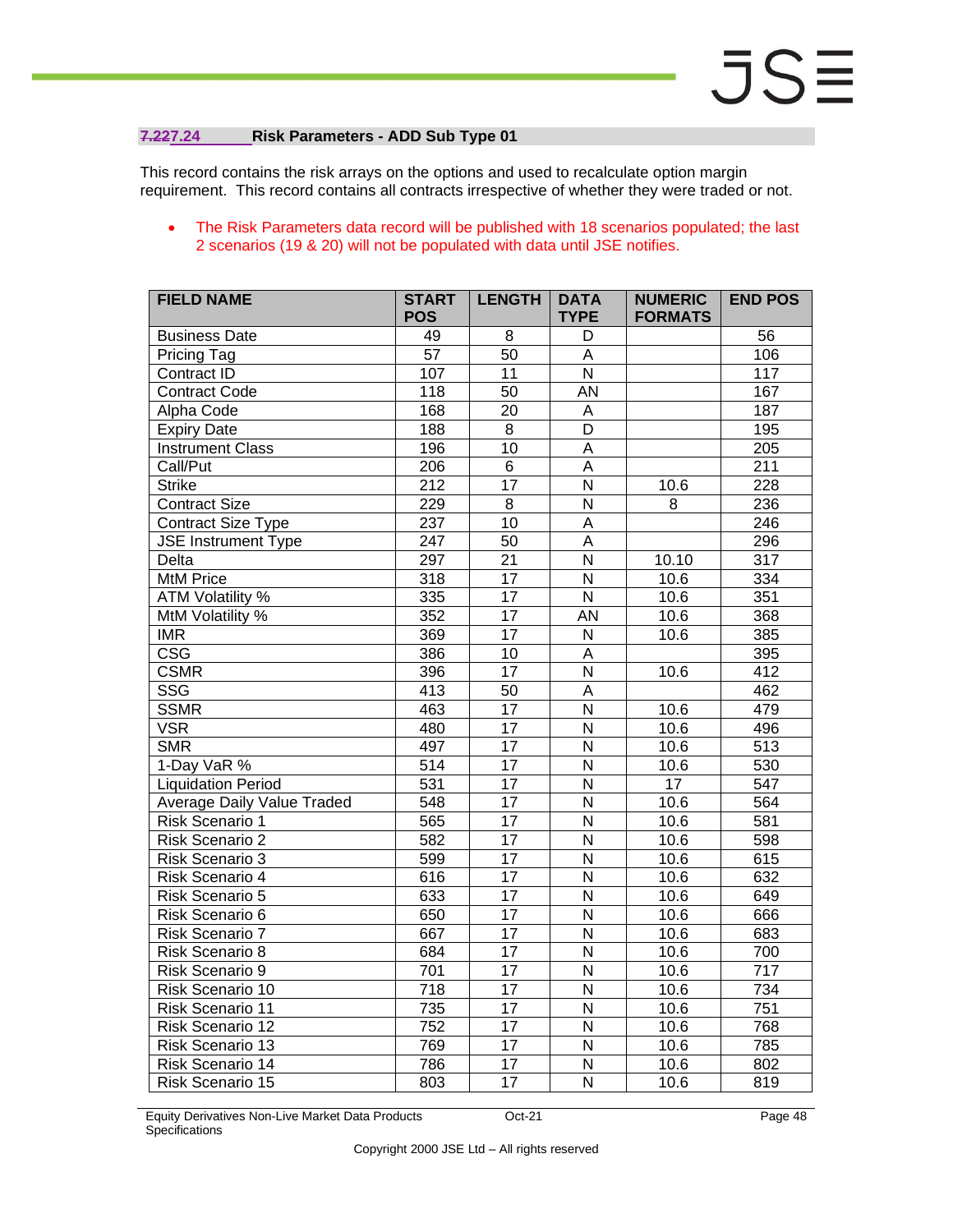| Risk Scenario 16        | 820 |    |    | 10.6 | 836 |
|-------------------------|-----|----|----|------|-----|
| <b>Risk Scenario 17</b> | 837 |    |    | 10.6 | 853 |
| Risk Scenario 18        | 854 |    |    | 10.6 | 870 |
| <b>Risk Scenario 19</b> | 871 | 17 |    | 10.6 | 887 |
| <b>Risk Scenario 20</b> | 888 |    |    | 10.6 | 904 |
| <b>ISIN</b>             | 905 | 13 | AN |      | 917 |
| Instrument ID           | 918 |    |    |      | 934 |

| <b>BUSINESS DATE</b>       | The business date on which the risk calculation is<br>triggered.                                                                                                               |
|----------------------------|--------------------------------------------------------------------------------------------------------------------------------------------------------------------------------|
| <b>PRICING TAG</b>         | The pricing tag which is used for the risk calculation.                                                                                                                        |
| <b>CONTRACT ID</b>         | This is the instrument ID which is a unique identifier<br>that is assigned to all instruments.                                                                                 |
| <b>CONTRACT CODE</b>       | This is a field that uniquely identifies a contract. It is a<br>combination of contract expiry, forex pair, settlement<br>type or contract size, strike price and option type. |
| <b>ALPHA CODE</b>          | The code of the underlying instrument that the contract<br>is written on.                                                                                                      |
| <b>EXPIRY DATE</b>         | Refers to the expiry date of the individual contract.                                                                                                                          |
| <b>INSTRUMENT CLASS</b>    | This indicates the instrument class of the contract<br>(Spot, Future, Option, CFD, Bond).                                                                                      |
| CALL/PUT                   | This indicates the Option type which can either be Call<br>or Put.                                                                                                             |
| <b>STRIKE</b>              | The price at which the buyer/holder of an option has<br>the right to buy/sell the underlying future.                                                                           |
| <b>CONTRACT SIZE</b>       | The amount of underlying asset represented by each<br>contract.                                                                                                                |
| <b>CONTRACT SIZE TYPE</b>  | This indicates if the Contract is base/mini/maxi/super.                                                                                                                        |
| <b>JSE INSTRUMENT TYPE</b> | This indicates the type of the instrument underlying the<br>contract. This is a finer grouping than the instrument<br>class.                                                   |
| <b>DELTA</b>               | The delta of the contract for the business date and<br>price tag.<br>N.B the values can have a negative of positive values,                                                    |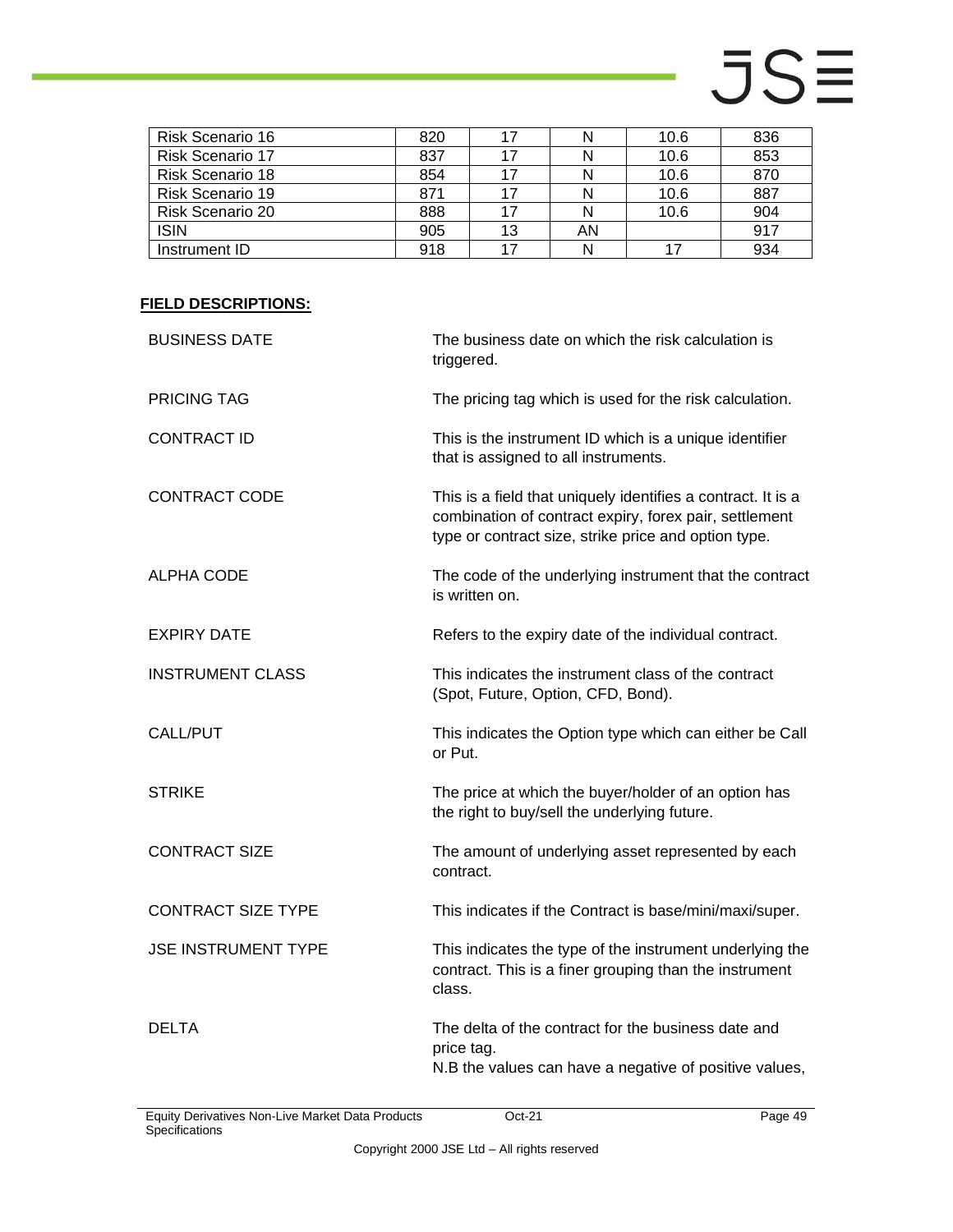|                            | Positive values can be identified by a space at<br>$\bullet$<br>the beginning of the field.<br>Negative values can be identified by a<br>$\bullet$<br>negative sign (-) at the beginning of the field. |
|----------------------------|--------------------------------------------------------------------------------------------------------------------------------------------------------------------------------------------------------|
| <b>MTM PRICE</b>           | Official closing price as determined by the Exchange.                                                                                                                                                  |
| ATM VOLATILITY %           | This is the degree of variation of the trading price of<br>the underlying instrument.                                                                                                                  |
| <b>MTM VOLATILITY %</b>    | The extent to which the return of the underlying asset<br>will fluctuate between now and the option's expiration.<br>Only applicable to Options.                                                       |
| <b>IMR</b>                 | This is the fixed amount of margin per contract.<br>N.B. The value of this field is the same value as Fixed<br>Margin field value in the record AED 01                                                 |
| <b>CSG</b>                 | This is the class spread group (series) the contract<br>belongs to.                                                                                                                                    |
| <b>CSMR</b>                | This is the offset margin that you will receive if two<br>contracts are traded in the same offset group.                                                                                               |
| <b>SSG</b>                 | This is the series spread group the CSG belongs to.                                                                                                                                                    |
| <b>SSMR</b>                | This is the offset margin that you will receive if two<br>contracts are traded in the same offset group.                                                                                               |
| <b>VSR</b>                 | This is the volatility scanning range used to calculate<br>margin for options.                                                                                                                         |
| <b>SMR</b>                 | The official IMR of the contract, in case it's a future or<br>CFD.                                                                                                                                     |
| 1-DAY VAR %                | The 1 day VaR Official value for the instrument. This<br>attribute is stored per underlying.                                                                                                           |
| <b>LIQUIDATION PERIOD</b>  | The liquidation period for the instrument. This attribute<br>is stored on the underlying.                                                                                                              |
| AVERAGE DAILY VALUE TRADED | The ADVT value for the instrument. This attribute is<br>stored on the underlying spot contract.                                                                                                        |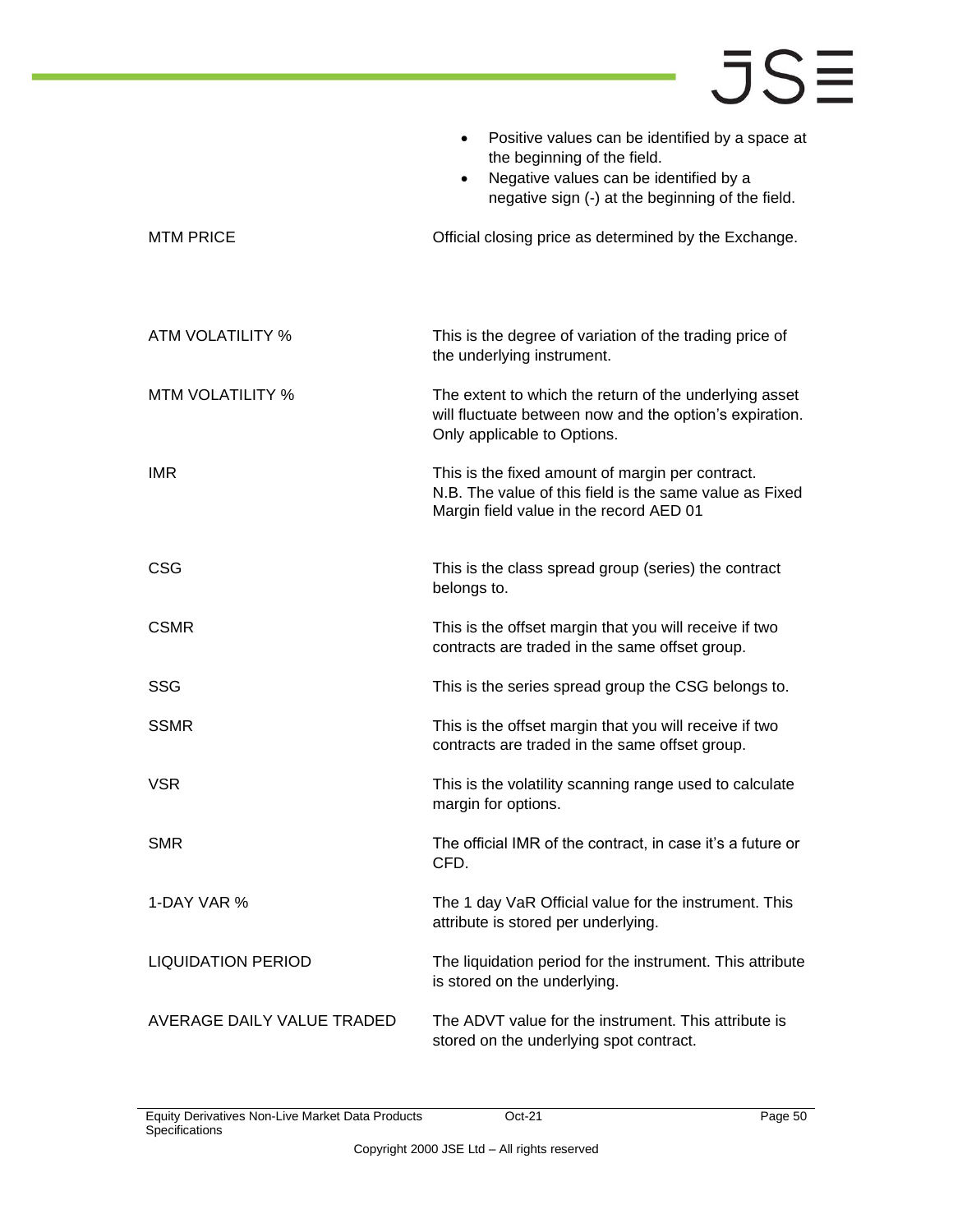| <b>RISK SCENARIO 1</b>  | The Risk array (contract scenario exposure) in<br>scenario 1.  |
|-------------------------|----------------------------------------------------------------|
| <b>RISK SCENARIO 2</b>  | The Risk array (contract scenario exposure) in<br>scenario 2.  |
| <b>RISK SCENARIO 3</b>  | The Risk array (contract scenario exposure) in<br>scenario 3.  |
| <b>RISK SCENARIO 4</b>  | The Risk array (contract scenario exposure) in<br>scenario 4.  |
| <b>RISK SCENARIO 5</b>  | The Risk array (contract scenario exposure) in<br>scenario 5.  |
| <b>RISK SCENARIO 6</b>  | The Risk array (contract scenario exposure) in<br>scenario 6.  |
| <b>RISK SCENARIO 7</b>  | The Risk array (contract scenario exposure) in<br>scenario 7.  |
| <b>RISK SCENARIO 8</b>  | The Risk array (contract scenario exposure) in<br>scenario 8.  |
| <b>RISK SCENARIO 9</b>  | The Risk array (contract scenario exposure) in<br>scenario 9.  |
| <b>RISK SCENARIO 10</b> | The Risk array (contract scenario exposure) in<br>scenario 10. |
| <b>RISK SCENARIO 11</b> | The Risk array (contract scenario exposure) in<br>scenario 11. |
| <b>RISK SCENARIO 12</b> | The Risk array (contract scenario exposure) in<br>scenario 12. |
| <b>RISK SCENARIO 13</b> | The Risk array (contract scenario exposure) in<br>scenario 13. |
| <b>RISK SCENARIO 14</b> | The Risk array (contract scenario exposure) in<br>scenario 14. |
| <b>RISK SCENARIO 15</b> | The Risk array (contract scenario exposure) in<br>scenario 15. |
| <b>RISK SCENARIO 16</b> | The Risk array (contract scenario exposure) in<br>scenario 16. |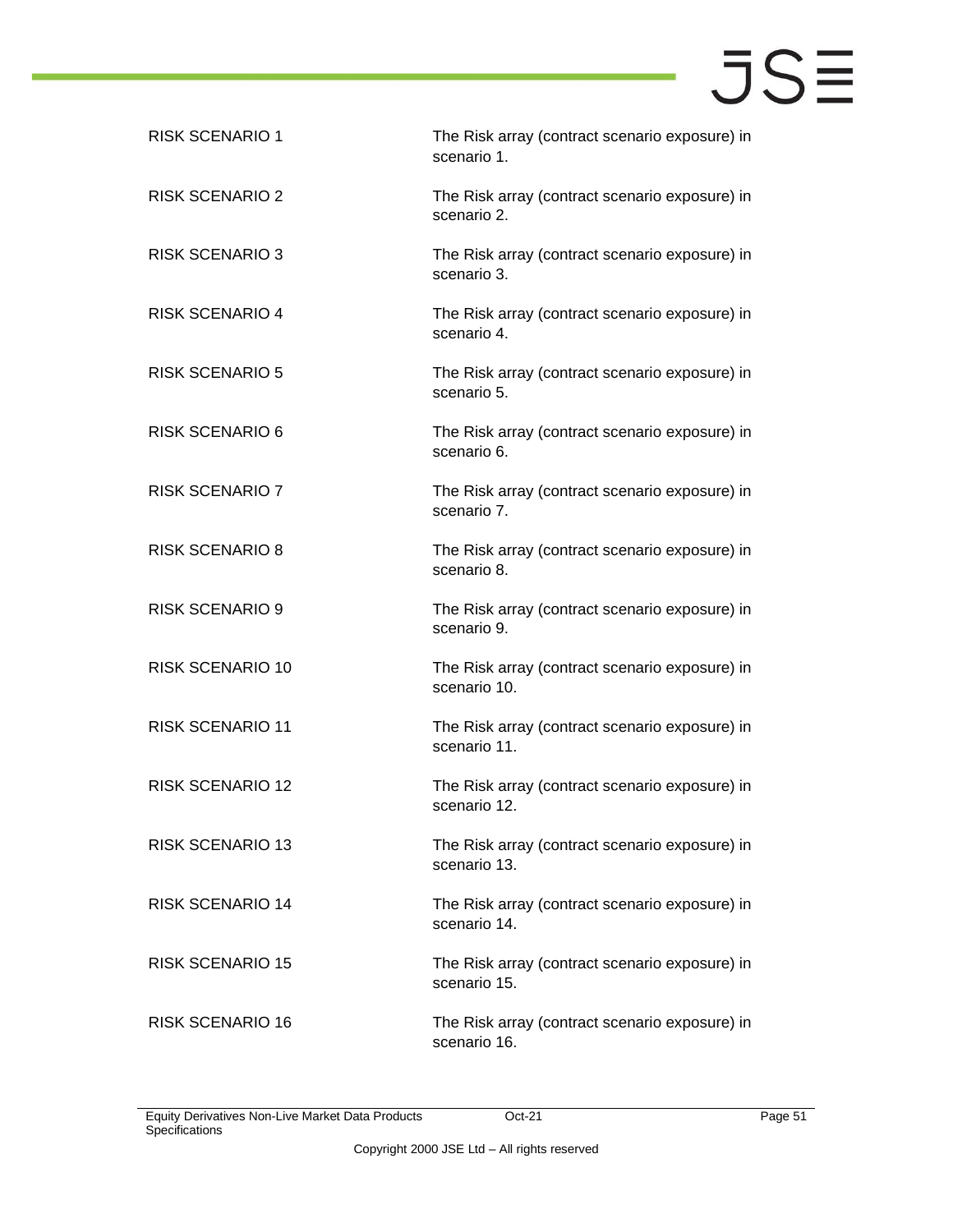| RISK SCENARIO 17     | The Risk array (contract scenario exposure) in<br>scenario 17.                                                                                                                                                                                            |
|----------------------|-----------------------------------------------------------------------------------------------------------------------------------------------------------------------------------------------------------------------------------------------------------|
| RISK SCENARIO 18     | The Risk array (contract scenario exposure) in<br>scenario 18.                                                                                                                                                                                            |
| RISK SCENARIO 19     | The Risk array (contract scenario exposure) in<br>scenario 19.                                                                                                                                                                                            |
| RISK SCENARIO 20     | The Risk array (contract scenario exposure) in<br>scenario 20.                                                                                                                                                                                            |
| ISIN                 | An International Securities Identification Number (ISIN)<br>uniquely identifies a security. An ISIN consists of three<br>parts: a country code, an alpha-numeric national<br>security identifier, and a check digit. An ISIN is unique<br>per instrument. |
| <b>INSTRUMENT ID</b> | This is a unique identifier that is assigned to all<br>instruments, across all markets at the JSE. This is the<br>universal instrument master ID.                                                                                                         |